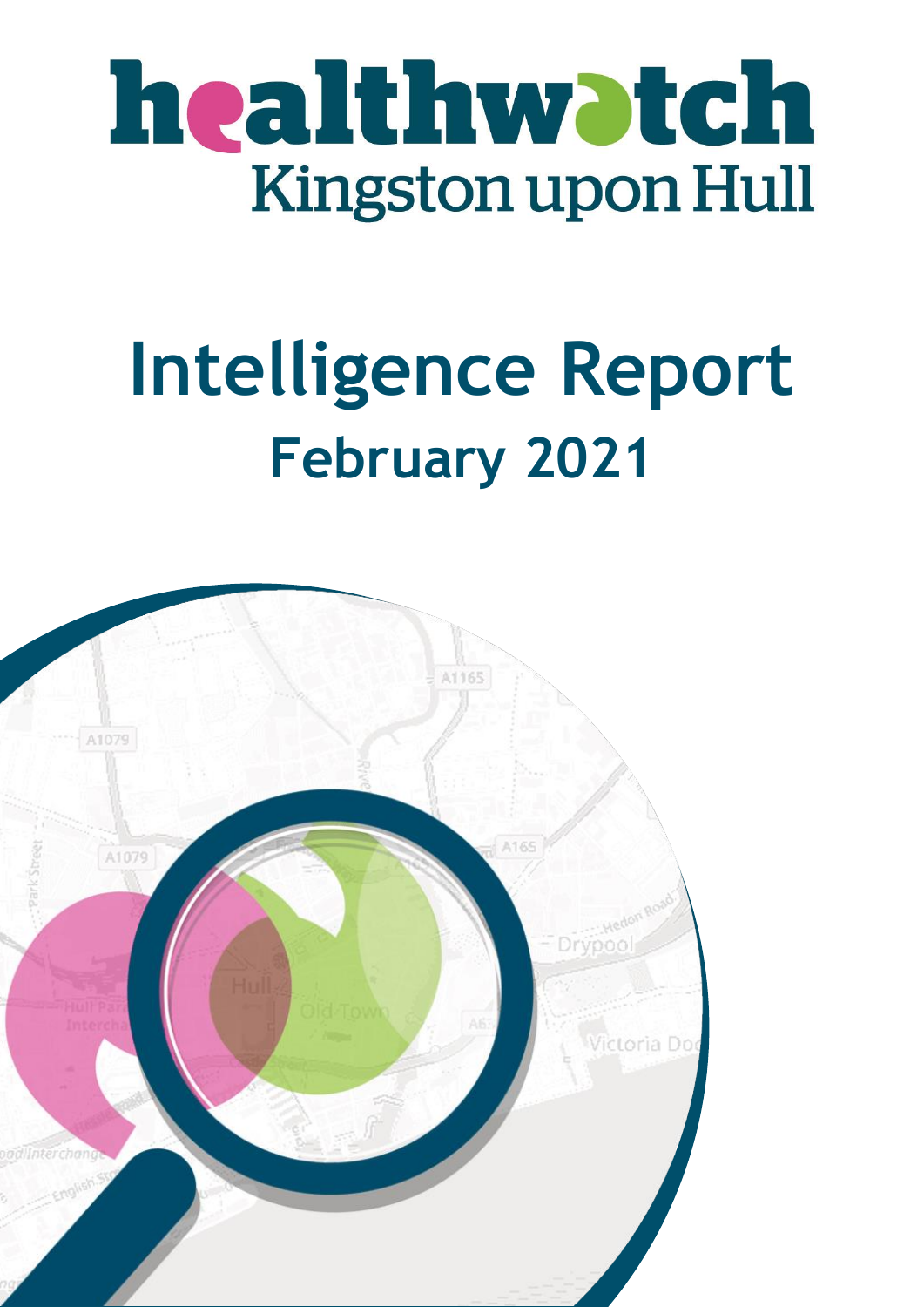## **Contents**

| 1   Introduction                            |    |
|---------------------------------------------|----|
| 2   Contact Statistics                      |    |
| <b>3</b> Information Requests               |    |
| 4 Healthwatch England                       |    |
| 5 Experiences Breakdown                     | 10 |
| 6 Experiences Breakdown - From January 2020 | 39 |
| 7   NHS Independent Complains Advocacy      | 41 |
| 8   Feedback Form                           |    |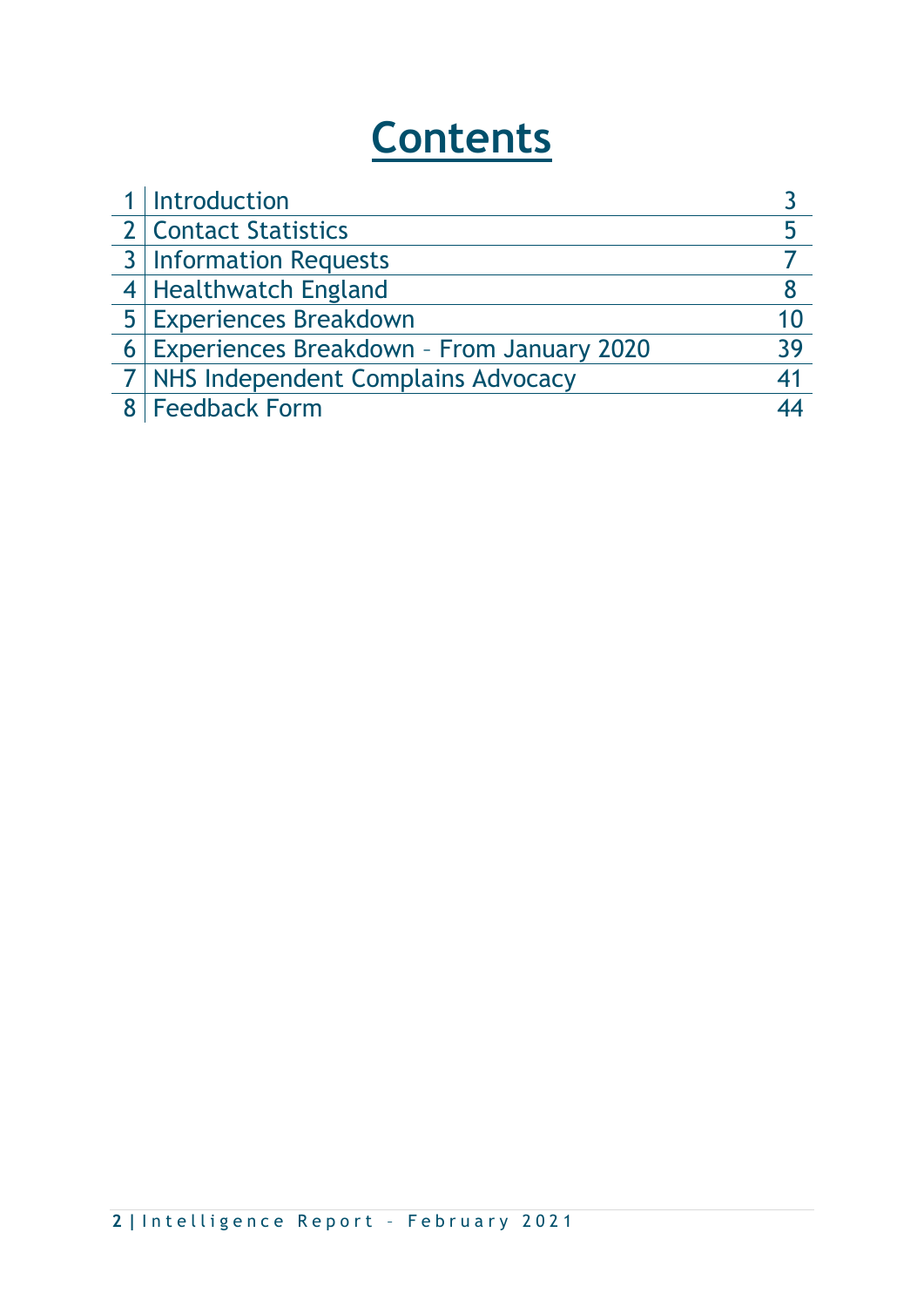## **1. Introduction**

#### **What we do**

Healthwatch Kingston upon Hull is an independent consumer champion for the local community, influencing all publicly funded health and social care services.

The Health and Social Care Act 2012 says that "The aim of local Healthwatch will be to give citizens and communities a stronger voice to influence and challenge how health and social care services are provided within their locality".

In essence, we capture the public's views on their lived experiences of health and social care services. The views can be positive so providers can continue to deliver high standards of practice or indeed comments about services that need to improve.

Healthwatch Kingston Upon Hull has a toolkit of methods to capture the publics experiences. For example, online surveys, Free-post, telephone, and WhatsApp, face-to-face, email, social media platforms and our Care for a Cuppa Club which we run over Zoom and is open to the public without the need of an invite.

We have a statutory power to Enter and View any publicly funded health and social care services. Enter and Views can be announced or unannounced dependant on the purpose of the visit and the type of service. Essentially, the visits help us to observe the quality of the service, capture the views of public to see how the consumer experiences the service. We develop a detailed report and recommendations for improvements. All our reports are published and shared with the service, commissioners Care Quality Commissioning (CQC)

We also serve to provide advice and information and help people navigate through a range of services, supporting those people who need it, whether it is advising and supporting people to make a complaint about a specific service or helping them find a local service that best meets their needs.

On a month-by-month basis we capture all the intelligence (comments) from the public about their experiences of health and social care services and develop monthly intelligence reports.

The reports are shared with the Clinical Commissioning Group (CCG), Hull University Teaching Hospitals (HUTH), Humber NHS Foundation Trust, City Healthcare Partnership (CHCP), Local Authority and CQC.

This way of working makes sure there are no surprises in the system and provides the commissioners with the opportunity to address the issues raised as early as possible to prevent them escalating. Most importantly of all, it also demonstrates to the public that they do have a voice and their feedback is acted upon. We publicise our reports on our website and a copy is also sent to Healthwatch England.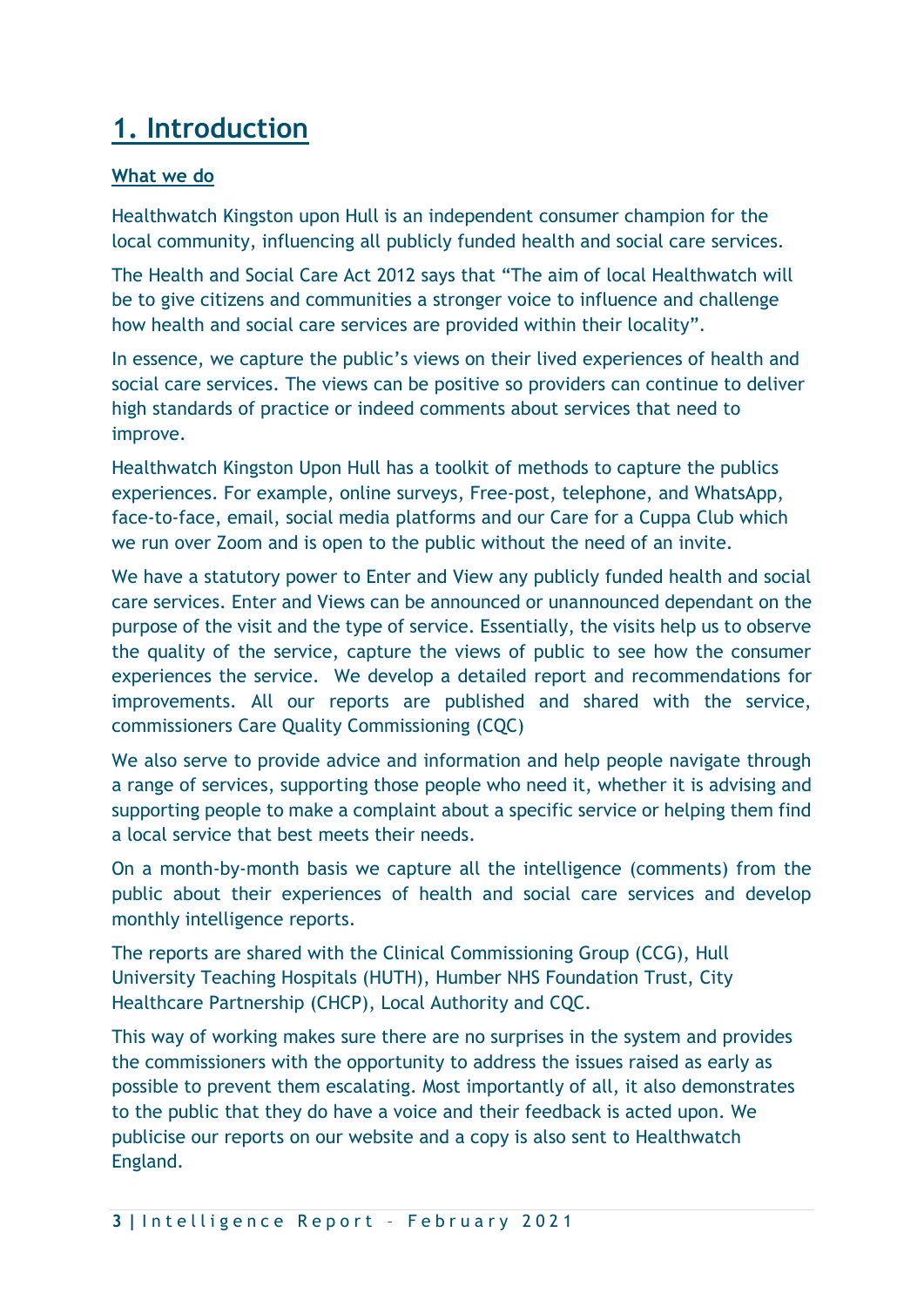#### **This Report**

The details in this report apply to February and refers to all the intelligence that Healthwatch and the NHS Independent Complaints Advocacy Service received from the public during this period.

All data is anonymised and is based solely on the patient experience. For the purpose of this report, we have categorised the patient experience under appropriate headings and we have also added some real "quotes" to demonstrate the values of "openness and transparency".

The report identifies the number of contacts received by Healthwatch. It also provides a breakdown of the chosen method of contact and their reason for contact. Please note that the number of contacts differs from the number of comments made about a service, due to people making multiple comments about a service during one contact.

The report also provides details of the types of services and the nature of the concerns and compliments that members of the public reported to Healthwatch during this month.

The services highlighted from the intelligence are as follows:

- Care Homes
- CHCP
- Dentistry Practices
- GP Surgeries
- Hull Royal Infirmary

The report also summarises some of the themes / trends that the public have raised with Healthwatch that have begun to emerge since February of this year.

*Please note, the experiences quoted within this report have been recorded as said and written to ensure that we capture the authenticity of their experience. As such, Healthwatch apologises as there may be grammar and / or spelling errors.*

*In addition to this, not all of the issues can be re-visited by Healthwatch as we do not always receive the contact details of the individual unless they want us to contact them regarding their experience.*

*We also may not publish every experience we've recorded as some experiences may be very similar to others; for example, "I couldn't get an appointment" and "I've had to wait weeks to even speak to a doctor" (which are both appointment issues).*

*In these instances, in order to keep this report as detailed but as concise as possible we will record one experience and add a note to explain how many times a similar experience had been made. Whether published or unpublished, all experiences are included in the statistics.*

*Finally, all experiences in this report have been received and researched in good faith. Healthwatch have not investigated any of the concerns raised and have acted in accordance with the role and responsibility of Healthwatch.*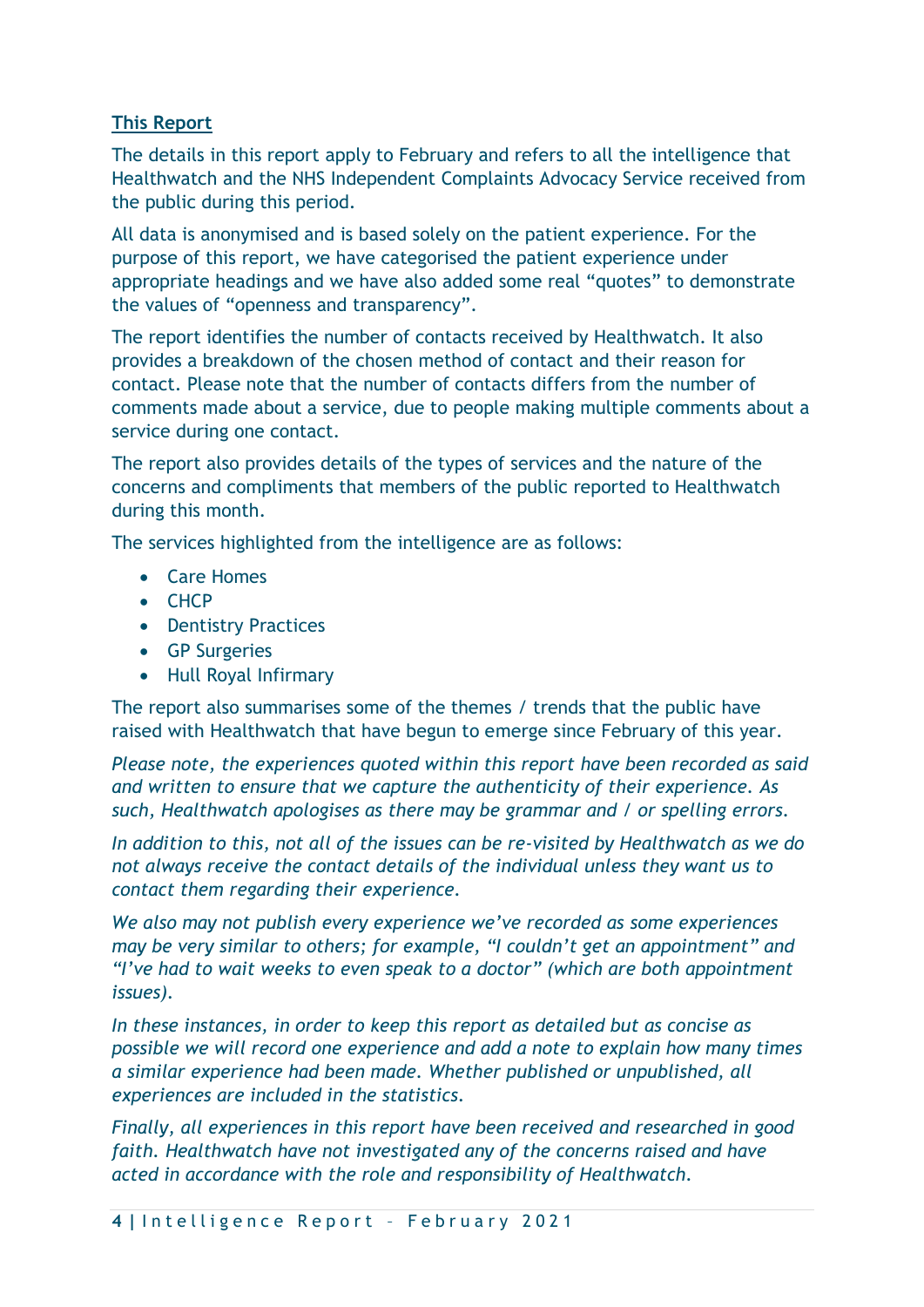## **2. Contact Statistics**

In February we had 14 people contacted Healthwatch directly to provide feedback or to ask for information / advice. The graph below provides information on who contacted Healthwatch directly this month.



The most popular means of contacting Healthwatch was by Telephone followed by Web (Email). 6 of these contacts was to provide experiences of local health and social care services and 8 contacts were information requests.

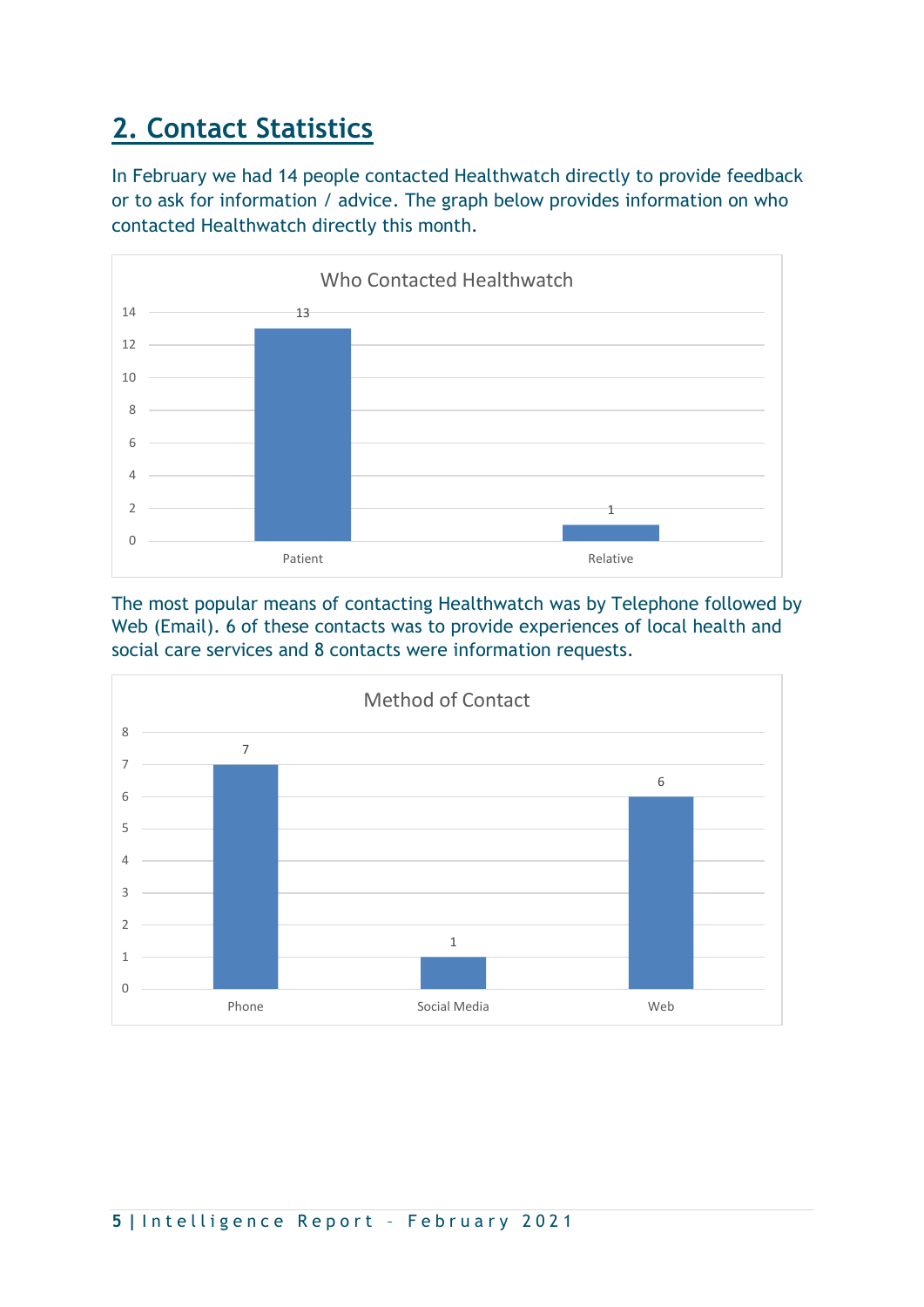We also conducted online research of local services, looking at a range of websites and social media channels to see what people have been saying about local services, where we found 53 experiences. The graph below demonstrates where we found these experiences.



The total amount of experiences received this month through direct contact and through research is 59 experiences.

From the date Healthwatch recorded the experience, we found that a majority of experiences occurred within 1 month, followed by experiences which occurred within the last 7 days.

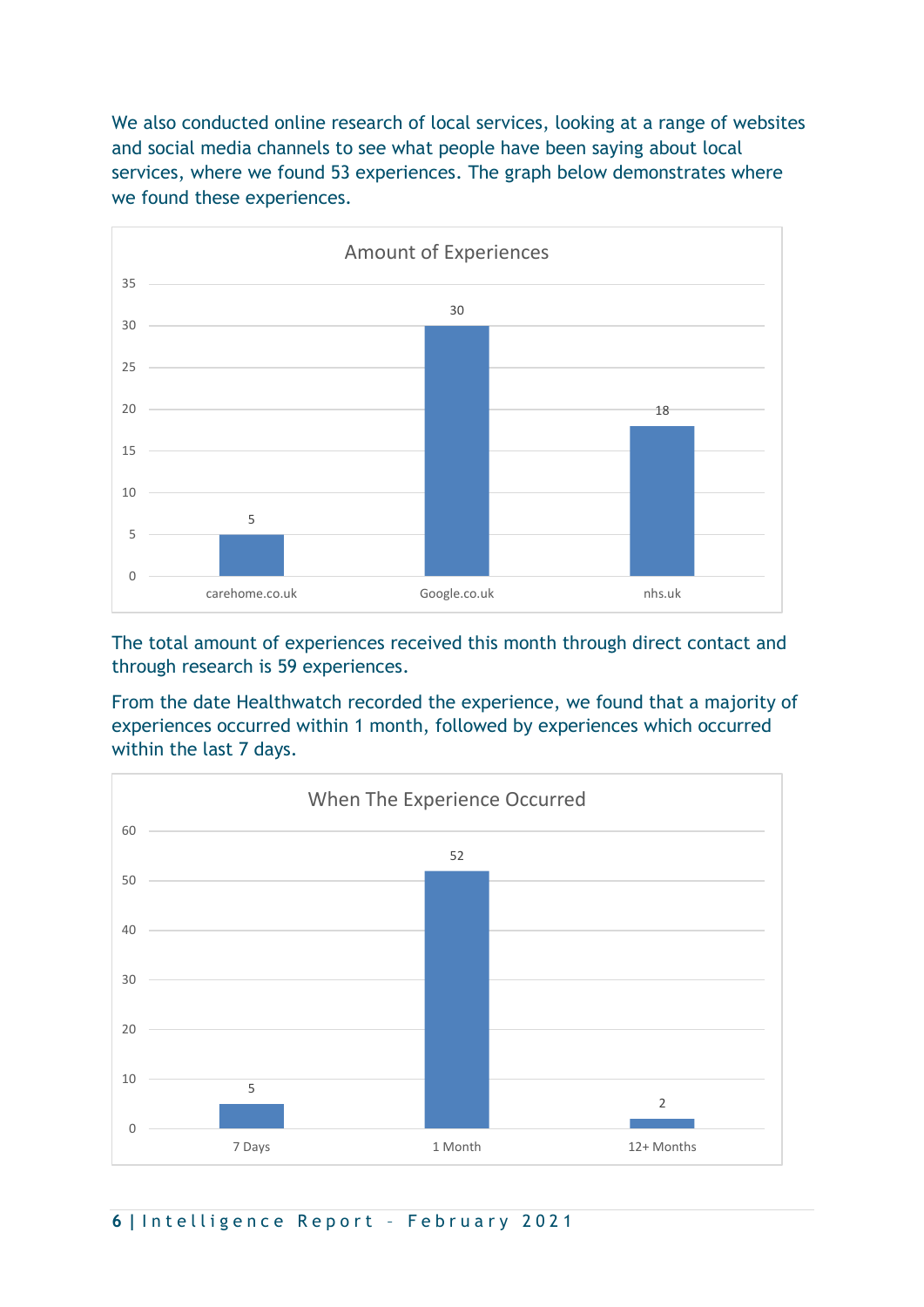## **3. Information Requests**

| The Information Requests we received in February. |  |  |  |  |
|---------------------------------------------------|--|--|--|--|
|---------------------------------------------------|--|--|--|--|

| <b>Area</b>                           | Dentistry                                                                                                                                                                                                                                                                                                                                                                                                                                                                                                     | <b>Date Recorded</b> | 02/02/2021 |  |
|---------------------------------------|---------------------------------------------------------------------------------------------------------------------------------------------------------------------------------------------------------------------------------------------------------------------------------------------------------------------------------------------------------------------------------------------------------------------------------------------------------------------------------------------------------------|----------------------|------------|--|
| <b>Experience</b><br>identified by:   | Phone                                                                                                                                                                                                                                                                                                                                                                                                                                                                                                         |                      |            |  |
| <b>Experience</b>                     | I cannot find any practices who are taking in NHS patients and<br>I have a hole in my teeth. Can you help?                                                                                                                                                                                                                                                                                                                                                                                                    |                      |            |  |
| <b>Actions Taken</b><br>(Healthwatch) | Provided information on what services are taking on NHS<br>Patients. Informed Healthwatch England                                                                                                                                                                                                                                                                                                                                                                                                             |                      |            |  |
| <b>Similar</b><br><b>Experiences</b>  | We received four other contacts via Telephone enquiring<br>about NHS Dentists                                                                                                                                                                                                                                                                                                                                                                                                                                 |                      |            |  |
|                                       |                                                                                                                                                                                                                                                                                                                                                                                                                                                                                                               |                      |            |  |
| <b>Area</b>                           | Dentistry                                                                                                                                                                                                                                                                                                                                                                                                                                                                                                     | <b>Date Recorded</b> | 08/02/2021 |  |
| <b>Experience</b><br>identified by:   | Web                                                                                                                                                                                                                                                                                                                                                                                                                                                                                                           |                      |            |  |
| <b>Experience</b>                     | I was wondering if you could help me. I am currently in need<br>of a dentist. I have a cracked tooth but as I am not in pain I<br>am hoping to find a dentist to take me on a patient rather<br>than try and get an emergency appointment. I have used the<br>NHS website and contacted numerous dentists today. All of<br>which have said they are not taking on new patients due to<br>Covid-19. I drive so location isn't really an issue I'm just<br>unsure where else to turn to try and find a dentist. |                      |            |  |
| <b>Actions Taken</b><br>(Healthwatch) | Provided information on what services are taking on NHS<br>Patients. Informed Healthwatch England                                                                                                                                                                                                                                                                                                                                                                                                             |                      |            |  |
| <b>Similar</b><br><b>Experiences</b>  | We received one other contacts via Web enquiring about NHS<br><b>Dentists</b>                                                                                                                                                                                                                                                                                                                                                                                                                                 |                      |            |  |
|                                       |                                                                                                                                                                                                                                                                                                                                                                                                                                                                                                               |                      |            |  |
| <b>Area</b>                           | <b>Optician</b>                                                                                                                                                                                                                                                                                                                                                                                                                                                                                               | <b>Date Recorded</b> | 18/02/2021 |  |
| <b>Experience</b><br>identified by:   | Web                                                                                                                                                                                                                                                                                                                                                                                                                                                                                                           |                      |            |  |
| <b>Experience</b>                     | I have been trying for some time to make an appointment with<br>Todd and Clarke the optician. The telephone number is not in<br>use for some reason or another. Is there another way to get in<br>touch with this optician.                                                                                                                                                                                                                                                                                   |                      |            |  |
| <b>Actions Taken</b><br>(Healthwatch) | Looked for more information on how to contact Todd and<br>Clarke but was unsuccessful, advised of alternative options                                                                                                                                                                                                                                                                                                                                                                                         |                      |            |  |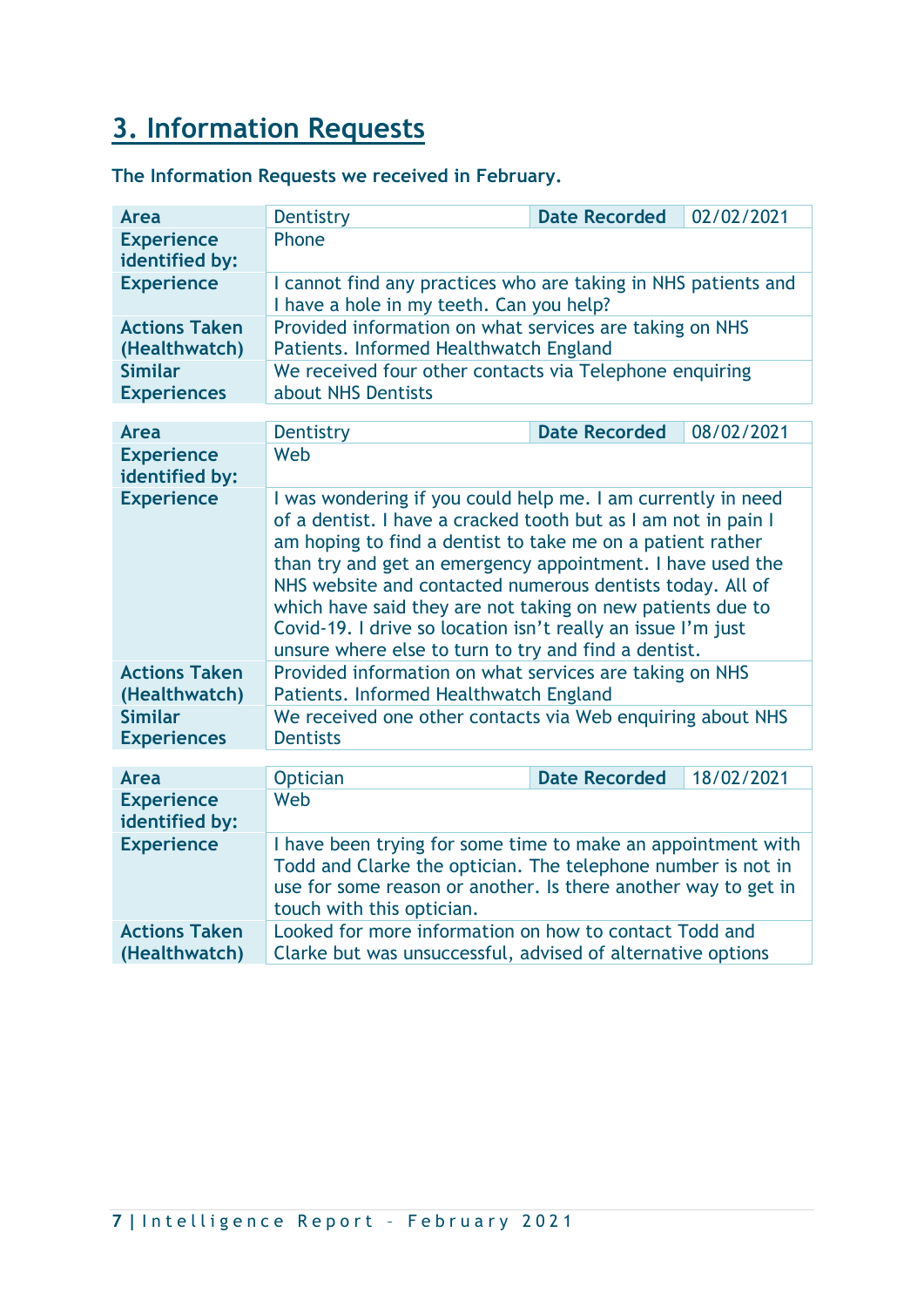## **4. Healthwatch England**

Each month Healthwatch England shares data with local Healthwatch's regarding the feedback they have received about local services. We have included this information within our report to ensure it is recorded and reported along with our own findings.

Healthwatch England's survey asks different questions to our survey and for that reason we felt it was appropriate to separate the experiences they received from our own.

*Please note, no action has been taken by Healthwatch Kingston Upon Hull following this information being received as Healthwatch England does not collect the contact details of the individual sharing their experience.* 

In February, Healthwatch England had 3 surveys completed regarding health and social care services in Hull. Please see the breakdown of their findings below:





**8 |** I n t e l l i g e n c e R e p o r t – F e b r u a r y 2 0 2 1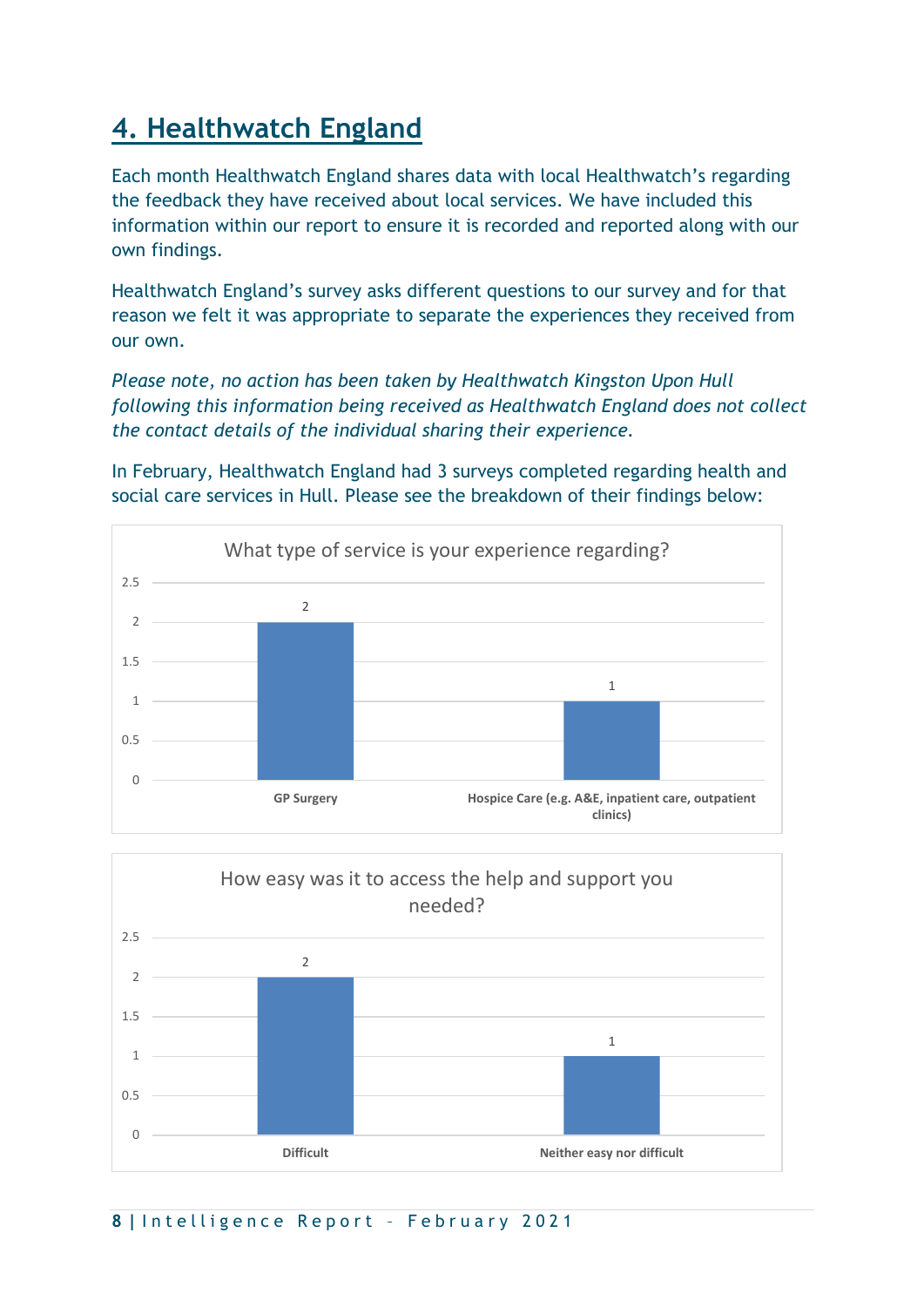



## **What We Were Told**

| <b>Service Name</b>                   | Not known                                                                                                           | Date Recorded   01/02/2021 |  |
|---------------------------------------|---------------------------------------------------------------------------------------------------------------------|----------------------------|--|
| <b>Experience</b>                     | Useless. So, enamoured with the strain of flu called COVID-19'<br>that they completely neglect all other illnesses. |                            |  |
| <b>Actions Taken</b><br>(Provider)    | Not known                                                                                                           |                            |  |
| <b>Actions Taken</b><br>(Healthwatch) | No action taken                                                                                                     |                            |  |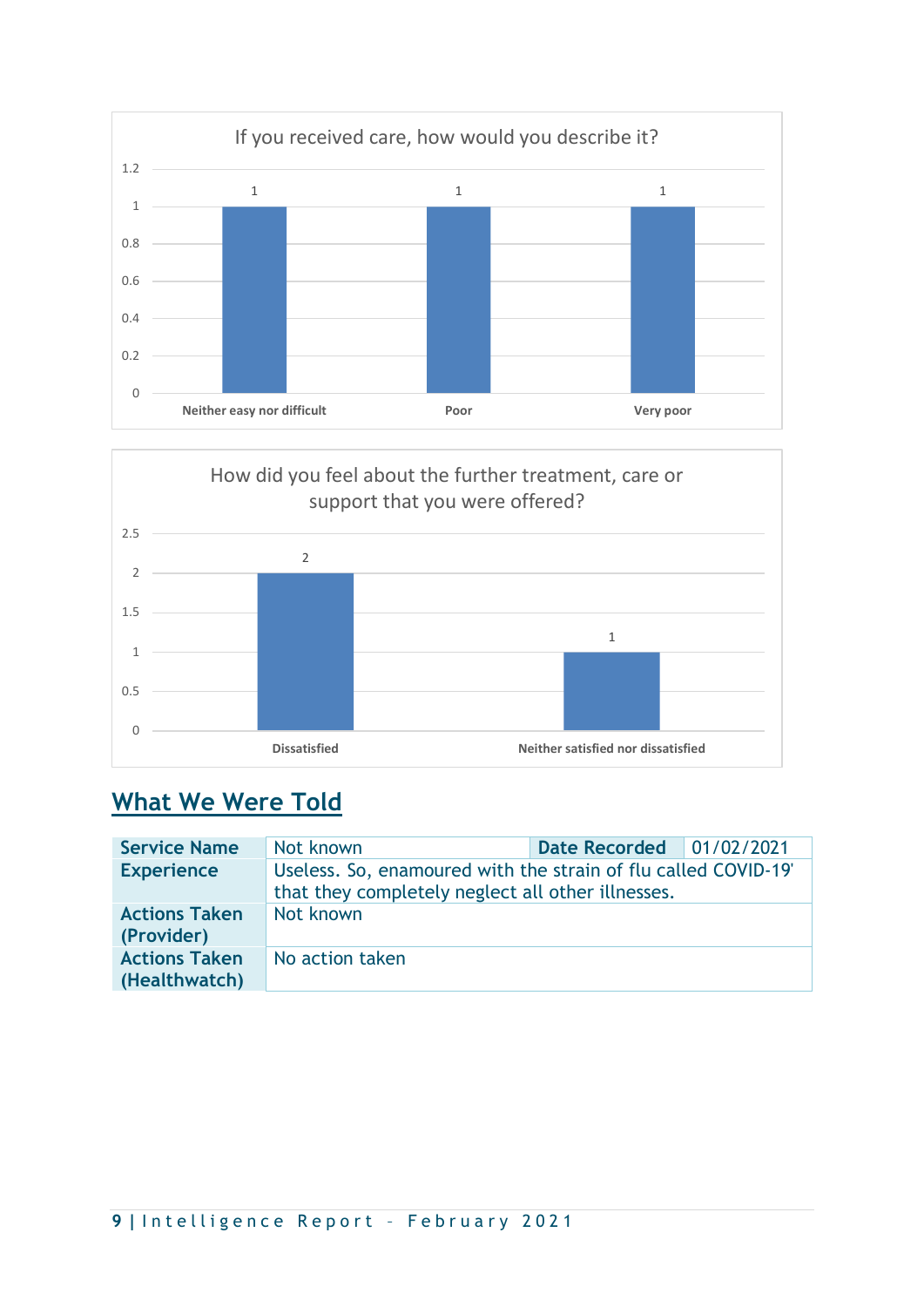| <b>Service Name</b>                   | Not known                                                                                                                                                                                                                                                                                                                                                                                                                                                                                                                                                                                                                                     | <b>Date Recorded</b> | 07/02/2021 |  |
|---------------------------------------|-----------------------------------------------------------------------------------------------------------------------------------------------------------------------------------------------------------------------------------------------------------------------------------------------------------------------------------------------------------------------------------------------------------------------------------------------------------------------------------------------------------------------------------------------------------------------------------------------------------------------------------------------|----------------------|------------|--|
| <b>Experience</b>                     | So called professionals use my given (Christian) name without<br>my permission. It is paternalistic and demeaning. They are<br>treating me like a child I am 67 years old I do not require<br>reassurance by using false intimacy. Those doctors, nurses and<br>other healthcare professionals have access to intimate<br>information about me and are displaying their power over me<br>and I feel threatened. I have just been diagnosed with cancer<br>and I am due to undertake a radically mutilating operation to<br>remove half my tongue. I consequently feel very vulnerable,<br>and this complete lack of respect is not helping me |                      |            |  |
| <b>Actions Taken</b><br>(Provider)    | Not known                                                                                                                                                                                                                                                                                                                                                                                                                                                                                                                                                                                                                                     |                      |            |  |
| <b>Actions Taken</b><br>(Healthwatch) | No action taken                                                                                                                                                                                                                                                                                                                                                                                                                                                                                                                                                                                                                               |                      |            |  |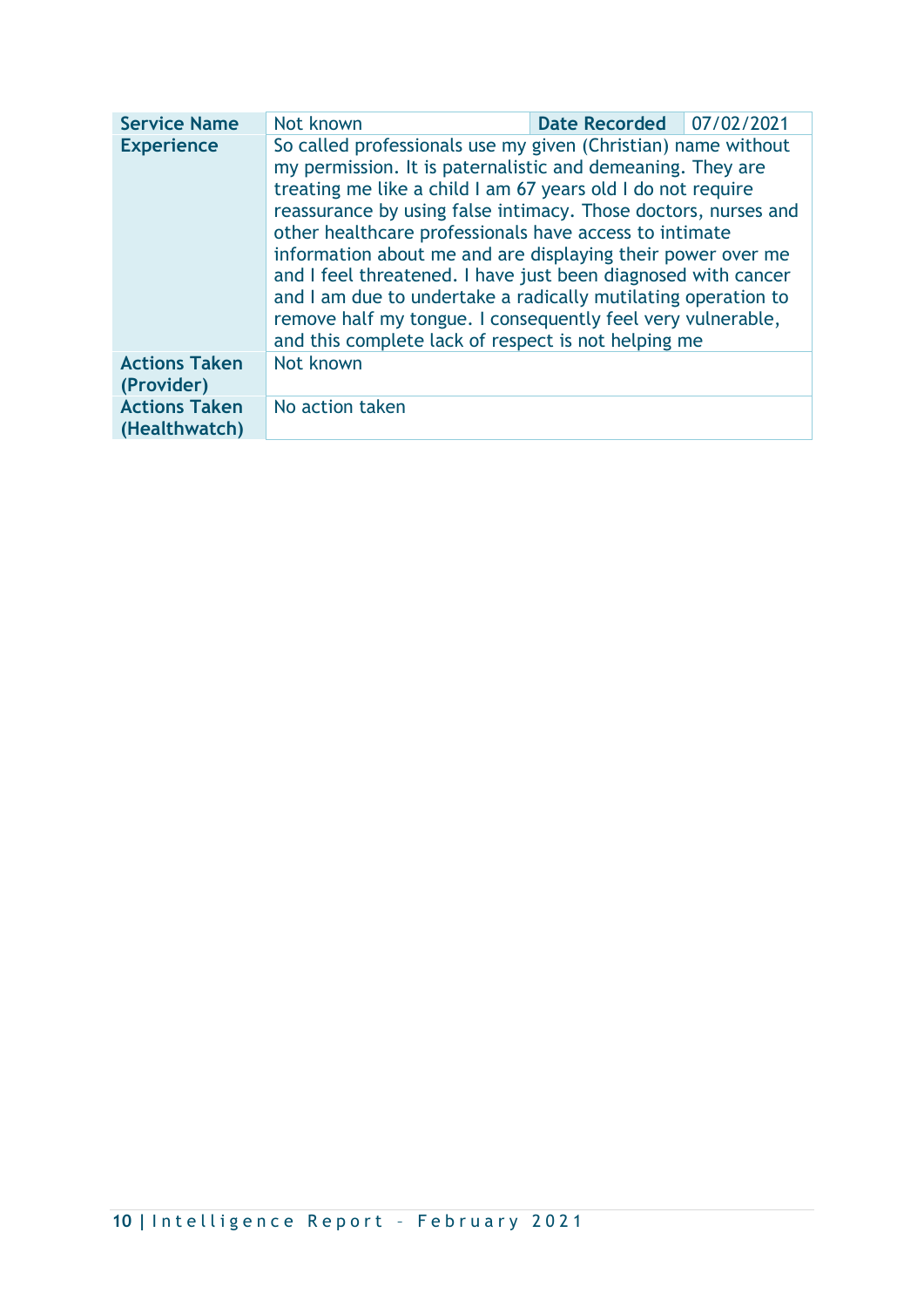## **5. Experiences Breakdown**

#### **Overall Statistics for February**

The graphs below provide an overall breakdown of the experiences we received this month. Between the 6 experiences we recorded through being contacted directly and the 53 experiences we found through research; we recorded a total of 59 experiences this month.

Upon further analysis of these experiences, that we received directly (6 pieces of intelligence) we were able to identify 8 pieces of intelligence and from our research (53 experiences) we identified 74 pieces of intelligence and 83 compliments that is a total of 82 pieces of intelligence and 83 compliments.

*Please note, these figures differ from the amount of contact and experiences (research) as one contact and experience (research) can result in multiple comments about a particular service.* 

As can be seen, in the graph below, the main themes in relation to the intelligence received for this month are access 20, administration 14 followed by staff attitude 13.

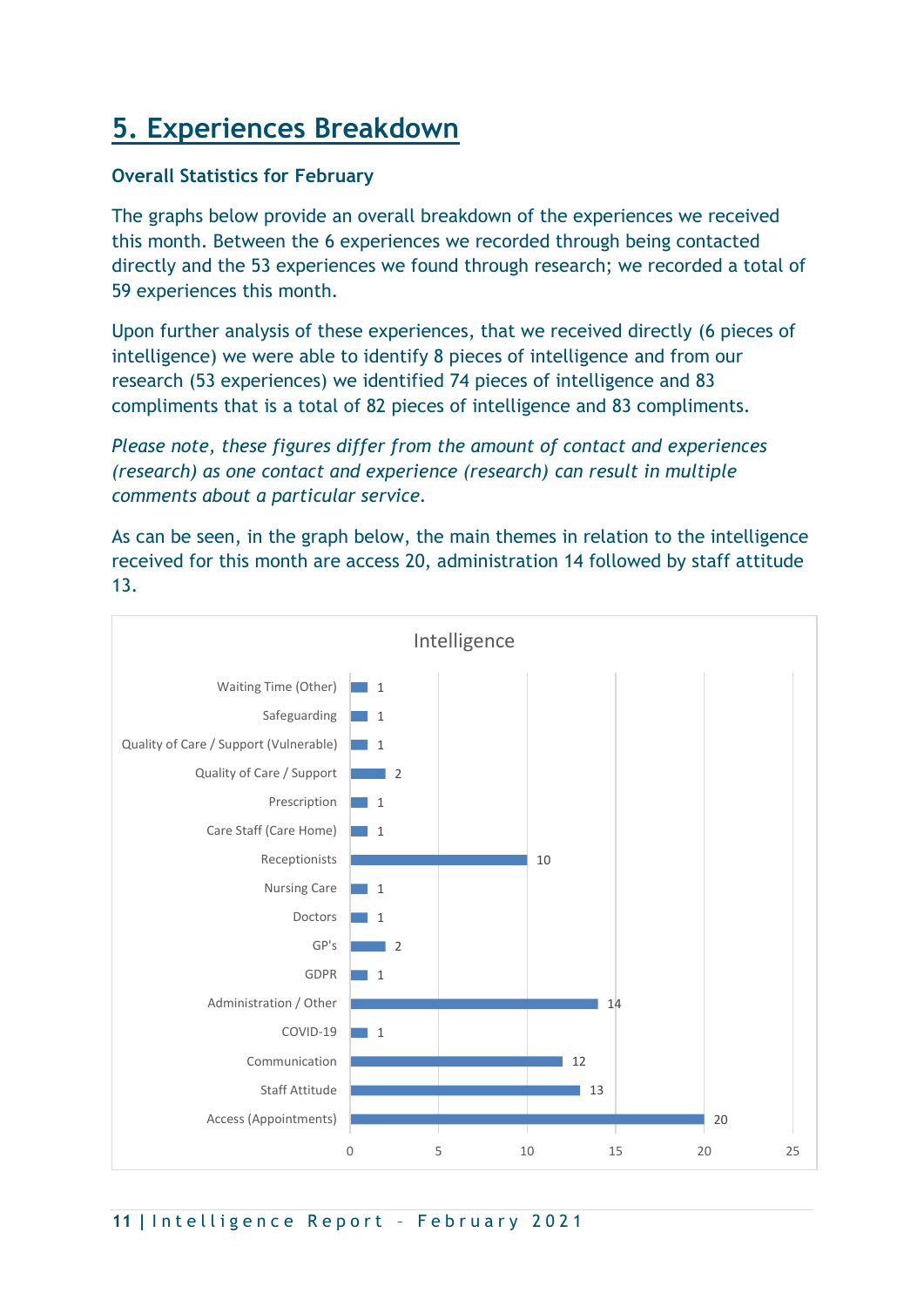#### As can be seen, in the graph below, the most compliments recived durung February were in relation to the quality of the service received 22, followed by quality of staff 19.



The graph below demonstrates the breakdown by care type. This month, the majority of comments were in relation to Primary Care which had 68 pieces of intelligence and 60 compliments, followed by Social Care which had 8 pieces of intelligence and 13 compliments.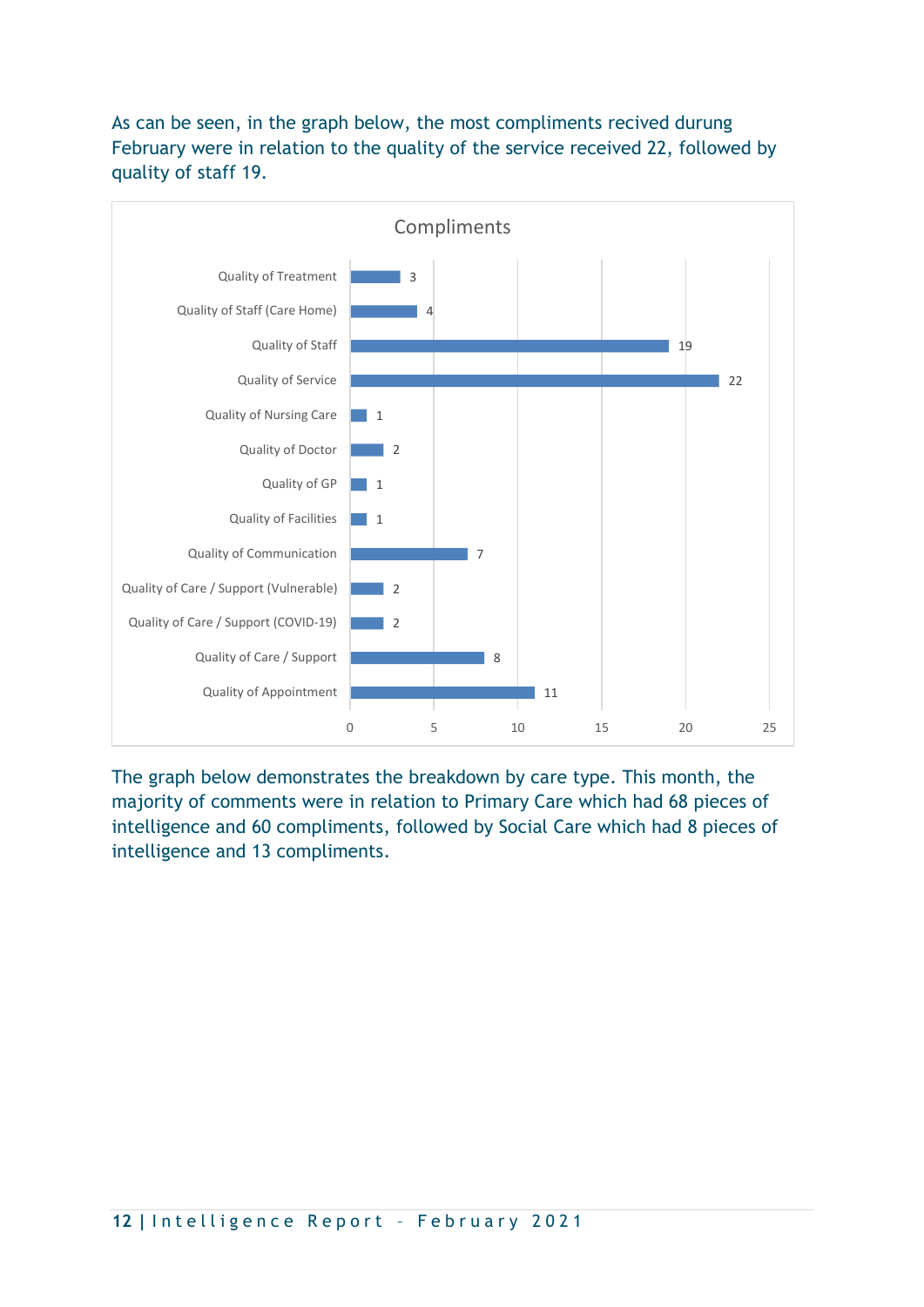

The graph below breaks these down to the service level. We have found that GP Surgeries received the most comments with 58 pieces of intelligence and 25 compliments followed closely by Dentist with 10 pieces of intelligence and 35 compliments.



13 | Intelligence Report - February 2021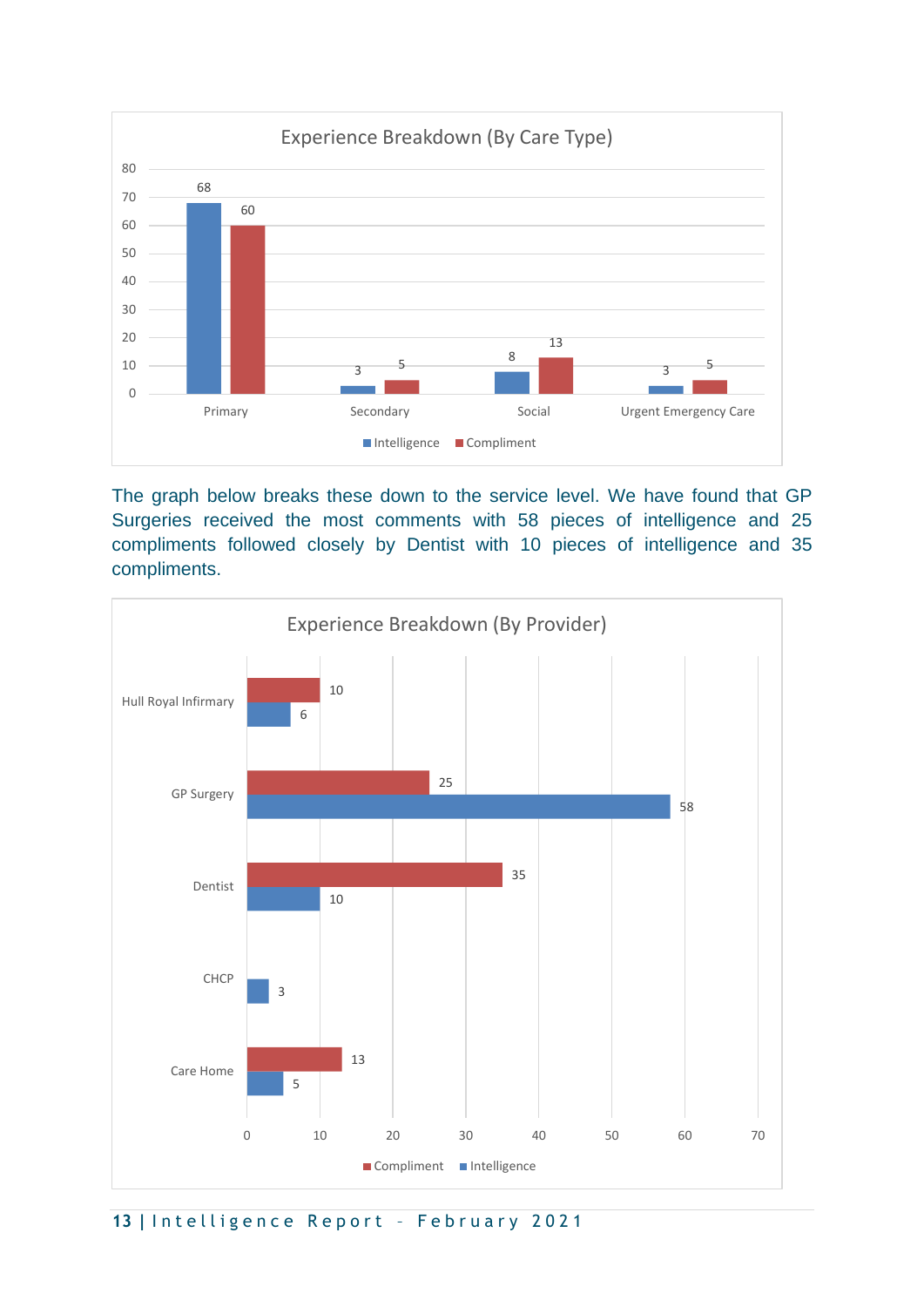## **5.1 Experiences Breakdown – PCN**

#### **Statistical Information and Graphs**

This month, we received 83 comments about GP Surgeries. The graph below provides a breakdown of which PCN's these GP Surgeries are under. From the experiences we received this month, we found that Modality received the most comments followed by Nexus.

*Please note, in some instances we received surveys without the name of the GP Surgery which means we are not able to identify which PCN it falls under.*

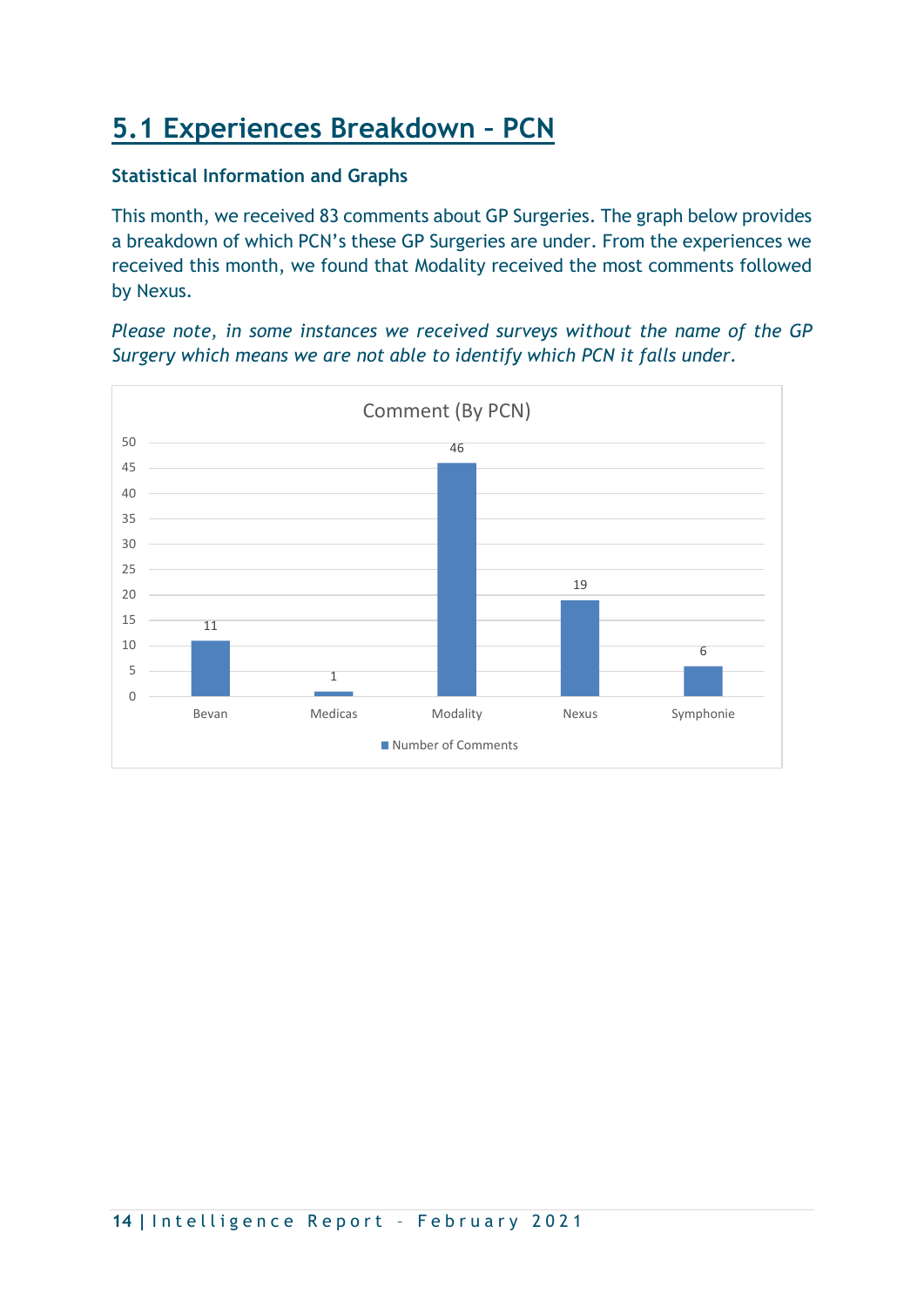## **5.2 Experiences Breakdown – GP Surgeries**

#### **Statistical Information and Graphs**

This month, we received 83 comments about GP Surgeries. 58 of these were intelligence and 25 were compliments.

In February, we identified 10 different areas where intelligence was received. The graph below identifies the number and area of concern.



Out of the intelligence we received, the main two pieces of intelligence related to Access (Appointments) with 18 comments followed by Administration / Other which had 12 comments each.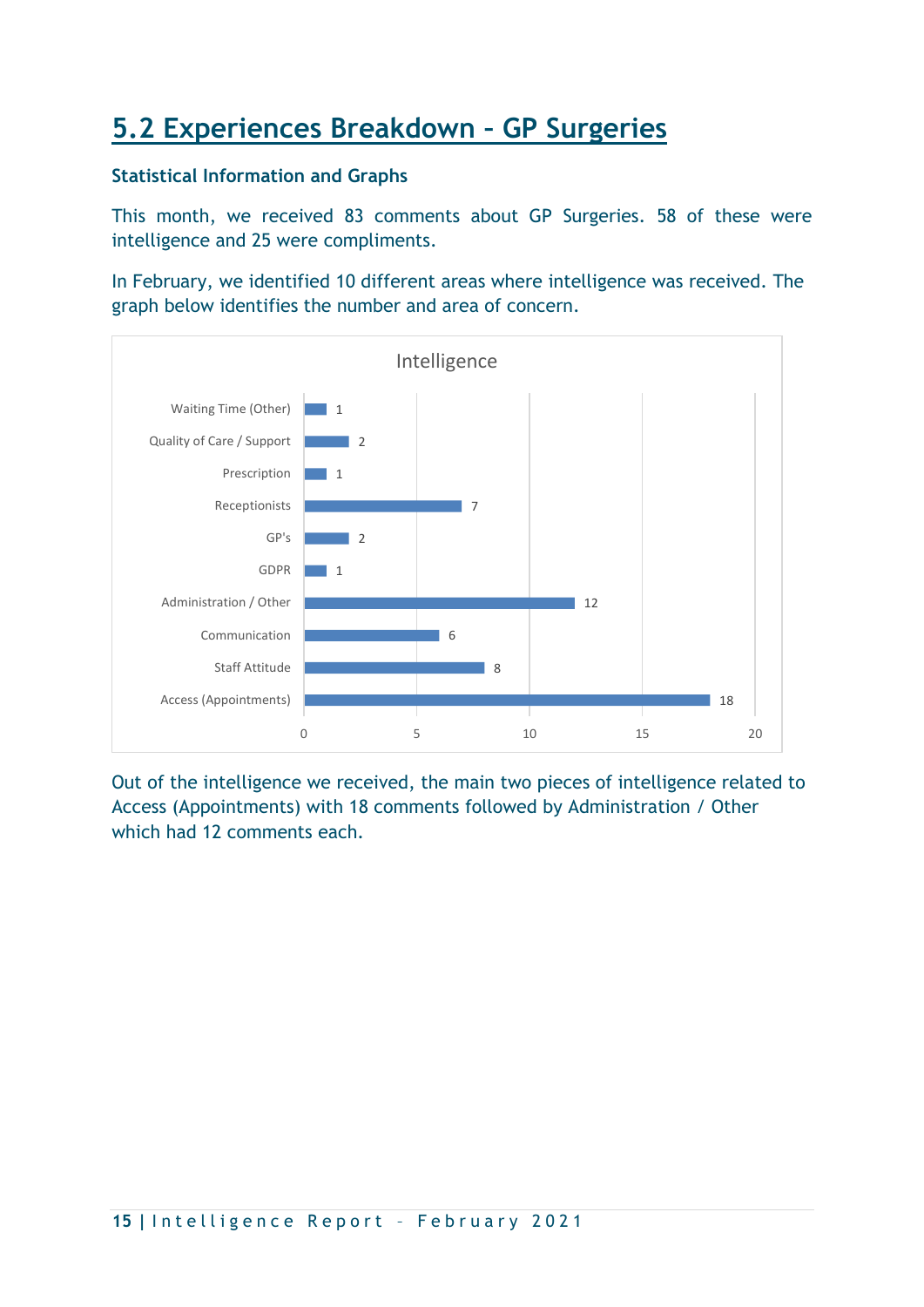

Out of the compliments we received, the main two compliments we recorded were in relation to Quality of Staff and Quality of Service, both of which had 7 comments.

## **What We Were Told**

*Please note, some experiences contain both intelligence and compliments. Although the experience may be placed under one of the sections below, any intelligence and compliments made in the same experience are recorded in separately in the intelligence and compliments statistics.*

*When conducting online research, we have found that on occasions there is not a specified date, in these instances we will record the date we identified the experience.*

## **Intelligence**

| <b>Service Name</b>                 | <b>James Alexander Family</b><br><b>Practice</b>         | Date Recorded                                                                                                                                                                                                                                                                                                                                                                                                                                       | 14/02/2021 |
|-------------------------------------|----------------------------------------------------------|-----------------------------------------------------------------------------------------------------------------------------------------------------------------------------------------------------------------------------------------------------------------------------------------------------------------------------------------------------------------------------------------------------------------------------------------------------|------------|
| <b>Experience</b><br>identified by: | <b>Research</b>                                          |                                                                                                                                                                                                                                                                                                                                                                                                                                                     |            |
| <b>Experience</b>                   | the practice but when I have to, I have endured the fact | What is it with doctors' receptionists thinking they are<br>superior to the public? Particularly rude receptionist who<br>didn't have the decency to look at me when I was checking in.<br>Miserable and unhelpful despite me being told the wrong time<br>for my appt. No apology. Great start to a Monday morning<br>dealing with someone like that. Suggest training on how to<br>interact with patients in a decent manner. I rarely even visit |            |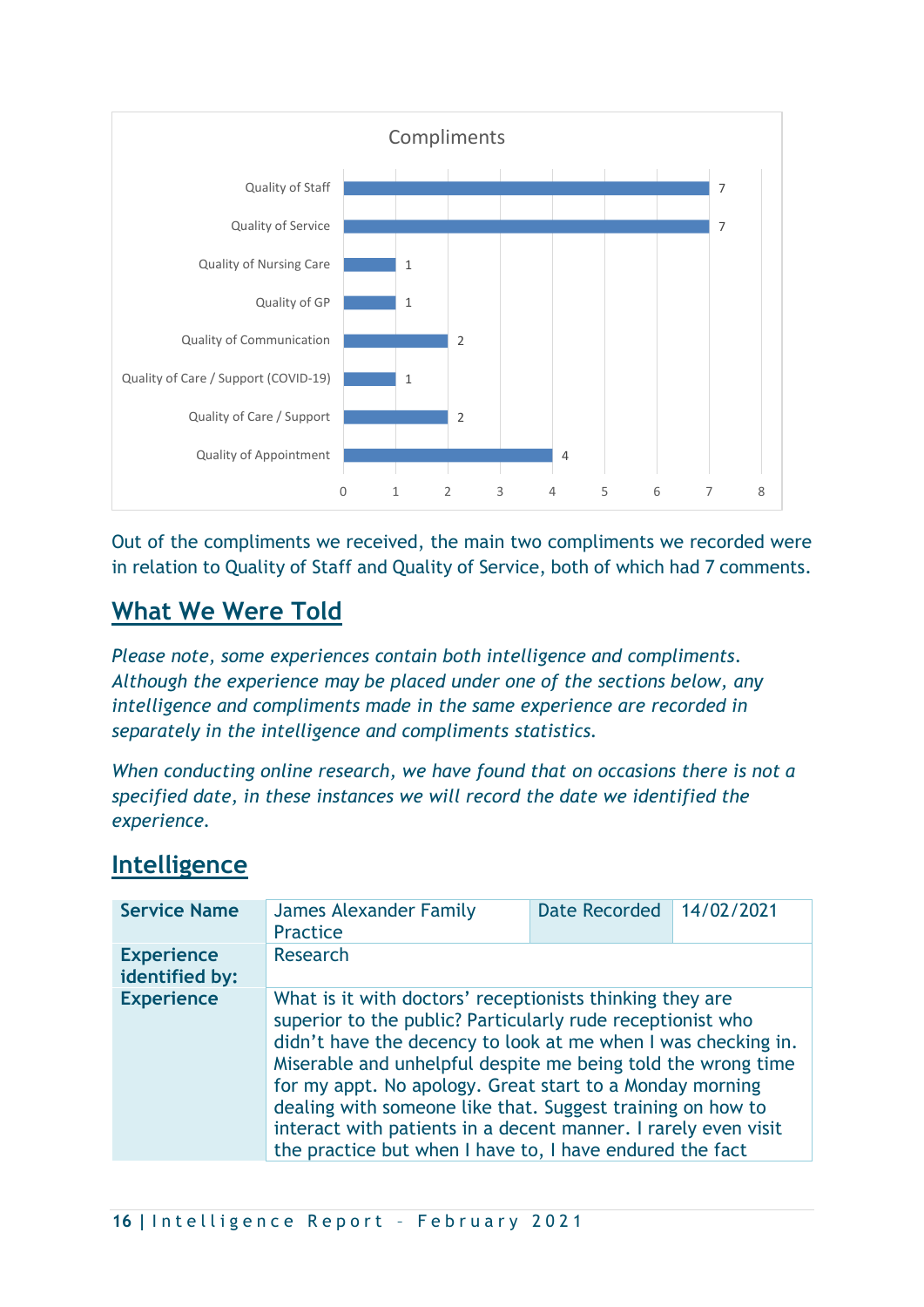|                                      | people can't do their job properly and rude, obnoxious, know<br>it all receptionists!                                                                                                                                                                                                                                                                                                                                                                                                                                                                                                                  |                      |            |
|--------------------------------------|--------------------------------------------------------------------------------------------------------------------------------------------------------------------------------------------------------------------------------------------------------------------------------------------------------------------------------------------------------------------------------------------------------------------------------------------------------------------------------------------------------------------------------------------------------------------------------------------------------|----------------------|------------|
| <b>Action Taken</b><br>(Provider)    | Not known                                                                                                                                                                                                                                                                                                                                                                                                                                                                                                                                                                                              |                      |            |
| <b>Action Taken</b><br>(Healthwatch) | N/A                                                                                                                                                                                                                                                                                                                                                                                                                                                                                                                                                                                                    |                      |            |
| <b>Service Name</b>                  | <b>Diadem Medical Practice</b>                                                                                                                                                                                                                                                                                                                                                                                                                                                                                                                                                                         | <b>Date Recorded</b> | 14/02/2021 |
| <b>Experience</b><br>identified by:  | <b>Research</b>                                                                                                                                                                                                                                                                                                                                                                                                                                                                                                                                                                                        |                      |            |
| <b>Experience</b>                    | The telephone system at this practice is not fit for purpose,<br>directing everyone online is just not suitable for all enquiries<br>or all patients. The waiting times are ridiculous, and options<br>do not cover every area. Trying to get through to ask a simple<br>question in regard to medication is just impossible. Spent 30<br>minutes in a queue for the line to be closed at 11:57 - This<br>may work for the surgery staff; it certainly does not work for<br>patients. Joining Modality has really downgraded the service<br>this surgery provides or should I say, no longer provides. |                      |            |
| <b>Action Taken</b><br>(Provider)    | Not known                                                                                                                                                                                                                                                                                                                                                                                                                                                                                                                                                                                              |                      |            |
| <b>Action Taken</b><br>(Healthwatch) | N/A                                                                                                                                                                                                                                                                                                                                                                                                                                                                                                                                                                                                    |                      |            |
| <b>Service Name</b>                  | <b>New Hall Surgery</b>                                                                                                                                                                                                                                                                                                                                                                                                                                                                                                                                                                                | <b>Date Recorded</b> | 18/02/2021 |
| <b>Experience</b><br>identified by:  | Research                                                                                                                                                                                                                                                                                                                                                                                                                                                                                                                                                                                               |                      |            |
| <b>Experience</b>                    | When ringing for an appointment you are in a queue of 50+<br>people on the phone for over an hour to have a RECEPTIONIST<br>(not a doctor) telling you how to treat your children's illness.<br>Then having the RECEPTIONIST that it's not deemed enough to<br>be seen by a doctor (my child is a new-born). Shocking<br>practice that needs to change the appointment procedures<br>and stop a minimum skill receptionist from making decisions<br>on illnesses. Could possibly lead to someone becoming<br>seriously ill or even dead                                                                |                      |            |
| <b>Action Taken</b><br>(Provider)    | Good morning, as a practice we would like to investigate your<br>experience, however we cannot do so as your comment is<br>anonymous. Please contact the practice by going to our<br>website and selecting 'Contact' to provide us with more<br>information. Kind regards, Patient Liaison Officer                                                                                                                                                                                                                                                                                                     |                      |            |
| <b>Action Taken</b><br>(Healthwatch) | N/A                                                                                                                                                                                                                                                                                                                                                                                                                                                                                                                                                                                                    |                      |            |
| <b>Service Name</b>                  | <b>New Hall Surgery</b>                                                                                                                                                                                                                                                                                                                                                                                                                                                                                                                                                                                | <b>Date Recorded</b> | 01/02/2021 |
| <b>Experience</b><br>identified by:  | <b>Research</b>                                                                                                                                                                                                                                                                                                                                                                                                                                                                                                                                                                                        |                      |            |
| <b>Experience</b>                    | I called to discuss a long-term health condition that I'm really<br>struggling with, both physically and emotionally. Initially                                                                                                                                                                                                                                                                                                                                                                                                                                                                        |                      |            |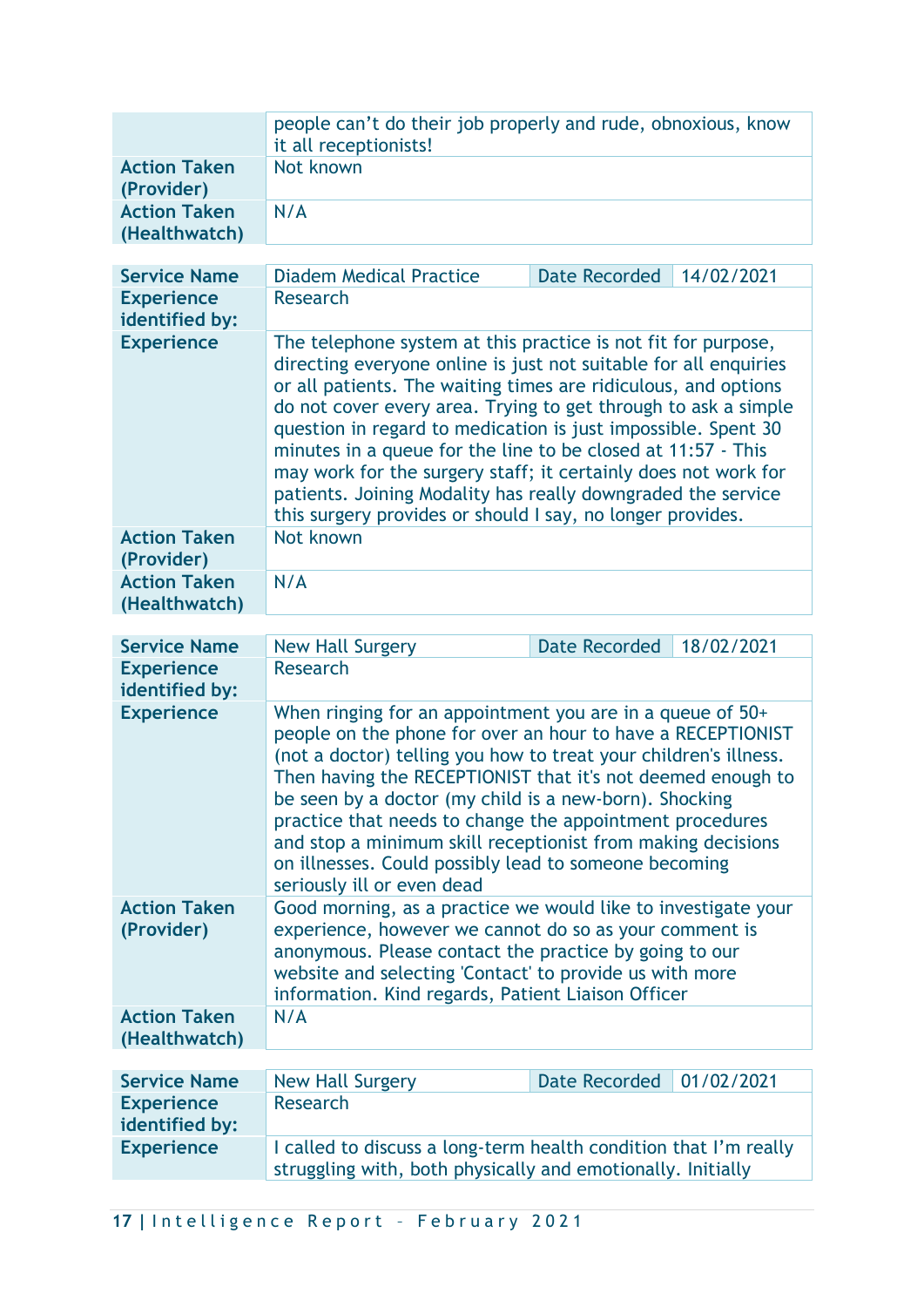|                                      | called during my lunch hour but ran out of time (37 in the<br>queue when I joined). I then used the e-consult service and<br>was told I'd receive contact by close of practice the following<br>day. 5 days later I still haven't heard anything despite the<br>content of the form I filled in. Currently on the phone again<br>and have been for 45 mins waiting to speak to someone to<br>arrange a call back, and I'm still only 26 in the queue.<br>Unacceptable level of care. |
|--------------------------------------|--------------------------------------------------------------------------------------------------------------------------------------------------------------------------------------------------------------------------------------------------------------------------------------------------------------------------------------------------------------------------------------------------------------------------------------------------------------------------------------|
| <b>Action Taken</b><br>(Provider)    | Good morning, apologies for the late reply, I am very sorry to<br>hear that you are having difficulty contacting the practice. If<br>you are still experiencing problems, please complete the form<br>on our website under 'Contact'. Kind regards, Patient Liaison<br><b>Officer</b>                                                                                                                                                                                                |
| <b>Action Taken</b><br>(Healthwatch) | N/A                                                                                                                                                                                                                                                                                                                                                                                                                                                                                  |

| <b>Service Name</b>                  | <b>Springhead Medical Centre</b>                                                                                                                                                                                                                                                                                                                                                                                                                                    | Date Recorded | 17/02/2021 |  |
|--------------------------------------|---------------------------------------------------------------------------------------------------------------------------------------------------------------------------------------------------------------------------------------------------------------------------------------------------------------------------------------------------------------------------------------------------------------------------------------------------------------------|---------------|------------|--|
| <b>Experience</b><br>identified by:  | <b>Research</b>                                                                                                                                                                                                                                                                                                                                                                                                                                                     |               |            |  |
| <b>Experience</b>                    | There are fewer appointments. If you fall ill in the middle of<br>the day you have to call back the next day as close to 8.00 or<br>all the appointment spaces are taken. I now understand why<br>people go straight to ED to be seen. You need to employ more<br>people to answer the phone, 1 hour and 40 mins is an<br>unacceptable length of time to wait to be spoken to. I do not<br>blame the staff its bad management. It feels like profit before<br>care. |               |            |  |
| <b>Action Taken</b><br>(Provider)    | Good morning, apologies for the delayed response, we are<br>sorry to hear that you are unhappy with the services and care<br>that we offer. If you would like us to investigate this further,<br>you are welcome to submit a feedback form which you will<br>find under 'Policies' on our website. Kind regards, Patient<br><b>Liaison Officer</b>                                                                                                                  |               |            |  |
| <b>Action Taken</b><br>(Healthwatch) | N/A                                                                                                                                                                                                                                                                                                                                                                                                                                                                 |               |            |  |

| <b>Service Name</b>                 | <b>Springhead Medical Centre</b>                            | <b>Date Recorded</b>                                                                                                                                                                                                                                                                                                                                                                                                                                                                                                                                                                      | 17/02/2021 |
|-------------------------------------|-------------------------------------------------------------|-------------------------------------------------------------------------------------------------------------------------------------------------------------------------------------------------------------------------------------------------------------------------------------------------------------------------------------------------------------------------------------------------------------------------------------------------------------------------------------------------------------------------------------------------------------------------------------------|------------|
| <b>Experience</b><br>identified by: | Research                                                    |                                                                                                                                                                                                                                                                                                                                                                                                                                                                                                                                                                                           |            |
| <b>Experience</b>                   | would be made, as per NICE guidelines. Having missed a call | Having had blood tests that indicated a need for referral, I felt<br>the need to make sure that a referral would actually be made<br>as I have previous experience of left in a dead end by<br>Springhead Medical Centre. As it took me 75 minutes waiting<br>on the phone to just book the appointment to have the tests I<br>thought I wouldn't waste that amount of time again, so I filled<br>in an online form with a request to know what the actual<br>numbers from the test were, as this is an indicator of the<br>severity of the condition, and also whether a referral has or |            |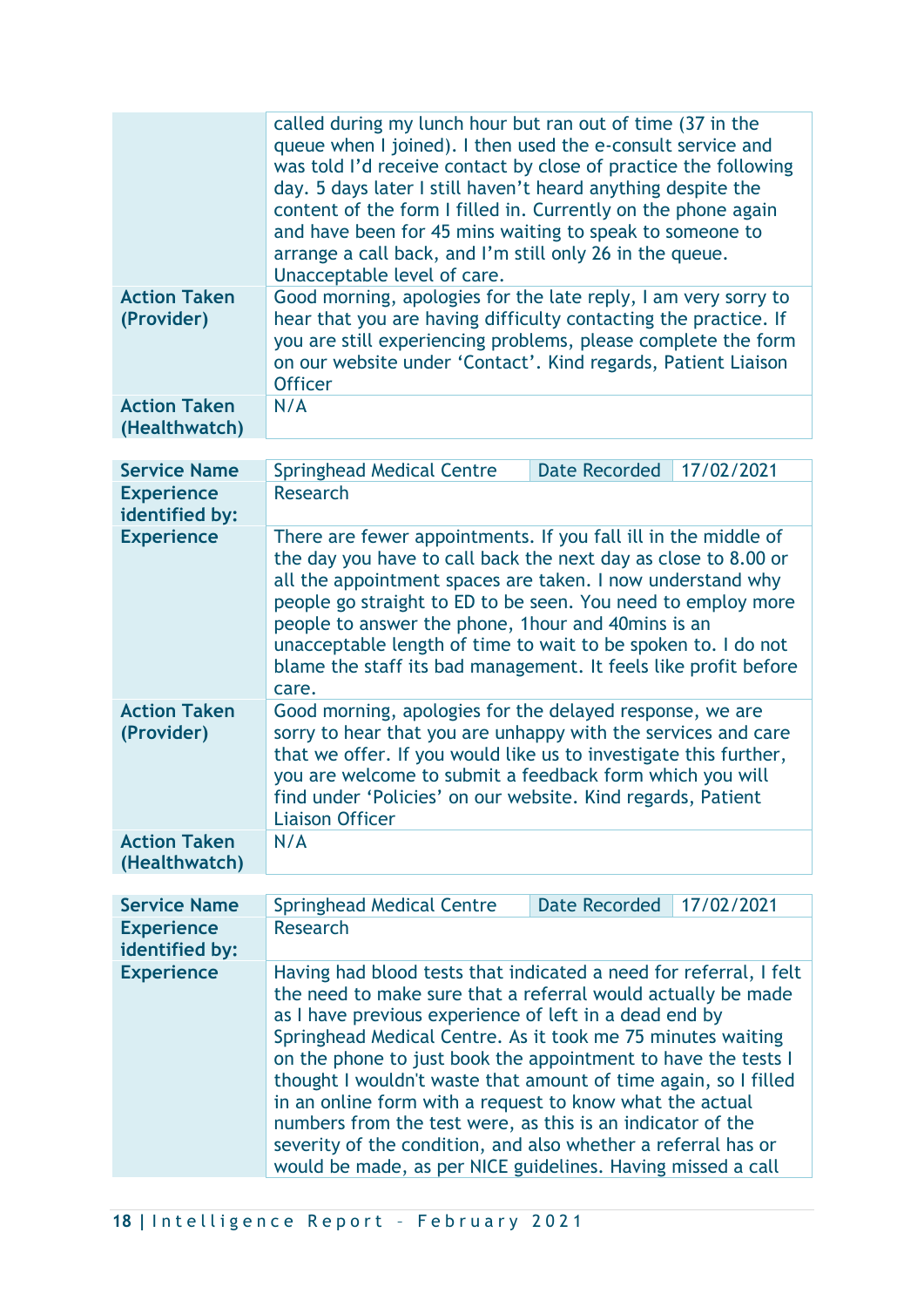|                                      | from someone to discuss this, as I was on my way to hospital, I<br>now find that it is impossible to get to speak to a human being<br>and I am continuously diverted into a dead end on the phone<br>and the system kicks me out. They could have just replied by<br>e-mail but have chosen not to. What an utter waste of time<br>and resources, while simultaneously degrading the quality and<br>safety of care. |
|--------------------------------------|---------------------------------------------------------------------------------------------------------------------------------------------------------------------------------------------------------------------------------------------------------------------------------------------------------------------------------------------------------------------------------------------------------------------|
| <b>Action Taken</b><br>(Provider)    | Good morning, I apologise that you have experienced<br>miscommunication between the practice and yourself. For us<br>to look into this further, could you please contact us by going<br>to our website and filling in the form under 'Contact'. We can<br>also check that we have up to date contact information for<br>yourself. Kind regards, Patient Liaison Officer                                             |
| <b>Action Taken</b><br>(Healthwatch) | N/A                                                                                                                                                                                                                                                                                                                                                                                                                 |

| <b>Service Name</b>                  | <b>Springhead Medical Centre</b>                                                                                                                                                                                                                                                                                                                                                                                                                                                                                                                                                                                                                            | <b>Date Recorded</b> | 16/02/2021 |
|--------------------------------------|-------------------------------------------------------------------------------------------------------------------------------------------------------------------------------------------------------------------------------------------------------------------------------------------------------------------------------------------------------------------------------------------------------------------------------------------------------------------------------------------------------------------------------------------------------------------------------------------------------------------------------------------------------------|----------------------|------------|
| <b>Experience</b><br>identified by:  | <b>Research</b>                                                                                                                                                                                                                                                                                                                                                                                                                                                                                                                                                                                                                                             |                      |            |
| <b>Experience</b>                    | We have been trying for 2 days to make an app for a<br>medication review, as the medication needed cannot be<br>ordered until a review. The phone option system is totally<br>useless. Why can't someone just speak to a patient ringing<br>instead of the system cutting off on option 3. Option 4 then<br>tells you all day you are caller 47 when you are ringing from<br>work all day to get a review. This system is totally and utterly<br>useless and many patients will leave because of it. What<br>happened to the human touch with patients? We simply cannot<br>get the medication needed because of this cock-eyed system.<br>Totally useless. |                      |            |
| <b>Action Taken</b><br>(Provider)    | Good morning, I am sorry to hear that you are facing<br>difficulties arranging a medication review. Rather than ringing<br>the surgery you might prefer to submit an e-Consult requesting<br>a medication review, this will allow us to deal with your<br>request and get back to you. You can submit an e-Consult by<br>going to our website. Kind regards, Patient Liaison Officer                                                                                                                                                                                                                                                                        |                      |            |
| <b>Action Taken</b><br>(Healthwatch) | N/A                                                                                                                                                                                                                                                                                                                                                                                                                                                                                                                                                                                                                                                         |                      |            |

| <b>Service Name</b>                 | Dr Raut Partnership                                                                                                                                                                                                                                                                                                                                                                                                                                     | Date Recorded 23/02/2021 |  |
|-------------------------------------|---------------------------------------------------------------------------------------------------------------------------------------------------------------------------------------------------------------------------------------------------------------------------------------------------------------------------------------------------------------------------------------------------------------------------------------------------------|--------------------------|--|
| <b>Experience</b><br>identified by: | Research                                                                                                                                                                                                                                                                                                                                                                                                                                                |                          |  |
| <b>Experience</b>                   | I have just called to get some results for my daughter (4yrs) to<br>be told that results are useless as we never gave sample in<br>correct pot, which when I handed it in was mentioned but no<br>offer of correct pot so didn't think it was so important. After<br>expressing how annoyed I was that my 4yr old was still in pain<br>and nobody seemed to be bothered, I asked for a name of<br>someone who I could complain to which resulted in the |                          |  |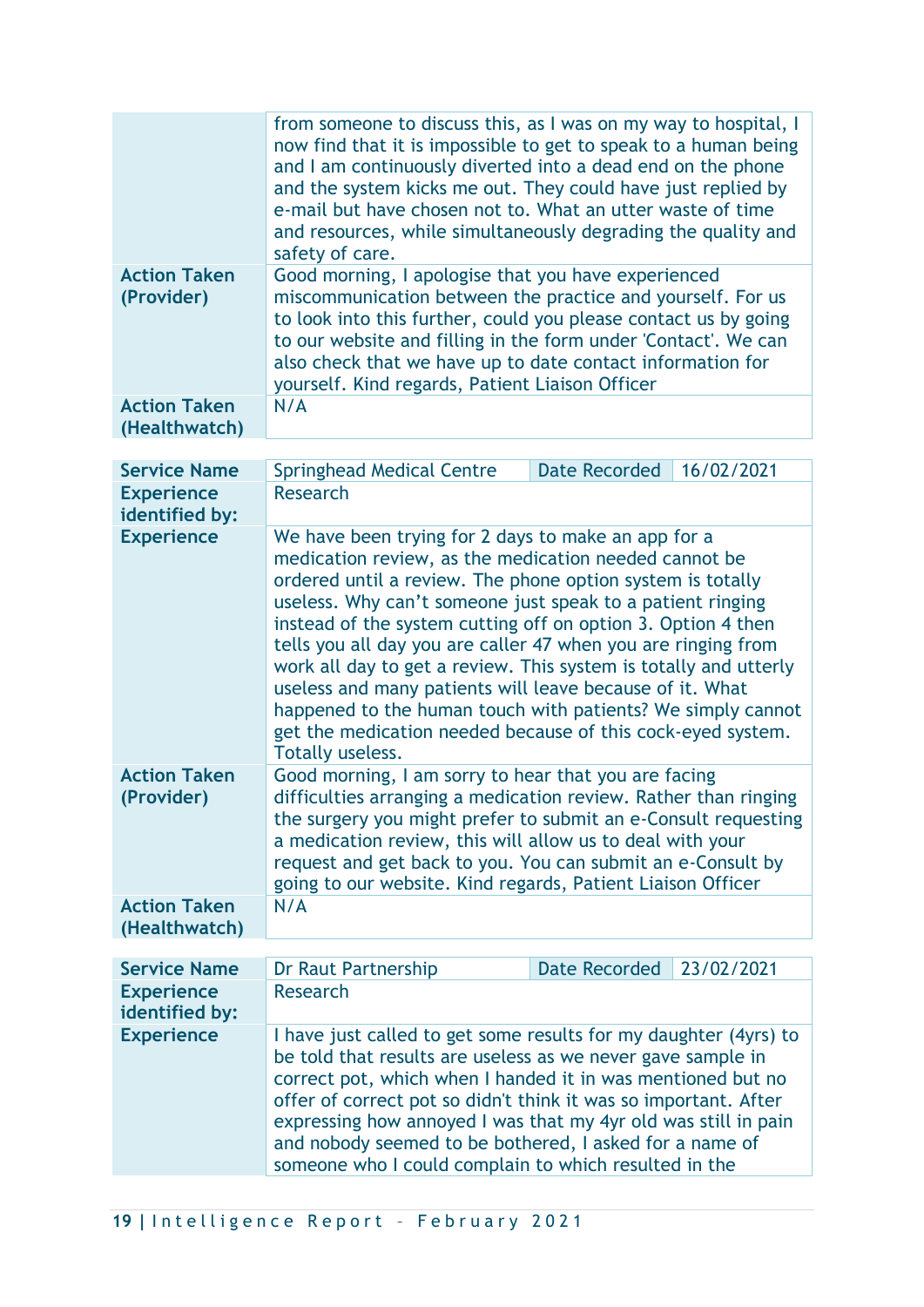|                                      | receptionist putting the phone down mid conversation. I am<br>taking this further and will be writing a letter of complaint to<br>the practise manager and to the NHS complaints as this isn't<br>the 1st 2nd or 3rd incident at this Dr's surgery. I am now in the<br>process of changing this Dr before they get something serious<br>really very wrong. Staff need training in customer care and<br>just generally being kind and considerate to people and<br>they're feelings especially at a time which may be difficult or<br>painful.                                                                                                                                                                                                                                                                                                       |                      |            |
|--------------------------------------|-----------------------------------------------------------------------------------------------------------------------------------------------------------------------------------------------------------------------------------------------------------------------------------------------------------------------------------------------------------------------------------------------------------------------------------------------------------------------------------------------------------------------------------------------------------------------------------------------------------------------------------------------------------------------------------------------------------------------------------------------------------------------------------------------------------------------------------------------------|----------------------|------------|
| <b>Action Taken</b><br>(Provider)    | Not known                                                                                                                                                                                                                                                                                                                                                                                                                                                                                                                                                                                                                                                                                                                                                                                                                                           |                      |            |
| <b>Action Taken</b><br>(Healthwatch) | N/A                                                                                                                                                                                                                                                                                                                                                                                                                                                                                                                                                                                                                                                                                                                                                                                                                                                 |                      |            |
| <b>Service Name</b>                  | <b>St Andrews Group Practice</b>                                                                                                                                                                                                                                                                                                                                                                                                                                                                                                                                                                                                                                                                                                                                                                                                                    | <b>Date Recorded</b> | 23/02/2021 |
| <b>Experience</b><br>identified by:  | <b>Research</b>                                                                                                                                                                                                                                                                                                                                                                                                                                                                                                                                                                                                                                                                                                                                                                                                                                     |                      |            |
| <b>Experience</b>                    | I had a telephone review with the pharmacist, he advised me<br>that I needed to see a GP. I telephoned and asked to see a GP,<br>despite what you say on here I am told that the only way to<br>book an appointment is at 8AM. Ring at 8 AM the phone gets<br>answered around 8.15 each day I ring to be told no<br>appointments to see a GP are available, which is why I was<br>given a telephone review with the pharmacist. This has been<br>happening for too long why you cannot sort out your<br>appointments system, you even say online that we can book an<br>appointment then when you try to it says the service is<br>unavailable. You ask the receptionist can I book an<br>appointment the answer is always no you must ring at 8 a.m.,<br>even when you point out what your website says and the<br>comments you have made on here. |                      |            |
| <b>Action Taken</b><br>(Provider)    | Not known                                                                                                                                                                                                                                                                                                                                                                                                                                                                                                                                                                                                                                                                                                                                                                                                                                           |                      |            |
| <b>Action Taken</b><br>(Healthwatch) | N/A                                                                                                                                                                                                                                                                                                                                                                                                                                                                                                                                                                                                                                                                                                                                                                                                                                                 |                      |            |
| <b>Service Name</b>                  | <b>Springhead Medical Centre</b>                                                                                                                                                                                                                                                                                                                                                                                                                                                                                                                                                                                                                                                                                                                                                                                                                    | <b>Date Recorded</b> | 01/02/2021 |
| <b>Experience</b><br>identified by:  | <b>Research</b>                                                                                                                                                                                                                                                                                                                                                                                                                                                                                                                                                                                                                                                                                                                                                                                                                                     |                      |            |
| <b>Experience</b>                    | This was once a great practice. Now it is impossible to book an<br>appointment. The online service says contact the proactive.<br>The practice cuts you off saying it is too busy. Could modality<br>go away and give us back our wonderful Springhead medical<br>centre                                                                                                                                                                                                                                                                                                                                                                                                                                                                                                                                                                            |                      |            |
| <b>Action Taken</b>                  | Good morning, we pride ourselves on listening to our patient's                                                                                                                                                                                                                                                                                                                                                                                                                                                                                                                                                                                                                                                                                                                                                                                      |                      |            |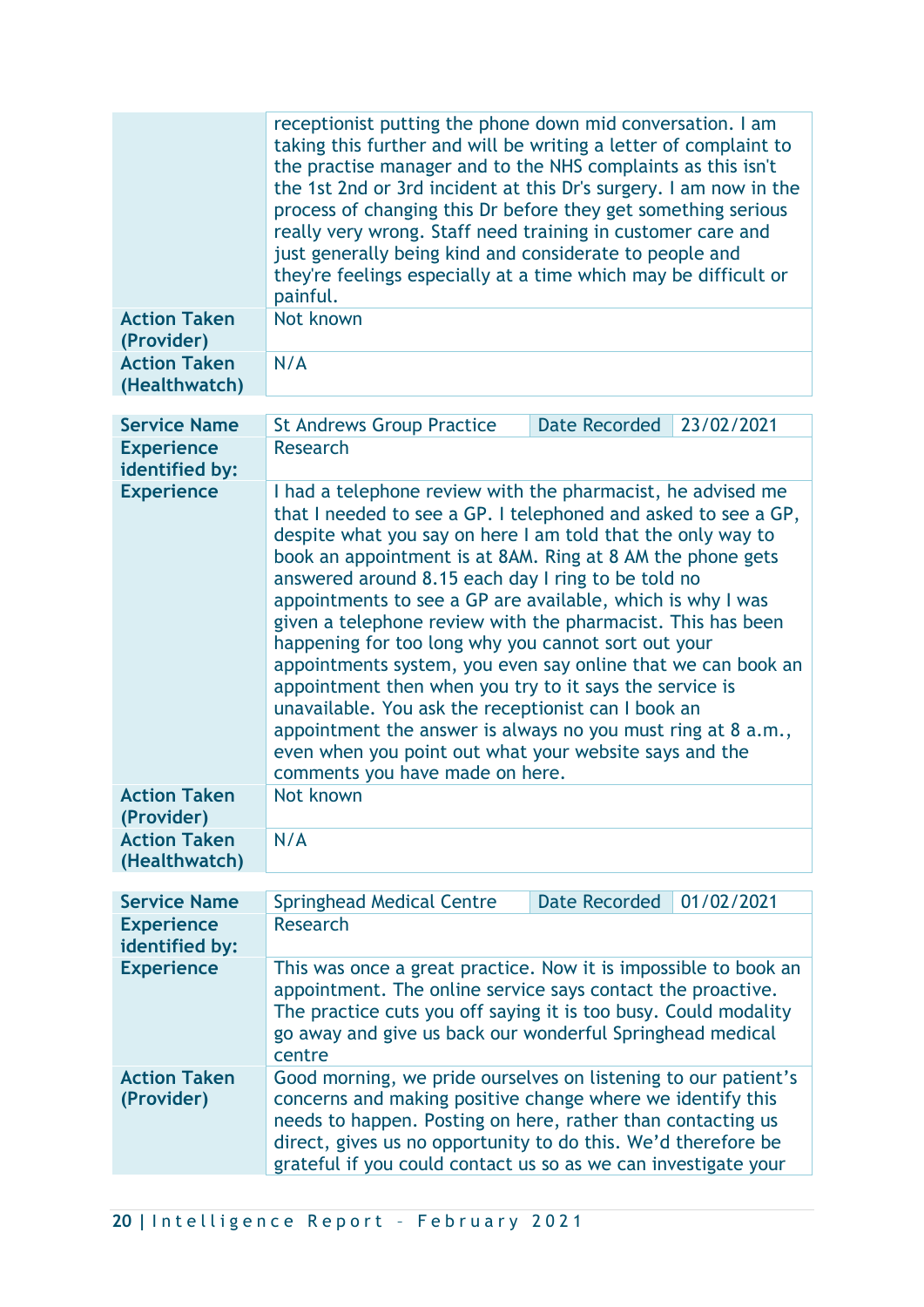|                                     | concerns and make improvements for other patients where the<br>investigation highlights this is necessary. On our website there<br>is a feedback form under 'Policies' which you are welcome to<br>complete. Many thanks, Patient Liaison Officer                                                                                                                                                                                                                                                                                                                                                                                                                                                                                                                                                                                                                                                                                                                                                                                                                                                            |                      |            |
|-------------------------------------|--------------------------------------------------------------------------------------------------------------------------------------------------------------------------------------------------------------------------------------------------------------------------------------------------------------------------------------------------------------------------------------------------------------------------------------------------------------------------------------------------------------------------------------------------------------------------------------------------------------------------------------------------------------------------------------------------------------------------------------------------------------------------------------------------------------------------------------------------------------------------------------------------------------------------------------------------------------------------------------------------------------------------------------------------------------------------------------------------------------|----------------------|------------|
| <b>Action Taken</b>                 | N/A                                                                                                                                                                                                                                                                                                                                                                                                                                                                                                                                                                                                                                                                                                                                                                                                                                                                                                                                                                                                                                                                                                          |                      |            |
| (Healthwatch)                       |                                                                                                                                                                                                                                                                                                                                                                                                                                                                                                                                                                                                                                                                                                                                                                                                                                                                                                                                                                                                                                                                                                              |                      |            |
|                                     |                                                                                                                                                                                                                                                                                                                                                                                                                                                                                                                                                                                                                                                                                                                                                                                                                                                                                                                                                                                                                                                                                                              |                      |            |
| <b>Service Name</b>                 | <b>Clifton House Medical Centre</b>                                                                                                                                                                                                                                                                                                                                                                                                                                                                                                                                                                                                                                                                                                                                                                                                                                                                                                                                                                                                                                                                          | <b>Date Recorded</b> | 28/02/2021 |
| <b>Experience</b>                   | Research                                                                                                                                                                                                                                                                                                                                                                                                                                                                                                                                                                                                                                                                                                                                                                                                                                                                                                                                                                                                                                                                                                     |                      |            |
| identified by:                      |                                                                                                                                                                                                                                                                                                                                                                                                                                                                                                                                                                                                                                                                                                                                                                                                                                                                                                                                                                                                                                                                                                              |                      |            |
| <b>Experience</b>                   | I have been registered with this GP for over 10 years now,<br>however I have now decided to switch because I cannot<br>tolerate the way I am spoken to any longer. Every time I have<br>an appointment with Clinical Practitioner she speaks in a<br>degrading way with a disgusting tone. I have been ill for 3<br>months now and I called her to find out my blood test results<br>to which she angrily replied by asking me why am I calling her<br>during this crazy time with not important issues, I understand<br>that with the pandemic staff are stressed out, but I am curious<br>to as how was I supposed to find out my test results without<br>contacting my GP even though I was told to do so by my nurse?<br>There is no reason staff should treat someone with contempt.<br>This is my personal opinion, but I think this is a personal issue<br>she must have with me as I'm a foreigner as this isn't a one-off<br>thing, this happens every time I call her, surely her other<br>patients do not receive the same treatment. If you don't<br>believe, then listen to the recorded calls. |                      |            |
| <b>Action Taken</b><br>(Provider)   | Not known                                                                                                                                                                                                                                                                                                                                                                                                                                                                                                                                                                                                                                                                                                                                                                                                                                                                                                                                                                                                                                                                                                    |                      |            |
| <b>Action Taken</b>                 | N/A                                                                                                                                                                                                                                                                                                                                                                                                                                                                                                                                                                                                                                                                                                                                                                                                                                                                                                                                                                                                                                                                                                          |                      |            |
| (Healthwatch)                       |                                                                                                                                                                                                                                                                                                                                                                                                                                                                                                                                                                                                                                                                                                                                                                                                                                                                                                                                                                                                                                                                                                              |                      |            |
|                                     |                                                                                                                                                                                                                                                                                                                                                                                                                                                                                                                                                                                                                                                                                                                                                                                                                                                                                                                                                                                                                                                                                                              |                      |            |
| <b>Service Name</b>                 | Kingston Health (Wheeler<br>Street)                                                                                                                                                                                                                                                                                                                                                                                                                                                                                                                                                                                                                                                                                                                                                                                                                                                                                                                                                                                                                                                                          | <b>Date Recorded</b> | 26/02/2021 |
| <b>Experience</b><br>identified by: | Web                                                                                                                                                                                                                                                                                                                                                                                                                                                                                                                                                                                                                                                                                                                                                                                                                                                                                                                                                                                                                                                                                                          |                      |            |
| <b>Experience</b>                   | My COVID vaccine booking link was sent to my partners phone<br>and by accident this has been deleted so I no longer have to<br>text message with the link to book my appointment, I've rang<br>my GP who are Kingston health centre on wheeler street in<br>hull, but said they can't help as they aren't the one who send<br>them out so was advised to ring 119 which I have but still<br>couldn't help so was wondering if you could as I don't know<br>who else to ask as no one seems to be able to help and I really<br>need to book my vaccine as I am diabetic thanks                                                                                                                                                                                                                                                                                                                                                                                                                                                                                                                                |                      |            |
| <b>Action Taken</b>                 | Healthwatch chased this and managed to organise an                                                                                                                                                                                                                                                                                                                                                                                                                                                                                                                                                                                                                                                                                                                                                                                                                                                                                                                                                                                                                                                           |                      |            |
| (Provider)                          | appointment for at the KC Stadium for the patient                                                                                                                                                                                                                                                                                                                                                                                                                                                                                                                                                                                                                                                                                                                                                                                                                                                                                                                                                                                                                                                            |                      |            |
| <b>Action Taken</b>                 | N/A                                                                                                                                                                                                                                                                                                                                                                                                                                                                                                                                                                                                                                                                                                                                                                                                                                                                                                                                                                                                                                                                                                          |                      |            |
| (Healthwatch)                       |                                                                                                                                                                                                                                                                                                                                                                                                                                                                                                                                                                                                                                                                                                                                                                                                                                                                                                                                                                                                                                                                                                              |                      |            |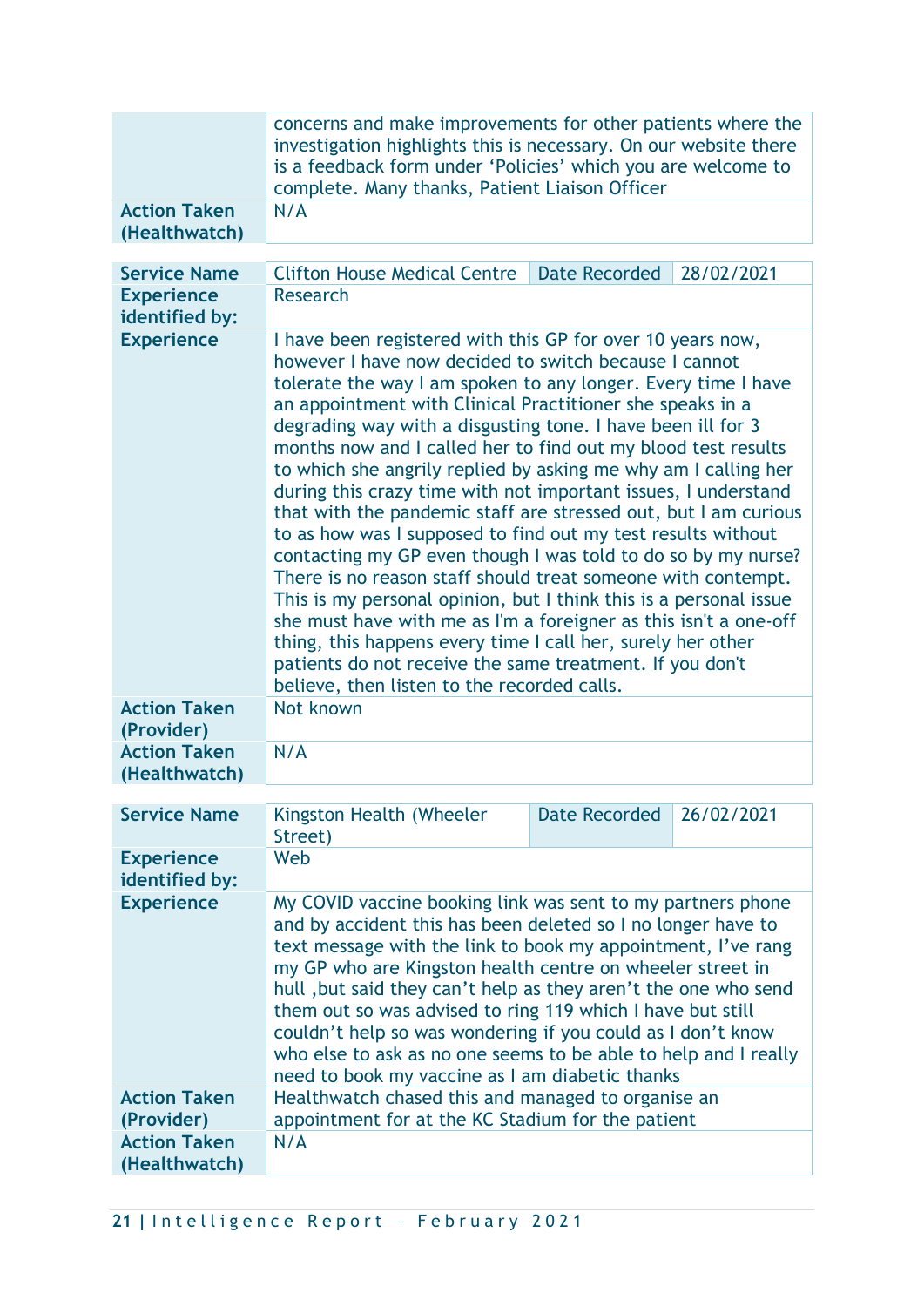| <b>Service Name</b>                  | Kingston Health (Wheeler<br>Street)                                                                                                                                                                                                                                                                                                                                                                                                                                                                                                                                                                                                                                                                                                                                                                                                                                                                                                                                                                                                                                                                                                              | <b>Date Recorded</b> | 22/02/2021 |
|--------------------------------------|--------------------------------------------------------------------------------------------------------------------------------------------------------------------------------------------------------------------------------------------------------------------------------------------------------------------------------------------------------------------------------------------------------------------------------------------------------------------------------------------------------------------------------------------------------------------------------------------------------------------------------------------------------------------------------------------------------------------------------------------------------------------------------------------------------------------------------------------------------------------------------------------------------------------------------------------------------------------------------------------------------------------------------------------------------------------------------------------------------------------------------------------------|----------------------|------------|
| <b>Experience</b><br>identified by:  | Web                                                                                                                                                                                                                                                                                                                                                                                                                                                                                                                                                                                                                                                                                                                                                                                                                                                                                                                                                                                                                                                                                                                                              |                      |            |
| <b>Experience</b>                    | Extremely disappointed with the service this morning. I have<br>received a letter to book my cervical screening (already a<br>month overdue) and I have rung straight up to book in only to<br>be told the nurse only has a weekly diary available and already<br>fully booked this week bearing in mind it's Monday morning! I<br>got the impression from the receptionist that COVID vaccines<br>are taking priority over anything else which is why they are so<br>busy! This is totally unacceptable there is a reason people<br>have cervical screenings and why the nurses and Drs always<br>encourage you not to delay it! For a person who has already<br>had 2 out of 3 abnormal outcomes and had to have further<br>treatment following both you can surely understand my<br>frustration! Why isn't the nurse sending out appointments for<br>these instead of asking us to ring to get an appointment<br>knowing full well we won't be able to get one! This need<br>looking into and addressing accordingly people shouldn't be<br>made to wait for something like this, the possibility of cervical<br>cancer surely is a priority. |                      |            |
| <b>Action Taken</b><br>(Provider)    | Advised to contact the practice manager in the first instance<br>or go to CCG PALS; also provided her the information to speak<br>to the Independent NHS Complaints Advocacy Service if she<br>needed any support in making a complaint.                                                                                                                                                                                                                                                                                                                                                                                                                                                                                                                                                                                                                                                                                                                                                                                                                                                                                                         |                      |            |
| <b>Action Taken</b><br>(Healthwatch) | N/A                                                                                                                                                                                                                                                                                                                                                                                                                                                                                                                                                                                                                                                                                                                                                                                                                                                                                                                                                                                                                                                                                                                                              |                      |            |
| <b>Service Name</b>                  | <b>East Park Practice</b>                                                                                                                                                                                                                                                                                                                                                                                                                                                                                                                                                                                                                                                                                                                                                                                                                                                                                                                                                                                                                                                                                                                        | <b>Date Recorded</b> | 21/02/2021 |
| <b>Experience</b><br>identified by:  | <b>Research</b>                                                                                                                                                                                                                                                                                                                                                                                                                                                                                                                                                                                                                                                                                                                                                                                                                                                                                                                                                                                                                                                                                                                                  |                      |            |
| <b>Experience</b>                    | I have received a shielding letter by email meant for a<br>completely different person. It's a legitimate letter, and has<br>the person's full name, address and NHS number. I haven't<br>been registered with this GP surgery for over a year. This isn't<br>a simple mix up with similar names. GDPR data breach.                                                                                                                                                                                                                                                                                                                                                                                                                                                                                                                                                                                                                                                                                                                                                                                                                              |                      |            |
| <b>Action Taken</b><br>(Provider)    | Not known                                                                                                                                                                                                                                                                                                                                                                                                                                                                                                                                                                                                                                                                                                                                                                                                                                                                                                                                                                                                                                                                                                                                        |                      |            |
| <b>Action Taken</b><br>(Healthwatch) | N/A                                                                                                                                                                                                                                                                                                                                                                                                                                                                                                                                                                                                                                                                                                                                                                                                                                                                                                                                                                                                                                                                                                                                              |                      |            |
| <b>Service Name</b>                  | <b>Newland Group Medical</b><br><b>Practice</b>                                                                                                                                                                                                                                                                                                                                                                                                                                                                                                                                                                                                                                                                                                                                                                                                                                                                                                                                                                                                                                                                                                  | <b>Date Recorded</b> | 01/02/2021 |
| <b>Experience</b><br>identified by:  | Research                                                                                                                                                                                                                                                                                                                                                                                                                                                                                                                                                                                                                                                                                                                                                                                                                                                                                                                                                                                                                                                                                                                                         |                      |            |
| <b>Experience</b>                    | Still trying to get my first pap smear booked in. Absolutely<br>disgusting that I've been ignored.                                                                                                                                                                                                                                                                                                                                                                                                                                                                                                                                                                                                                                                                                                                                                                                                                                                                                                                                                                                                                                               |                      |            |
| <b>Action Taken</b>                  | Not known                                                                                                                                                                                                                                                                                                                                                                                                                                                                                                                                                                                                                                                                                                                                                                                                                                                                                                                                                                                                                                                                                                                                        |                      |            |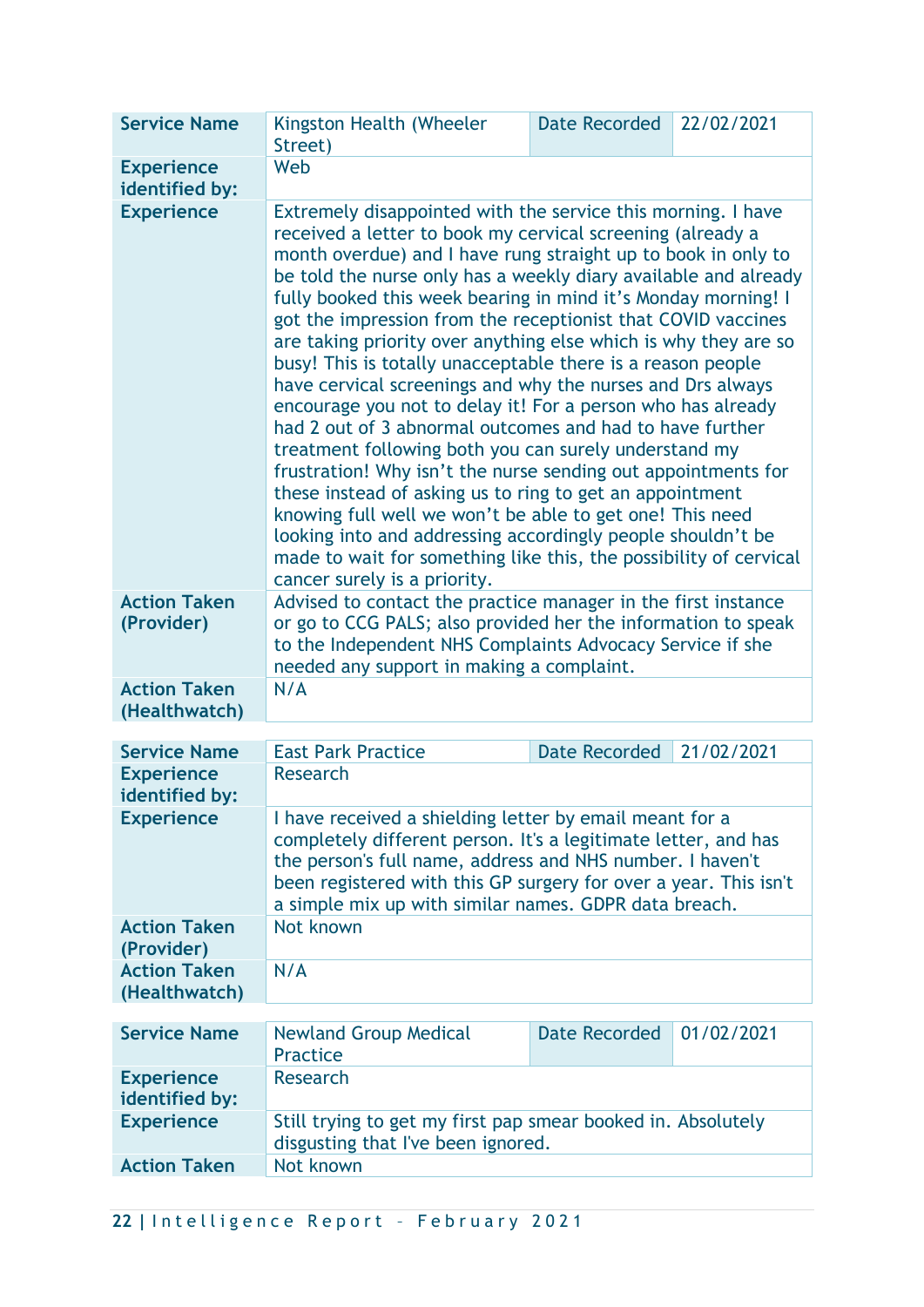| (Provider)                           |                                                                                                                                                                                                                                                                                                                                                                                                                                                                                                                                                                                                                                                                                                                                       |                      |            |
|--------------------------------------|---------------------------------------------------------------------------------------------------------------------------------------------------------------------------------------------------------------------------------------------------------------------------------------------------------------------------------------------------------------------------------------------------------------------------------------------------------------------------------------------------------------------------------------------------------------------------------------------------------------------------------------------------------------------------------------------------------------------------------------|----------------------|------------|
| <b>Action Taken</b><br>(Healthwatch) | N/A                                                                                                                                                                                                                                                                                                                                                                                                                                                                                                                                                                                                                                                                                                                                   |                      |            |
| <b>Service Name</b>                  | <b>East Hull Family Practice</b><br>(Morrill Street Health Centre)                                                                                                                                                                                                                                                                                                                                                                                                                                                                                                                                                                                                                                                                    | <b>Date Recorded</b> | 02/02/2021 |
| <b>Experience</b><br>identified by:  | Phone                                                                                                                                                                                                                                                                                                                                                                                                                                                                                                                                                                                                                                                                                                                                 |                      |            |
| <b>Experience</b>                    | The receptionists at Morrill Street are cantankerous, they<br>want to know every little detail before you're able to book an<br>appointment with a doctor.                                                                                                                                                                                                                                                                                                                                                                                                                                                                                                                                                                            |                      |            |
| <b>Action Taken</b><br>(Provider)    | Not known                                                                                                                                                                                                                                                                                                                                                                                                                                                                                                                                                                                                                                                                                                                             |                      |            |
| <b>Action Taken</b><br>(Healthwatch) | Advised to speak to practice manager or PALS                                                                                                                                                                                                                                                                                                                                                                                                                                                                                                                                                                                                                                                                                          |                      |            |
| <b>Service Name</b>                  | <b>Alexandra Health Centre</b>                                                                                                                                                                                                                                                                                                                                                                                                                                                                                                                                                                                                                                                                                                        | <b>Date Recorded</b> | 24/02/2021 |
| <b>Experience</b><br>identified by:  | <b>Social Media</b>                                                                                                                                                                                                                                                                                                                                                                                                                                                                                                                                                                                                                                                                                                                   |                      |            |
| <b>Experience</b>                    | My uncle was verbally abused by a male receptionist at the<br>Modality Alexandra Road surgery in Hull. He shouted at him<br>aggressively calling him a "freak". My uncle has a history of skin<br>problems. This happened in the presence of a surgery full of<br>patients. This Modality practice took a full year to produce what<br>is referred to as a 'final letter of reply' to the complaint before<br>he could take it to the Ombudsman.<br>The practice has refused to give an 'unqualified apology' and<br>offer some degree of compensation. They played the 'blame<br>game' and told the Ombudsman that my uncle's behaviour was<br>responsible for the abuse he suffered which was psychologically<br>traumatic for him. |                      |            |
|                                      | Staff members who subject patients to verbal abuse (which is<br>simultaneously a form of psychological abuse) should be<br>removed from their posts since they are neither professionally<br>nor humanly suited to carry out its functions within the<br>conditions and confidentiality of the work of a medical practice.<br>Patients who are abusive to staff should likewise be removed<br>from the practice list.                                                                                                                                                                                                                                                                                                                 |                      |            |
|                                      | All patients who are subject to verbal and other forms of abuse<br>are entitled to an unreserved apology and to compensation<br>under criteria and terms specified by NHS England. This, of<br>course, does not mean that they will necessarily receive these.                                                                                                                                                                                                                                                                                                                                                                                                                                                                        |                      |            |
|                                      | It has been through the Ombudsman who stated that he was<br>satisfied with a qualified apology. A qualified apology and no                                                                                                                                                                                                                                                                                                                                                                                                                                                                                                                                                                                                            |                      |            |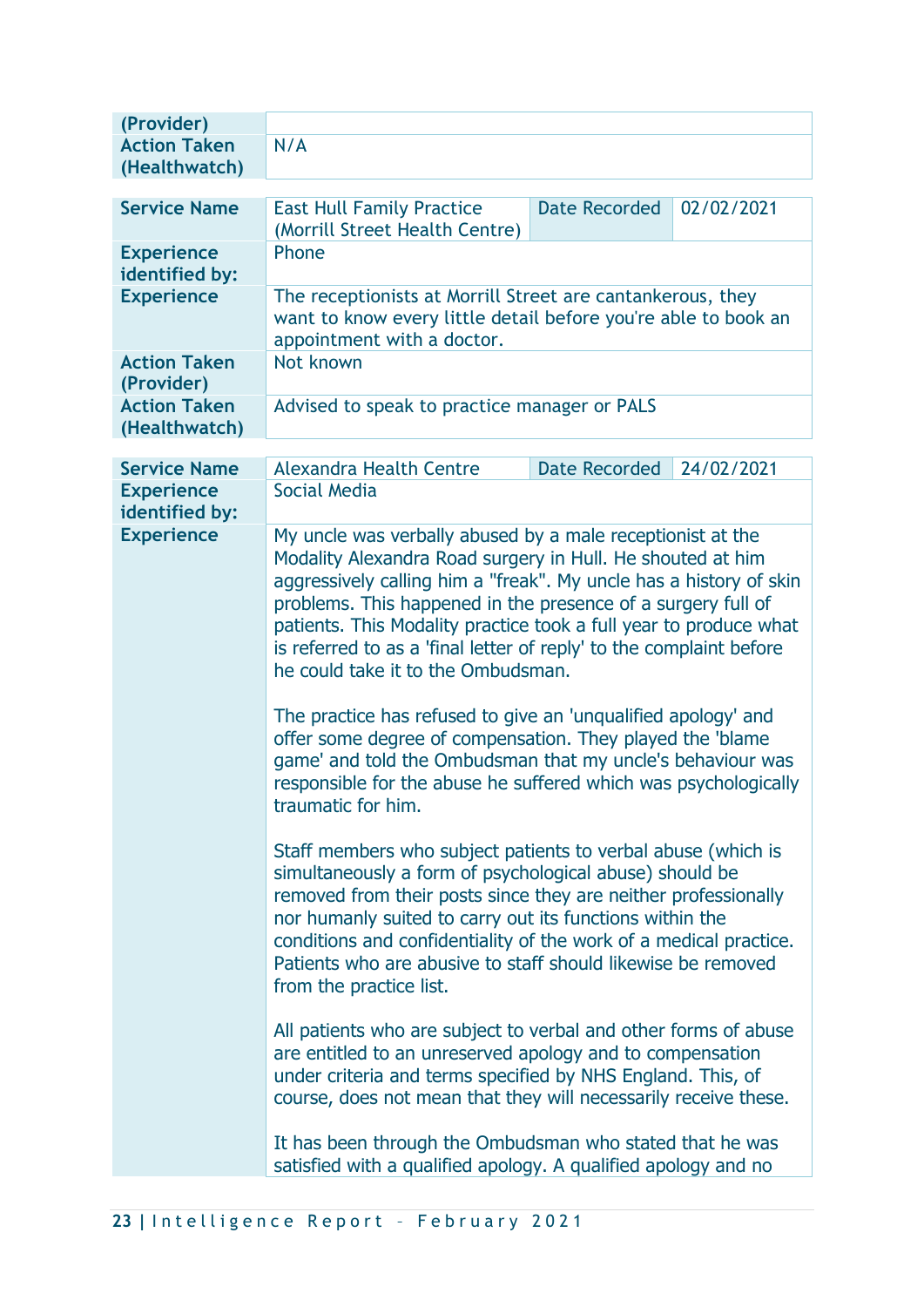|                                      | degree of compensation is absolutely unacceptable for what my<br>uncle suffered psychologically at the hands of this practice.                                                                                                                                                                                                                                                                                                                                                                                                                                                                                                                                                                                                                                                                                                                    |
|--------------------------------------|---------------------------------------------------------------------------------------------------------------------------------------------------------------------------------------------------------------------------------------------------------------------------------------------------------------------------------------------------------------------------------------------------------------------------------------------------------------------------------------------------------------------------------------------------------------------------------------------------------------------------------------------------------------------------------------------------------------------------------------------------------------------------------------------------------------------------------------------------|
|                                      | My uncle is now ill with complications arising from stage 2<br>Hypertension, with a swelling left leg and ankle and with<br>accompanying joint pains due to Oedema. It is affecting his<br>ability to walk. But he refuses to make an appointment with a<br>Modality GP. Even if he were 'fortunate' enough to get an<br>appointment, these days you are given the option of an<br>appointment with a Nurse or Health Care Assistant. Neither of<br>these are qualified to the same degree as a GP so you get a<br>'dumbed-down consultation' rather than one with a qualified<br>Physician. He would rather suffer than sit in a chair opposite a<br>Modality medic and encounter any more abusive clerical<br>employees of the practice. All trust has broken down and he<br>views them with suspicion and a sense of unaddressed<br>grievance. |
| <b>Action Taken</b><br>(Provider)    | Has been to ombudsmen previously who accepted the actions<br>taken by provider.                                                                                                                                                                                                                                                                                                                                                                                                                                                                                                                                                                                                                                                                                                                                                                   |
| <b>Action Taken</b><br>(Healthwatch) | As the experience has already been to the ombudsmen,<br>Healthwatch were not able to offer any alternative options.                                                                                                                                                                                                                                                                                                                                                                                                                                                                                                                                                                                                                                                                                                                               |

## **Compliment**

| <b>Service Name</b>                  | Springhead Medical Centre                                                                                                                                                                                                                                                                     | Date Recorded | 21/02/2021 |
|--------------------------------------|-----------------------------------------------------------------------------------------------------------------------------------------------------------------------------------------------------------------------------------------------------------------------------------------------|---------------|------------|
| <b>Experience</b><br>identified by:  | <b>Research</b>                                                                                                                                                                                                                                                                               |               |            |
| <b>Experience</b>                    | We were doubtful when we moved to this area because of all<br>the bad reviews but we are really pleased, everyone is on the<br>ball, can't fault the professionalism of all staff. We are all in<br>trying times, if you have to wait a little longer, so what. A1+<br>keep up the good work. |               |            |
| <b>Action Taken</b><br>(Provider)    | Not known                                                                                                                                                                                                                                                                                     |               |            |
| <b>Action Taken</b><br>(Healthwatch) | N/A                                                                                                                                                                                                                                                                                           |               |            |
|                                      |                                                                                                                                                                                                                                                                                               |               |            |

| <b>Service Name</b>                  | <b>Diadem Medical Practice</b>                                                                                                                    | Date Recorded   02/02/2021 |  |
|--------------------------------------|---------------------------------------------------------------------------------------------------------------------------------------------------|----------------------------|--|
| <b>Experience</b><br>identified by:  | Research                                                                                                                                          |                            |  |
| <b>Experience</b>                    | Having just had my COVID-19 Injection I would like to say that<br>it was very well organised, and all the staff were great. Many<br><b>Thanks</b> |                            |  |
| <b>Action Taken</b><br>(Provider)    | Not known                                                                                                                                         |                            |  |
| <b>Action Taken</b><br>(Healthwatch) | N/A                                                                                                                                               |                            |  |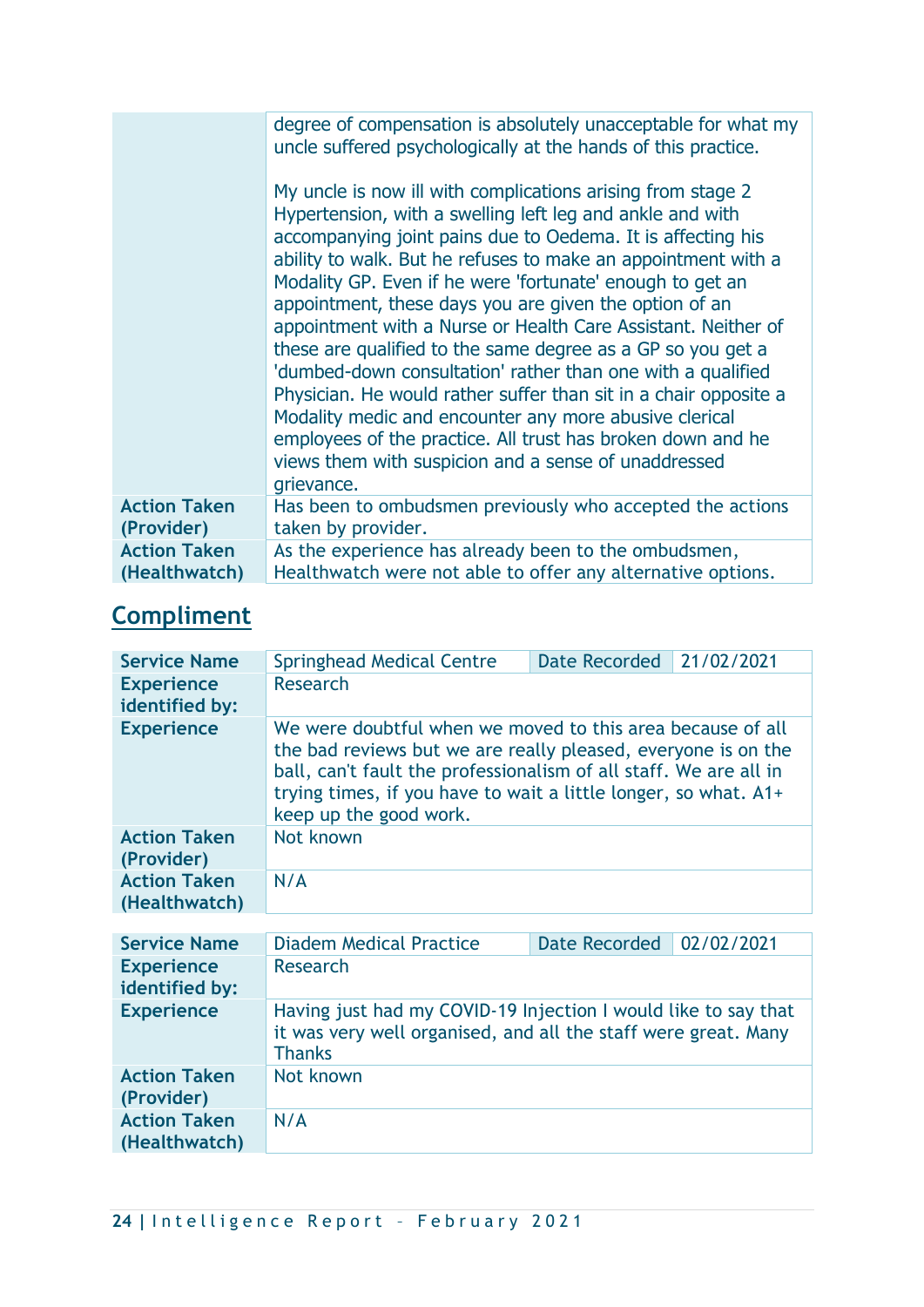| <b>Service Name</b>                  | <b>Newland Group Medical</b><br><b>Practice</b>                                                                                                                                                                                                                                                                                                                                                                                                                                     | <b>Date Recorded</b> | 23/02/2021 |
|--------------------------------------|-------------------------------------------------------------------------------------------------------------------------------------------------------------------------------------------------------------------------------------------------------------------------------------------------------------------------------------------------------------------------------------------------------------------------------------------------------------------------------------|----------------------|------------|
| <b>Experience</b><br>identified by:  | <b>Research</b>                                                                                                                                                                                                                                                                                                                                                                                                                                                                     |                      |            |
| <b>Experience</b>                    | The individual who carried out my appointment was amazing.<br>She was so helpful and friendly and made the experience so<br>easy and reassuring. I had blood taken and was nervous and<br>she was empathetic and listened to me waffle on throughout it<br>to distract myself. Not once did she make me feel like I was<br>silly for being nervous and answered all of my questions with<br>patience and understanding. Thank you, you are a credit to<br>the practice and the NHS. |                      |            |
| <b>Action Taken</b><br>(Provider)    | Not known                                                                                                                                                                                                                                                                                                                                                                                                                                                                           |                      |            |
| <b>Action Taken</b><br>(Healthwatch) | N/A                                                                                                                                                                                                                                                                                                                                                                                                                                                                                 |                      |            |
| <b>Service Name</b>                  | <b>Alexandra Medical Centre</b>                                                                                                                                                                                                                                                                                                                                                                                                                                                     | <b>Date Recorded</b> | 23/02/2021 |
| <b>Experience</b><br>identified by:  | <b>Research</b>                                                                                                                                                                                                                                                                                                                                                                                                                                                                     |                      |            |
| <b>Experience</b>                    | I'm registered at Springhead Medical Centre who are really<br>quite unhelpful, however I was sent for an appointment at<br>Alexandra Road yesterday and was seen by a student nurse,<br>she was so good, she was helpful, polite, friendly and thorough<br>and really made me feel at ease. Such a breath of fresh air<br>compared to what I'm used to                                                                                                                              |                      |            |
| <b>Action Taken</b><br>(Provider)    | Not known                                                                                                                                                                                                                                                                                                                                                                                                                                                                           |                      |            |
| <b>Action Taken</b><br>(Healthwatch) | N/A                                                                                                                                                                                                                                                                                                                                                                                                                                                                                 |                      |            |
| <b>Service Name</b>                  | <b>Riverside Medical Centre</b>                                                                                                                                                                                                                                                                                                                                                                                                                                                     | <b>Date Recorded</b> | 01/02/2021 |
| <b>Experience</b><br>identified by:  | <b>Research</b>                                                                                                                                                                                                                                                                                                                                                                                                                                                                     |                      |            |
| <b>Experience</b>                    | I went for blood tests today, first time I had been very well<br>organised, in the waiting room and a red line where to stand<br>when talking too reception. Unfortunately, most people<br>ignored this even though signs were there. My nurse I saw was<br>lovely she was so kind to me, I don't go too doctors, but she<br>apologised that I had waited, I did not catch her name, but<br>she was lovely. You are all doing a great job well done                                 |                      |            |
| <b>Action Taken</b><br>(Provider)    | Not known                                                                                                                                                                                                                                                                                                                                                                                                                                                                           |                      |            |
| <b>Action Taken</b><br>(Healthwatch) | N/A                                                                                                                                                                                                                                                                                                                                                                                                                                                                                 |                      |            |
| <b>Service Name</b>                  | <b>Oaks Medical Centre</b>                                                                                                                                                                                                                                                                                                                                                                                                                                                          | <b>Date Recorded</b> | 01/02/2021 |
| <b>Experience</b>                    | <b>Research</b>                                                                                                                                                                                                                                                                                                                                                                                                                                                                     |                      |            |
| identified by:                       |                                                                                                                                                                                                                                                                                                                                                                                                                                                                                     |                      |            |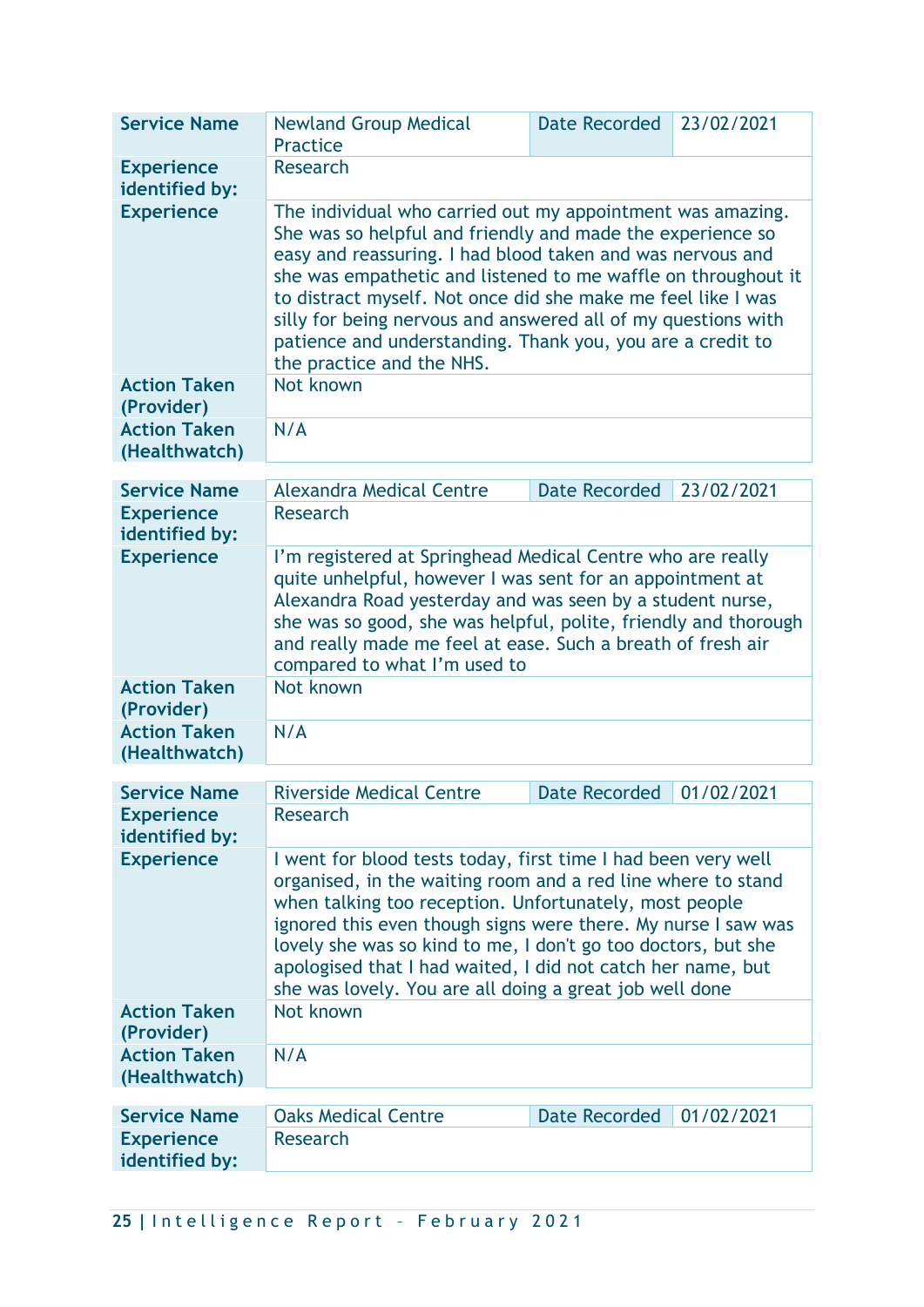| <b>Experience</b>                    | outstanding service  if I could give 10 stars I would always<br>helpful, always polite, you are all a credit to the NHS           |                      |            |
|--------------------------------------|-----------------------------------------------------------------------------------------------------------------------------------|----------------------|------------|
| <b>Action Taken</b><br>(Provider)    | Not known                                                                                                                         |                      |            |
| <b>Action Taken</b><br>(Healthwatch) | N/A                                                                                                                               |                      |            |
|                                      |                                                                                                                                   |                      |            |
| <b>Service Name</b>                  | Southcoates Medical Centre                                                                                                        | Date Recorded        | 01/02/2021 |
| <b>Experience</b><br>identified by:  | <b>Research</b>                                                                                                                   |                      |            |
| <b>Experience</b>                    | Been with this surgery for years and can't fault them,<br>receptionists and doctors are amazingly helpful, I Highly<br>recommend. |                      |            |
| <b>Action Taken</b><br>(Provider)    | Not known                                                                                                                         |                      |            |
| <b>Action Taken</b><br>(Healthwatch) | N/A                                                                                                                               |                      |            |
|                                      |                                                                                                                                   |                      |            |
| <b>Service Name</b>                  | <b>Newington Surgery</b>                                                                                                          | <b>Date Recorded</b> | 01/02/2021 |
| <b>Experience</b><br>identified by:  | Research                                                                                                                          |                      |            |
| <b>Experience</b>                    | The waiting times on the phone, or for an appointment are<br>unacceptable. Doctors and nurses are good, if you get to see<br>them |                      |            |
| <b>Action Taken</b><br>(Provider)    | Not known                                                                                                                         |                      |            |
| <b>Action Taken</b><br>(Healthwatch) | N/A                                                                                                                               |                      |            |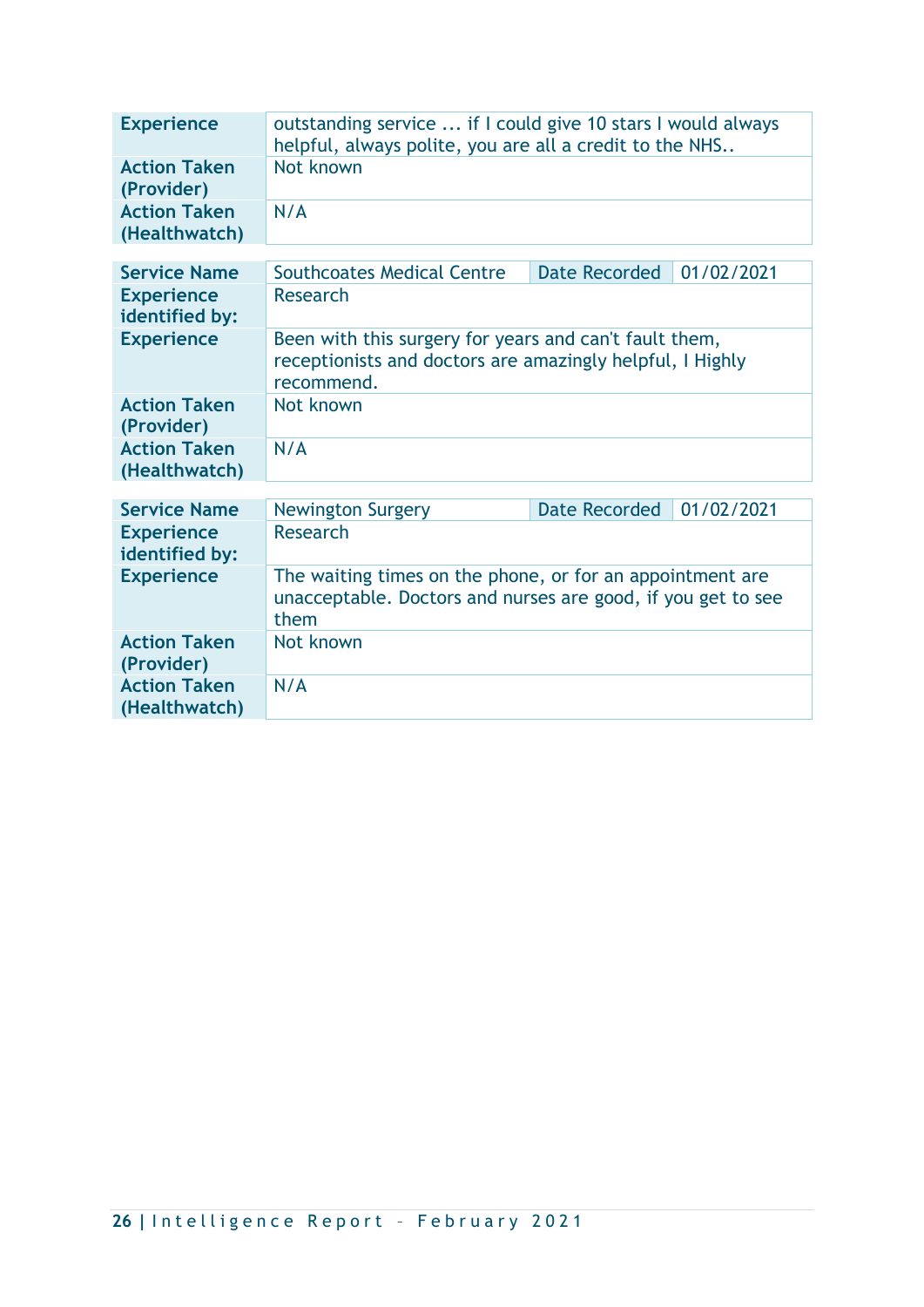## **5.3 Experiences Breakdown – Dentist Practices**

#### **Statistical Information and Graphs**

This month, we recorded 45 comments about Dentist Practices. 10 of these were intelligence and 35 were compliments.

In February, we identified 5 different areas where intelligence was received. The graph below identifies the number and area of concern.







We recorded 8 different areas of compliments, the two main areas where compliments were received was for Quality of Staff which received 10 comments and Quality of Service which received 9 comments.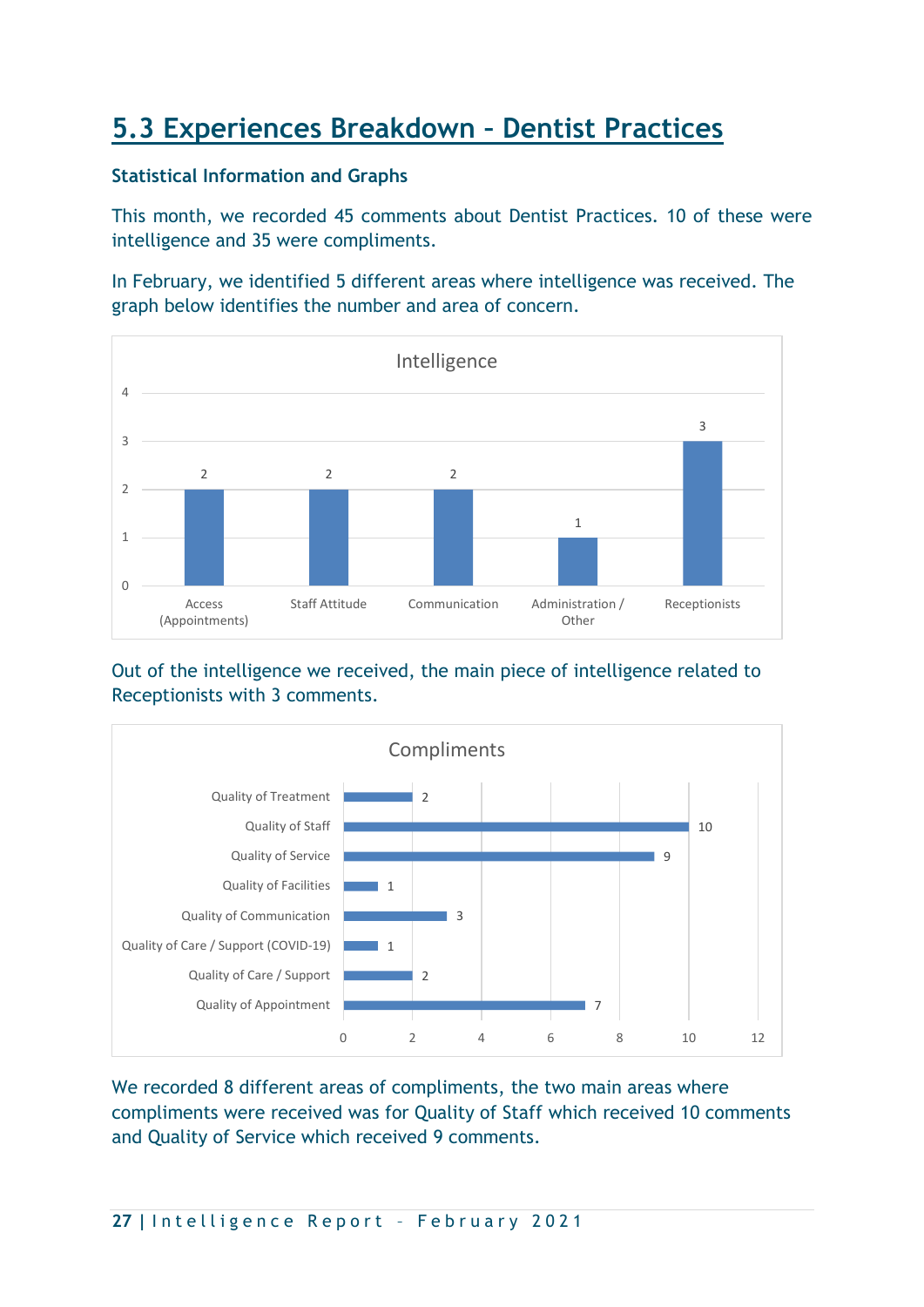### **What We Were Told**

*Please note, some experiences contain both intelligence and compliments. Although the experience may be placed under one of the sections below, any intelligence and compliments made in the same experience are recorded in separately in the intelligence and compliments statistics.*

*When conducting online research, we have found that on occasions there is not a specified date, in these instances we will record the date we identified the experience.*

### **Intelligence**

| <b>Dentist Practice</b>              | <b>Genesis Dental Care</b>                                                                                                                                                                                                                                                                                                                                                                                                                                                                                                                                                                                                                                                                                                                                                                                                         | <b>Date Recorded</b> | 01/02/2021 |
|--------------------------------------|------------------------------------------------------------------------------------------------------------------------------------------------------------------------------------------------------------------------------------------------------------------------------------------------------------------------------------------------------------------------------------------------------------------------------------------------------------------------------------------------------------------------------------------------------------------------------------------------------------------------------------------------------------------------------------------------------------------------------------------------------------------------------------------------------------------------------------|----------------------|------------|
| <b>Experience</b><br>Identified by:  | Research                                                                                                                                                                                                                                                                                                                                                                                                                                                                                                                                                                                                                                                                                                                                                                                                                           |                      |            |
| <b>Experience</b>                    | I made an emergency appointment I had been up all night. I<br>am a support worker and work with a lady with autism and<br>learning disabilities. I was at work so had to arrange for a<br>staff member to meet me there the lady I look after was<br>having issues and it took me longer to walk with her, due to<br>the fact there's a pandemic and cannot go on a bus. I arrived<br>9 mins late and the receptionist appeared to get great<br>pleasure in telling me I was late and could not see the<br>dentist. I was extremely upset, and she said I was shouting at<br>her, but I was just upset. I eventually saw the dentist and<br>apologised, and she rolled her eyes at me. No compassion or<br>empathy for me. Definitely need more training I cannot be<br>the first person to arrive upset. The dentist was amazing. |                      |            |
| <b>Actions Taken</b><br>(Provider)   | Not known                                                                                                                                                                                                                                                                                                                                                                                                                                                                                                                                                                                                                                                                                                                                                                                                                          |                      |            |
| <b>Actions Taken</b><br>(Healthwatch | <b>No Actions Taken</b>                                                                                                                                                                                                                                                                                                                                                                                                                                                                                                                                                                                                                                                                                                                                                                                                            |                      |            |
| <b>Dentist Practice</b>              | <b>City Health Dental</b>                                                                                                                                                                                                                                                                                                                                                                                                                                                                                                                                                                                                                                                                                                                                                                                                          | <b>Date Recorded</b> | 01/02/2021 |
| <b>Experience</b><br>Identified by:  | <b>Research</b>                                                                                                                                                                                                                                                                                                                                                                                                                                                                                                                                                                                                                                                                                                                                                                                                                    |                      |            |
| <b>Experience</b>                    | Wouldn't even give it a 1 star to be honest, trying to get<br>through on the phone at 8:30 is an absolute nightmare I've<br>rang at least 7 times, and no one is picking up, receptionists<br>are clearly as slack as if they're not answering the phones<br>when supposed to this is literally the worst place!                                                                                                                                                                                                                                                                                                                                                                                                                                                                                                                   |                      |            |
| <b>Actions Taken</b><br>(Provider)   | Not known                                                                                                                                                                                                                                                                                                                                                                                                                                                                                                                                                                                                                                                                                                                                                                                                                          |                      |            |
| <b>Actions Taken</b><br>(Healthwatch | <b>No Actions Taken</b>                                                                                                                                                                                                                                                                                                                                                                                                                                                                                                                                                                                                                                                                                                                                                                                                            |                      |            |

**Dentist Practice Manor Dental Health Date Recorded 01/02/2021**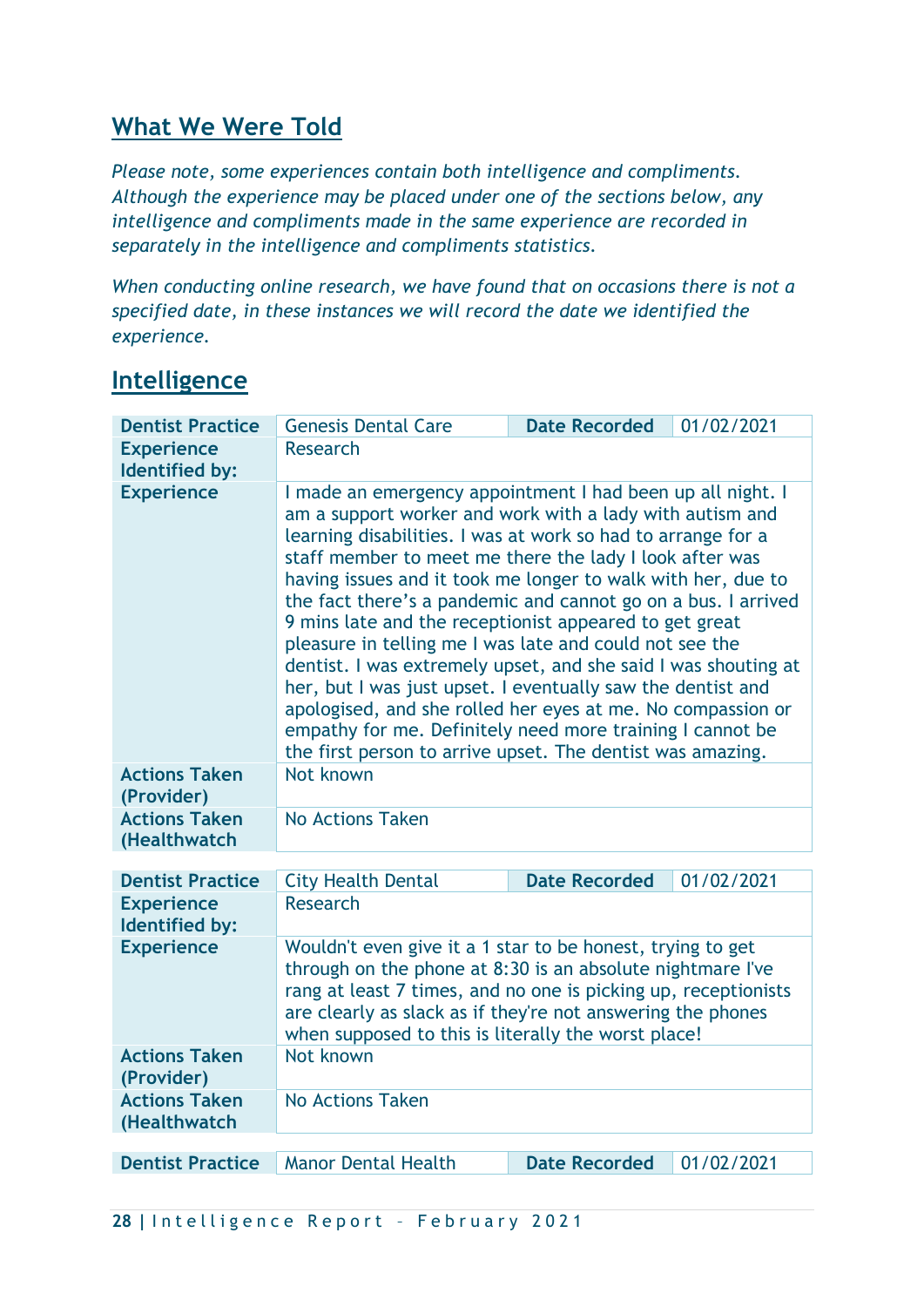| <b>Experience</b><br>Identified by:  | Research                                                                                                                                                                                                                                                                                                                                                                                                                                                                                                                  |
|--------------------------------------|---------------------------------------------------------------------------------------------------------------------------------------------------------------------------------------------------------------------------------------------------------------------------------------------------------------------------------------------------------------------------------------------------------------------------------------------------------------------------------------------------------------------------|
| <b>Experience</b>                    | Incredibly rude and unhelpful. I registered following the<br>online process in November/December, rang to book an<br>appointment in March and was told I was not registered and<br>online 'doesn't count.' I have left my old dentist, believing I<br>had registered at a new one, and am now left in great pain<br>with no option but to pay for a private emergency dentist.<br>Told I can't register until August. The receptionist was so<br>rude and unkind. Not what you expect from a customer<br>facing job role. |
| <b>Actions Taken</b><br>(Provider)   | Not known                                                                                                                                                                                                                                                                                                                                                                                                                                                                                                                 |
| <b>Actions Taken</b><br>(Healthwatch | No Actions Taken                                                                                                                                                                                                                                                                                                                                                                                                                                                                                                          |

## **Compliment**

| Research<br><b>Experience</b><br>Identified by:<br><b>Experience</b><br>Had to have a tooth extraction the lady dentist and dental<br>nurse was amazing I was an extremely nervous patient she<br>was very gentle and all-round amazing, couldn't thank them<br>enough for their service. It has restored my faith in going to<br>the dentist<br>01/02/2021<br><b>Date Recorded</b><br><b>Dentist Practice</b><br>The Dental Design Studio<br>Research<br><b>Experience</b><br>Identified by:<br><b>Experience</b><br>I recently went for my usual check up with Dentist. I was<br>informed I would need three teeth filling. So, another<br>appointment was made for this to be done. The Dentist and<br>Nurse were really very polite and caring and the work to my<br>teeth carried out without any fuss. I'm now able to chew my<br>food and enjoy the work that they have done for me.<br>Obviously given that we are all wearing face masks and only<br>being allowed into the building as an when they are ready for<br>you, my experience was great. The Receptionist and staff<br>member who took my temp and asked me if I had been in<br>contact with or had any symptoms were both courteous and<br>proficient as I was quickly admitted to the premises and<br>through to the Dentist. All in all, a speedy and cheerful<br>experience given the current environment. It's a pleasure to<br>go feeling so assured that the service you receive is given in<br>a genuine caring manner. | <b>Dentist Practice</b> | <b>Night Dental Limited</b> | <b>Date Recorded</b> | 25/02/2021 |
|-----------------------------------------------------------------------------------------------------------------------------------------------------------------------------------------------------------------------------------------------------------------------------------------------------------------------------------------------------------------------------------------------------------------------------------------------------------------------------------------------------------------------------------------------------------------------------------------------------------------------------------------------------------------------------------------------------------------------------------------------------------------------------------------------------------------------------------------------------------------------------------------------------------------------------------------------------------------------------------------------------------------------------------------------------------------------------------------------------------------------------------------------------------------------------------------------------------------------------------------------------------------------------------------------------------------------------------------------------------------------------------------------------------------------------------------------------------------------------------------------------|-------------------------|-----------------------------|----------------------|------------|
|                                                                                                                                                                                                                                                                                                                                                                                                                                                                                                                                                                                                                                                                                                                                                                                                                                                                                                                                                                                                                                                                                                                                                                                                                                                                                                                                                                                                                                                                                                     |                         |                             |                      |            |
|                                                                                                                                                                                                                                                                                                                                                                                                                                                                                                                                                                                                                                                                                                                                                                                                                                                                                                                                                                                                                                                                                                                                                                                                                                                                                                                                                                                                                                                                                                     |                         |                             |                      |            |
|                                                                                                                                                                                                                                                                                                                                                                                                                                                                                                                                                                                                                                                                                                                                                                                                                                                                                                                                                                                                                                                                                                                                                                                                                                                                                                                                                                                                                                                                                                     |                         |                             |                      |            |
|                                                                                                                                                                                                                                                                                                                                                                                                                                                                                                                                                                                                                                                                                                                                                                                                                                                                                                                                                                                                                                                                                                                                                                                                                                                                                                                                                                                                                                                                                                     |                         |                             |                      |            |
|                                                                                                                                                                                                                                                                                                                                                                                                                                                                                                                                                                                                                                                                                                                                                                                                                                                                                                                                                                                                                                                                                                                                                                                                                                                                                                                                                                                                                                                                                                     |                         |                             |                      |            |
|                                                                                                                                                                                                                                                                                                                                                                                                                                                                                                                                                                                                                                                                                                                                                                                                                                                                                                                                                                                                                                                                                                                                                                                                                                                                                                                                                                                                                                                                                                     |                         |                             |                      |            |
|                                                                                                                                                                                                                                                                                                                                                                                                                                                                                                                                                                                                                                                                                                                                                                                                                                                                                                                                                                                                                                                                                                                                                                                                                                                                                                                                                                                                                                                                                                     |                         |                             |                      |            |

**Dentist Practice** Dr A Mohagh **Date Recorded** 01/02/2021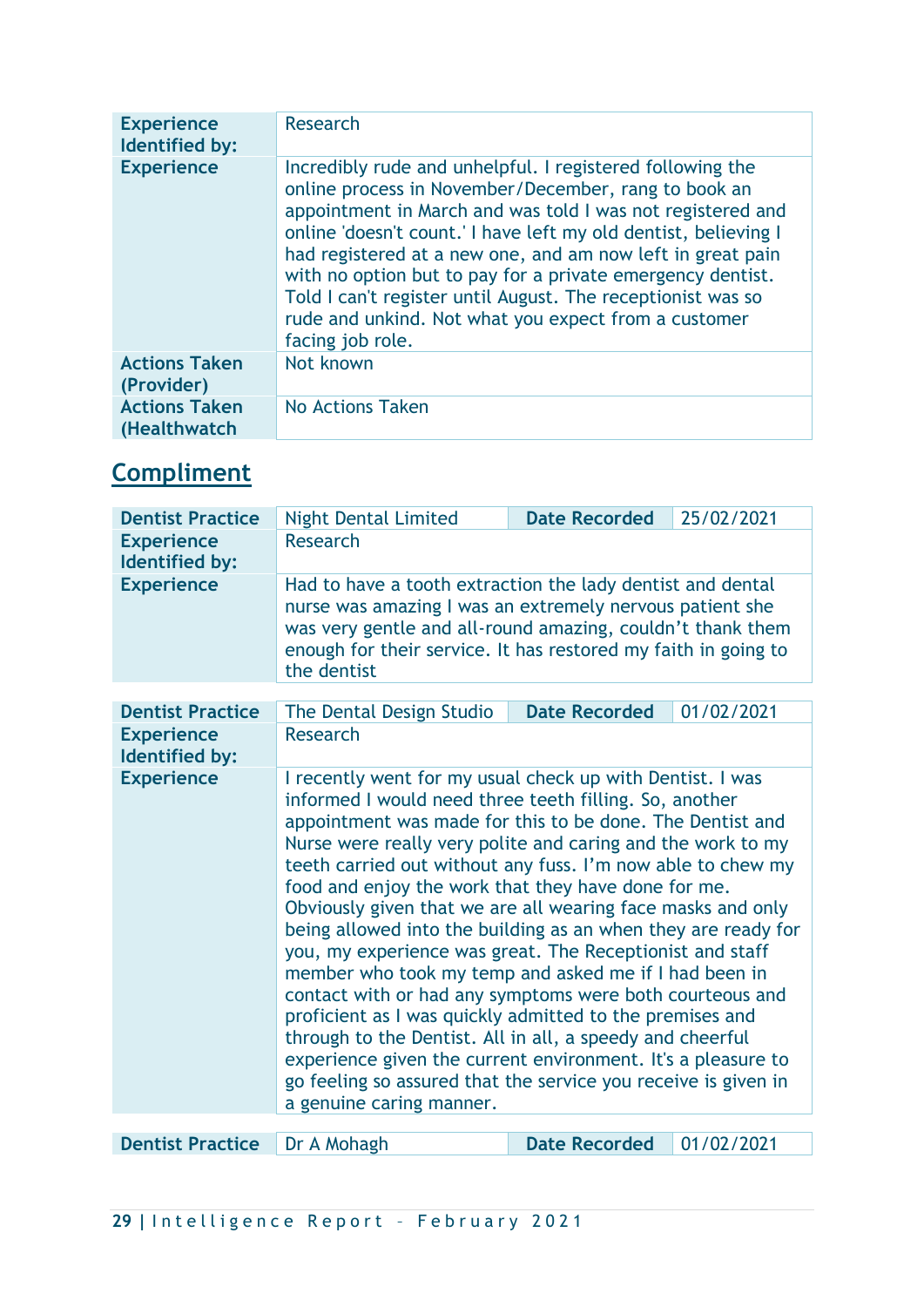| <b>Experience</b><br>Identified by:        | <b>Research</b>                                                                                                                                                                                                                                                                                                                                     |                      |            |
|--------------------------------------------|-----------------------------------------------------------------------------------------------------------------------------------------------------------------------------------------------------------------------------------------------------------------------------------------------------------------------------------------------------|----------------------|------------|
| <b>Experience</b>                          | The best dentist I've faced managed to take out infected<br>wisdom tooth without any pain, asked me if I'm comfortable<br>and kept me calm for all the time.                                                                                                                                                                                        |                      |            |
| <b>Dentist Practice</b>                    | Mydentist - Hessle High                                                                                                                                                                                                                                                                                                                             | <b>Date Recorded</b> | 01/02/2021 |
|                                            | Road                                                                                                                                                                                                                                                                                                                                                |                      |            |
| <b>Experience</b><br>Identified by:        | <b>Research</b>                                                                                                                                                                                                                                                                                                                                     |                      |            |
| <b>Experience</b>                          | Thank you so much for your skill and caring yesterday. You<br>are wonderful I love my new front teeth and I am so grateful<br>that I can confidently smile again                                                                                                                                                                                    |                      |            |
| <b>Dentist Practice</b>                    | 543 Dental Centre LTD                                                                                                                                                                                                                                                                                                                               | <b>Date Recorded</b> | 01/02/2021 |
| <b>Experience</b><br><b>Identified by:</b> | <b>Research</b>                                                                                                                                                                                                                                                                                                                                     |                      |            |
| <b>Experience</b>                          | I felt safe at this dentist appointment and didn't have to wait<br>long for my examination. I felt I was given good advice for<br>my dental care. I was disappointed I couldn't have my teeth<br>cleaned.                                                                                                                                           |                      |            |
| <b>Dentist Practice</b>                    | 543 Dental Centre LTD                                                                                                                                                                                                                                                                                                                               | <b>Date Recorded</b> | 01/02/2021 |
| <b>Experience</b><br>Identified by:        | Research                                                                                                                                                                                                                                                                                                                                            |                      |            |
| <b>Experience</b>                          | The system in place is very effective, the young lady dentist<br>who attended me was especially good, very efficient and<br>stress free.                                                                                                                                                                                                            |                      |            |
| <b>Dentist Practice</b>                    | 543 Dental Centre LTD                                                                                                                                                                                                                                                                                                                               | <b>Date Recorded</b> | 01/02/2021 |
| <b>Experience</b><br>Identified by:        | Research                                                                                                                                                                                                                                                                                                                                            |                      |            |
| <b>Experience</b>                          | I have been a patient at what is now 543 for about 50 years<br>since it was a two-man business. In all that time nothing has<br>changed as regards the professional service, friendliness and<br>supreme cleanliness. All the staff are second to none and I<br>would not hesitate to recommend the centre to everyone.<br>Five-star service always |                      |            |
| <b>Dentist Practice</b>                    | 543 Dental Centre LTD                                                                                                                                                                                                                                                                                                                               | <b>Date Recorded</b> | 01/02/2021 |
| <b>Experience</b><br>Identified by:        | <b>Research</b>                                                                                                                                                                                                                                                                                                                                     |                      |            |
| <b>Experience</b>                          | Been going for treatment here for a few weeks for root canal<br>fillings and had a tooth out. My dentist is great. Listens to me<br>and explains to me. The rest of staff are great too as it's such<br>strange times and circumstances everyone is so polite, and<br>everything is so clean there and well prepared.                               |                      |            |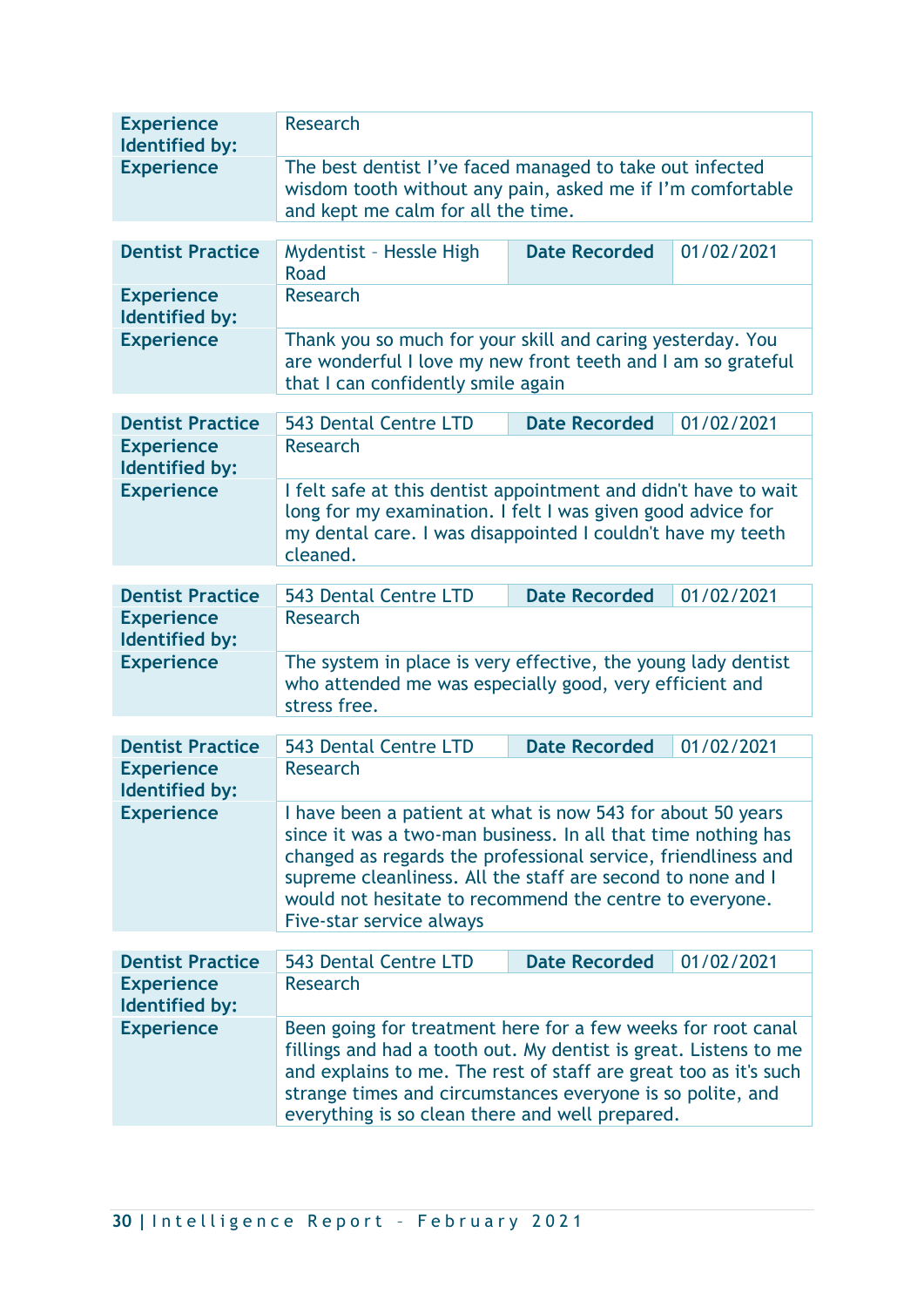## **5.4 Experiences Breakdown – Hull Royal Infirmary**

#### **Statistical Information and Graphs**

This month, we received 6 comments about Hull Royal Infirmary. 6 of these were intelligence and 10 were compliments.



Out of the intelligence we received, the main two pieces of intelligence related to Communication and Staff Attitude with 2 comments each.



We recorded 7 different areas of compliments: with Quality of Staff, Quality of Service and Quality of Doctor each having 2 comments each.

## **What We Were Told**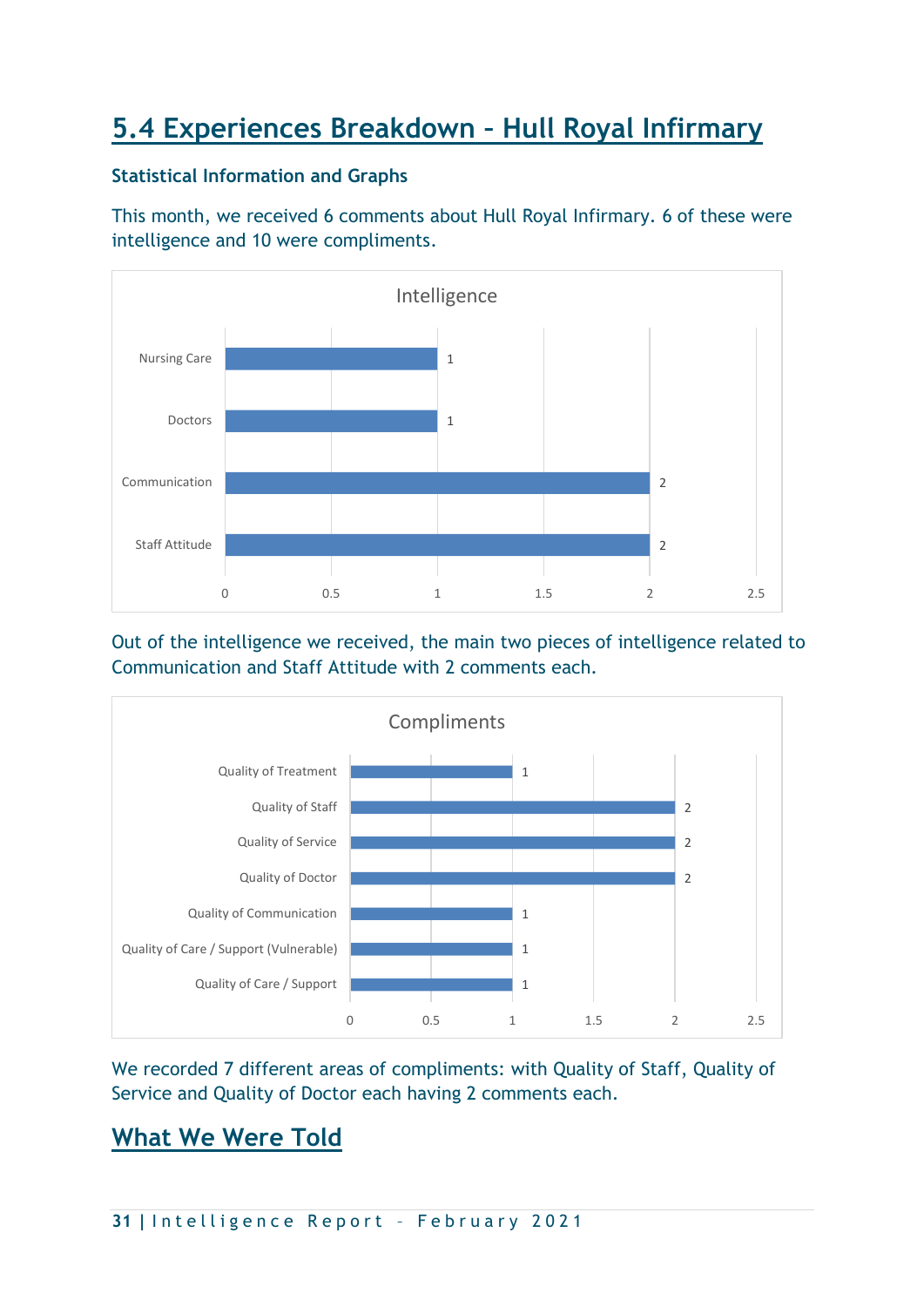*Please note, some experiences contain both intelligence and compliments. Although the experience may be placed under one of the sections below, any intelligence and compliments made in the same experience are recorded in separately in the intelligence and compliments statistics.*

*When conducting online research, we have found that on occasions there is not a specified date, in these instances we will record the date we identified the experience.*

## **Intelligence**

| <b>Department /s</b>                       | <b>Accident and Emergency</b>                                                                                                                                                                                                                                                                                                                                                                                                                                                                                                                                                                                                                                                                                                                       | <b>Date Recorded</b> | 24/02/2021 |
|--------------------------------------------|-----------------------------------------------------------------------------------------------------------------------------------------------------------------------------------------------------------------------------------------------------------------------------------------------------------------------------------------------------------------------------------------------------------------------------------------------------------------------------------------------------------------------------------------------------------------------------------------------------------------------------------------------------------------------------------------------------------------------------------------------------|----------------------|------------|
| <b>Experience</b><br><b>Identified by:</b> | <b>Research</b>                                                                                                                                                                                                                                                                                                                                                                                                                                                                                                                                                                                                                                                                                                                                     |                      |            |
| <b>Experience</b>                          | I was sent to A&E after visiting an injuries unit and getting<br>checked first. (I handed in the report given to me by the<br>injuries unit to confirm this). Dr at A&E accused me of just<br>"turning up" and didn't even have the decency to sit down and<br>talk to me or review my records correctly. A large lump on<br>your spine isn't reason enough for you to be sent apparently! A<br>stereotypical example of a middle-class male on a power trip,<br>who talks and looks down on others, as a result they failed in<br>their duty of care to me as a patient.                                                                                                                                                                           |                      |            |
| <b>Actions Taken</b><br>(Provider)         | Not known                                                                                                                                                                                                                                                                                                                                                                                                                                                                                                                                                                                                                                                                                                                                           |                      |            |
| <b>Actions Taken</b><br>(Healthwatch)      | N/A                                                                                                                                                                                                                                                                                                                                                                                                                                                                                                                                                                                                                                                                                                                                                 |                      |            |
| Department /s                              | Women and Children's                                                                                                                                                                                                                                                                                                                                                                                                                                                                                                                                                                                                                                                                                                                                | <b>Date Recorded</b> | 24/02/2021 |
| <b>Experience</b><br><b>Identified by:</b> | Research                                                                                                                                                                                                                                                                                                                                                                                                                                                                                                                                                                                                                                                                                                                                            |                      |            |
| <b>Experience</b>                          | I'm so disappointed with the W+C hospital in Hull. The<br>majority of the midwives are helpful but some of the<br>consultants completely useless. I went yesterday and the<br>consultant I saw was rushing me out after 3 minutes! Didn't<br>even ask me how I was feeling! She wouldn't give me the<br>chance to ask her the questions I had and only after I<br>challenged her, she decided to give me 5 minutes. Asking or<br>not answering my questions though, would be the same<br>because the reply was "I don't know, you'll have to talk to your<br>designated obstetrician". What's the purpose of seeing<br>someone random if they don't give me any answers? Plus<br>making you feel like a burden and not as a patient and a<br>human? |                      |            |
| <b>Actions Taken</b><br>(Provider)         | Not known                                                                                                                                                                                                                                                                                                                                                                                                                                                                                                                                                                                                                                                                                                                                           |                      |            |
| <b>Actions Taken</b><br>(Healthwatch)      | N/A                                                                                                                                                                                                                                                                                                                                                                                                                                                                                                                                                                                                                                                                                                                                                 |                      |            |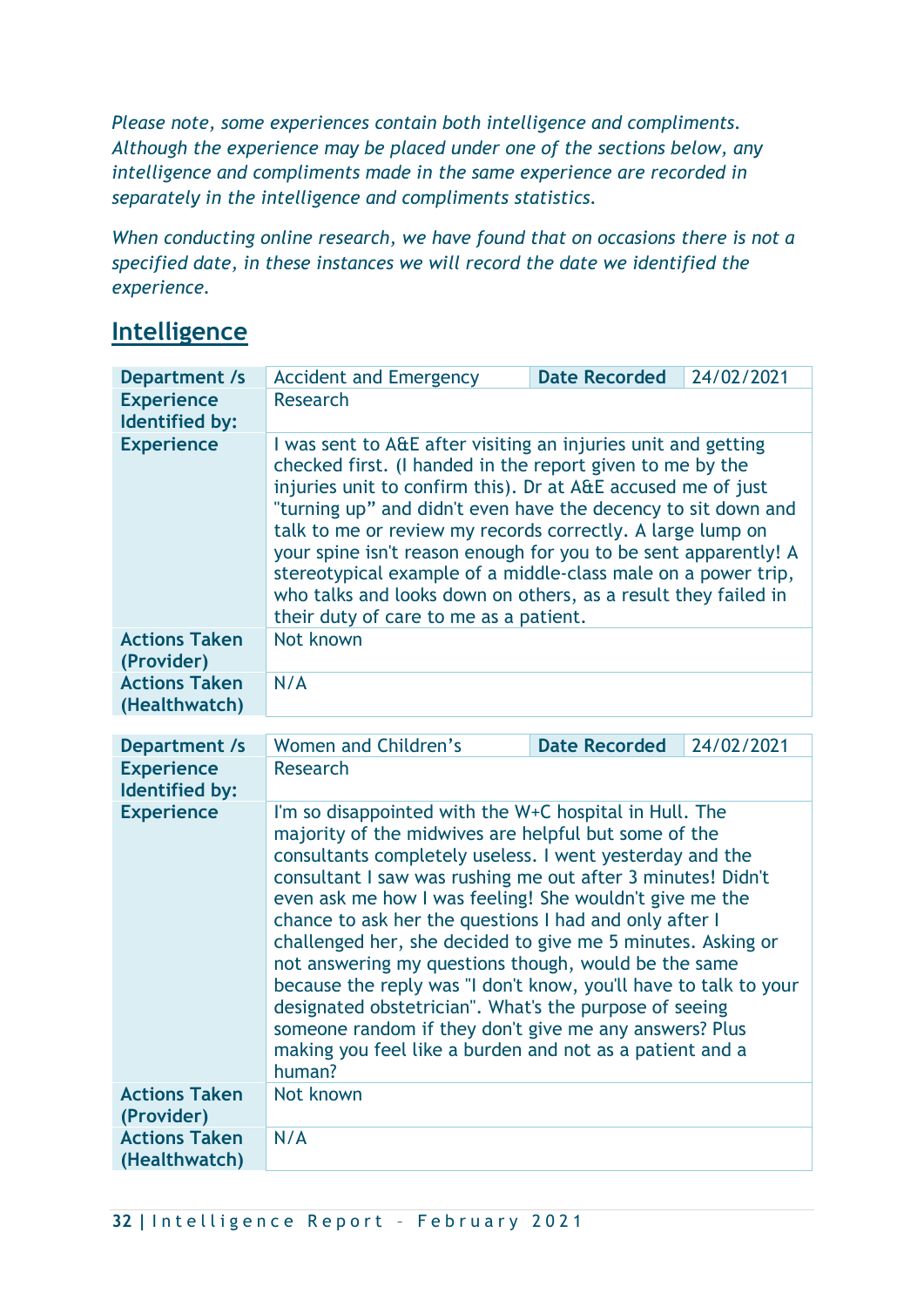## **Compliment**

| <b>Department</b>                   | Ward 40                                                                                                                                                                                                                                                                                                                                                                                                                               | <b>Date Recorded</b> | 01/02/2021 |
|-------------------------------------|---------------------------------------------------------------------------------------------------------------------------------------------------------------------------------------------------------------------------------------------------------------------------------------------------------------------------------------------------------------------------------------------------------------------------------------|----------------------|------------|
| <b>Experience</b><br>Identified by: | <b>Research</b>                                                                                                                                                                                                                                                                                                                                                                                                                       |                      |            |
| <b>Experience</b>                   | My husband was taken to HRI trauma unit 14 days ago after a<br>bad road accident. He is still in our local hospital, but Ward 40<br>were amazing. Although I couldn't visit (due to lockdown)<br>which was heart-breaking I feel that he had the best care at<br>such a critical timethank goodness for neuro specialists.<br>He's slowly gaining strength in his right leg, but he remembers<br>his family now. Thank you Hull Royal |                      |            |
|                                     |                                                                                                                                                                                                                                                                                                                                                                                                                                       |                      |            |
| <b>Department</b>                   | <b>Emergency Department</b>                                                                                                                                                                                                                                                                                                                                                                                                           | <b>Date Recorded</b> | 01/02/2021 |
| <b>Experience</b><br>Identified by: | <b>Research</b>                                                                                                                                                                                                                                                                                                                                                                                                                       |                      |            |
| <b>Experience</b>                   | I want to say thank you to A&E for helping me. I was in<br>massive pain and crying all the time. Doctor was amazing and<br>calm me down, nurses were so caring, thank you ladies                                                                                                                                                                                                                                                      |                      |            |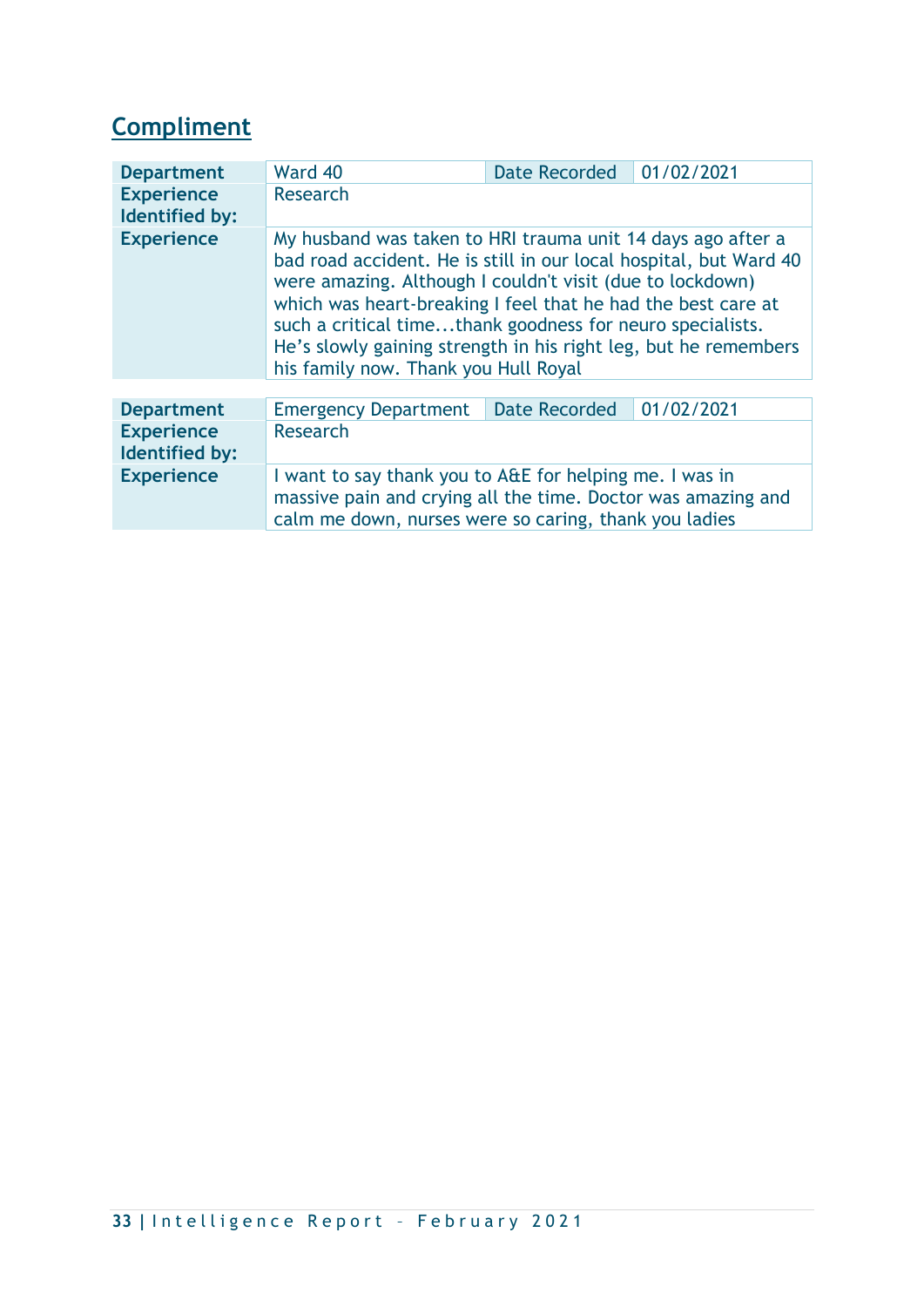## **5.5 Experiences Breakdown – City Health Care Partnership (CHCP)**

#### **Statistical Information**

This month, we received 2 of comments about City Health Care Partnership (CHCP) which was intelligence. The intelligence was in relation to Communication, COVID-19 and Administration / Other.

### **What We Were Told**

*Please note, some experiences contain both intelligence and compliments. Although the experience may be placed under one of the sections below, any intelligence and compliments made in the same experience are recorded in separately in the intelligence and compliments statistics.*

*When conducting online research, we have found that on occasions there is not a specified date, in these instances we will record the date we identified the experience.*

## **Intelligence**

| <b>Service</b>                      | <b>Continuing Healthcare</b>                                                                                                                                                                                                                                                                                                                                                                                                          | <b>Date Recorded</b> | 20/02/2021 |
|-------------------------------------|---------------------------------------------------------------------------------------------------------------------------------------------------------------------------------------------------------------------------------------------------------------------------------------------------------------------------------------------------------------------------------------------------------------------------------------|----------------------|------------|
| <b>Experience</b><br>Identified by: | Web                                                                                                                                                                                                                                                                                                                                                                                                                                   |                      |            |
| <b>Experience</b>                   | I am wondering if you are able to help me. I support my<br>Grandad who has a diagnosis of both Parkinson's and Dementia<br>in Parkinson's as well as an array of physical disabilities. We<br>have input from OT, Physio, SALT, Nutrition, Social Services,<br>Parkinson's Team, Frailty Team and District Nurses and under<br>their recommendation we applied for a CHC checklist to be<br>done to support with paying for his care. |                      |            |
|                                     | We requested this in October 2019. Unfortunately, we had a<br>period of time where I was chasing backwards and forwards<br>between our District Nursing Team and Social Services as they<br>kept telling me the other was responsible. After months of<br>chasing and complaining, a positive CHC checklist was<br>completed in February 2020.                                                                                        |                      |            |
|                                     | Things did not progress further than this, and I do understand<br>that the global pandemic then hit, however I would have<br>thought that NHS England would have made allowances and<br>put plans in place for the fact DSTs were taking longer to<br>organise. Instead after a further 6 months of chasing and<br>waiting; in August 2020 we were advised our CHC checklist<br>was now out of date and would need to be recompleted. |                      |            |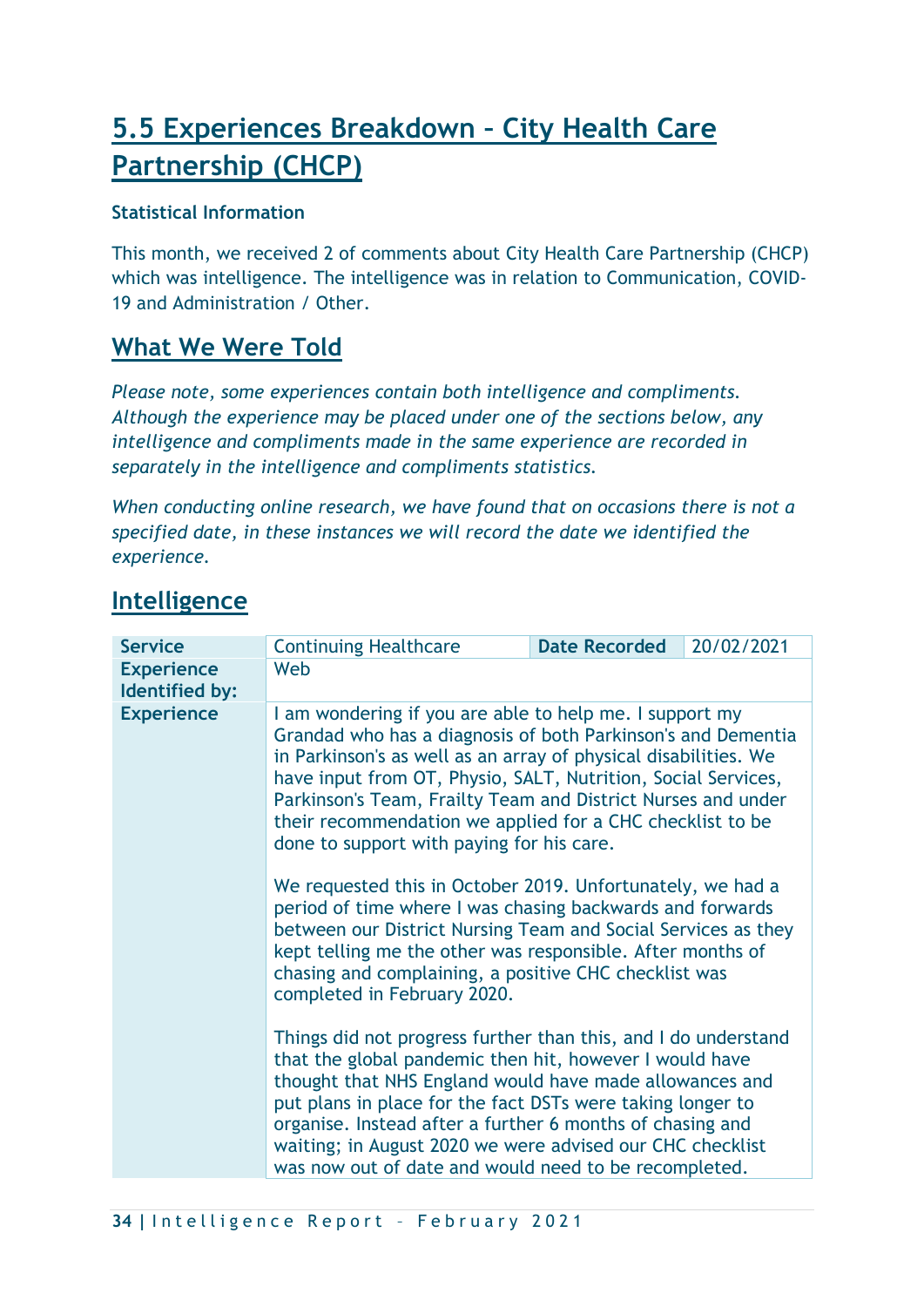|                                       | We completed again in August 2020; both times I have put<br>aside over an hour to go through the checklist and then kept<br>notes ready for evidence for the DST. This is now time wasted.<br>We chased again for months and finally in December 2020 I<br>was advised that no CHC checklist had been filed in August<br>and we would need to complete another. I have spoken to the<br>District Nurse 3 times since and each time have been told it is<br>underhand, our social worker has also chased. Now 16 months<br>on from when we first applied, I am still waiting for a CHC<br>checklist to be completed and then who knows how long (or<br>even if!) we will get to a DST and in the meantime, he is<br>having to pay for his care in full. I am completely exasperated<br>with this situation and am asking for your help in resolving this<br>matter. It is hard enough caring for someone without<br>processes like this creating more work, anguish and wasting<br>time that could be better spent supporting my grandad. |
|---------------------------------------|------------------------------------------------------------------------------------------------------------------------------------------------------------------------------------------------------------------------------------------------------------------------------------------------------------------------------------------------------------------------------------------------------------------------------------------------------------------------------------------------------------------------------------------------------------------------------------------------------------------------------------------------------------------------------------------------------------------------------------------------------------------------------------------------------------------------------------------------------------------------------------------------------------------------------------------------------------------------------------------------------------------------------------------|
| <b>Actions Taken</b><br>(Provider)    | <b>Not Known</b>                                                                                                                                                                                                                                                                                                                                                                                                                                                                                                                                                                                                                                                                                                                                                                                                                                                                                                                                                                                                                         |
| <b>Actions Taken</b><br>(Healthwatch) | <b>Signposted to PALS</b>                                                                                                                                                                                                                                                                                                                                                                                                                                                                                                                                                                                                                                                                                                                                                                                                                                                                                                                                                                                                                |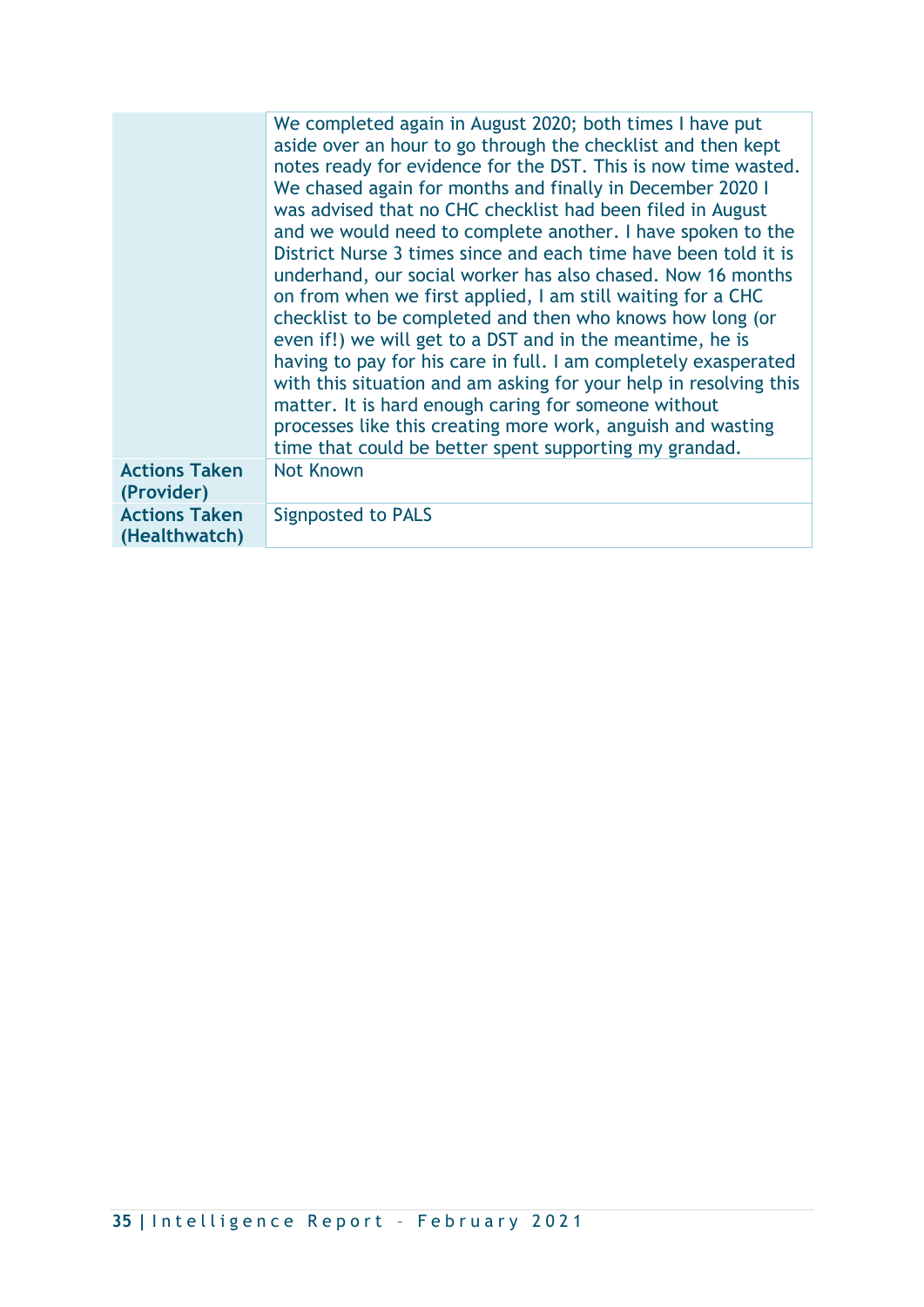## **5.6 Experiences Breakdown – Care Homes**

#### **Statistical Information and Graphs**

This month, we received 18 comments about Care Homes, this was broken down into 5 piece of intelligence and 13 compliments.

From the experiences we received this month, we found that Kesteven Grange received the most comments followed by Sycamore House.







We recorded 5 different areas of compliments, the main compliments we received was in relation to Quality of Service and Quality of Staff (Care Home); both of which received 4 comments.

**36 |** I n t e l l i g e n c e R e p o r t – F e b r u a r y 2 0 2 1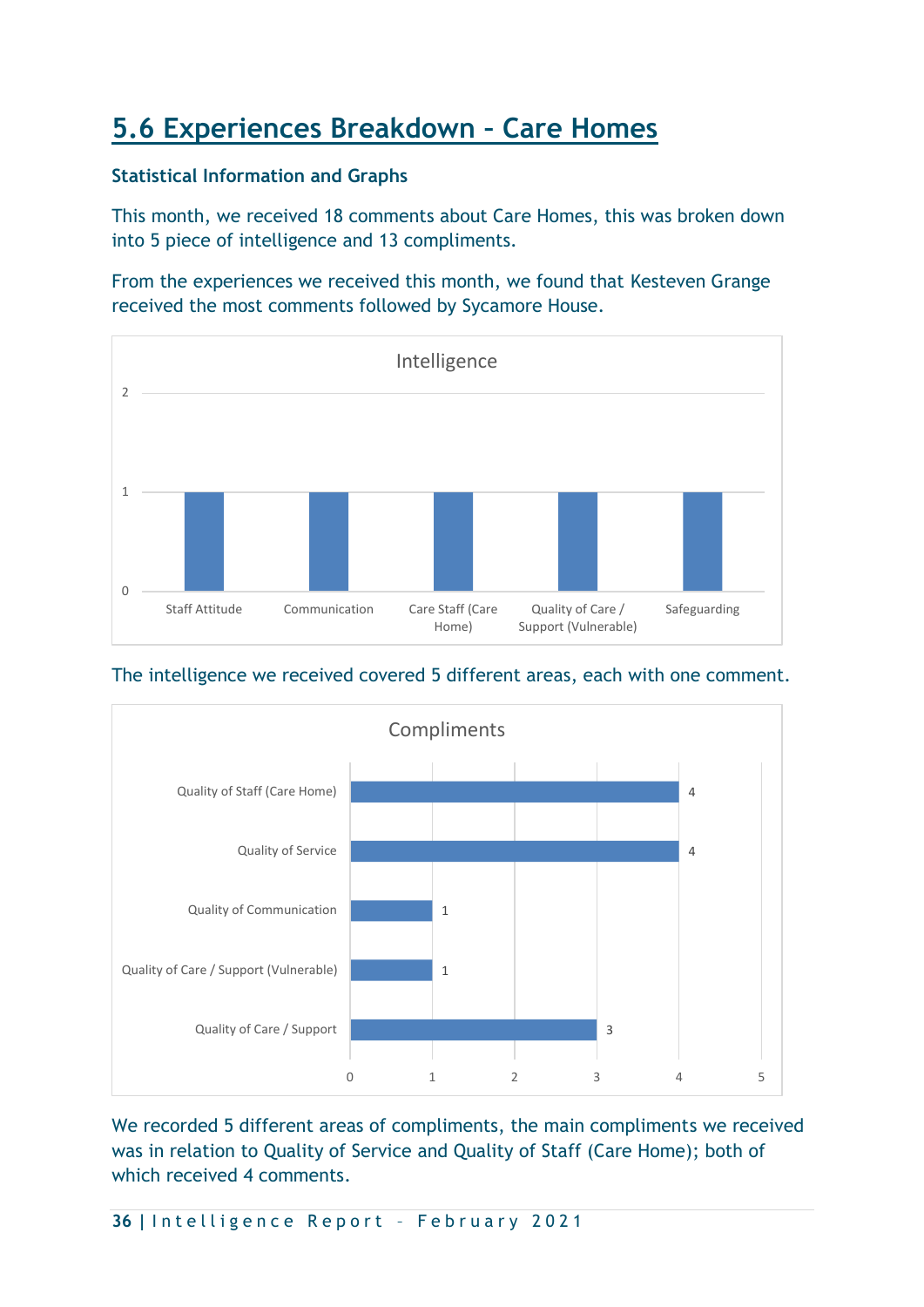## **What We Were Told**

*Please note, some experiences contain both intelligence and compliments. Although the experience may be placed under one of the sections below, any intelligence and compliments made in the same experience are recorded in separately in the intelligence and compliments statistics.*

*When conducting online research, we have found that on occasions there is not a specified date, in these instances we will record the date we identified the experience.*

| <b>Service</b>                        |                                                                                                                                                                                                                                                                                                                                                                                                                                                                                                                                                                                                                                                                                                                                                                                                                                                                                                                                                                        |                      |            |
|---------------------------------------|------------------------------------------------------------------------------------------------------------------------------------------------------------------------------------------------------------------------------------------------------------------------------------------------------------------------------------------------------------------------------------------------------------------------------------------------------------------------------------------------------------------------------------------------------------------------------------------------------------------------------------------------------------------------------------------------------------------------------------------------------------------------------------------------------------------------------------------------------------------------------------------------------------------------------------------------------------------------|----------------------|------------|
|                                       | <b>Sycamore House Care Home</b>                                                                                                                                                                                                                                                                                                                                                                                                                                                                                                                                                                                                                                                                                                                                                                                                                                                                                                                                        | <b>Date Recorded</b> | 09/02/2021 |
| <b>Experience</b><br>Identified by:   | <b>Research</b>                                                                                                                                                                                                                                                                                                                                                                                                                                                                                                                                                                                                                                                                                                                                                                                                                                                                                                                                                        |                      |            |
| <b>Experience</b>                     | My mam was taken into this place for respite. We were not<br>allowed to visit due to COVID restrictions. But when we did<br>visit the staff answered the door was arrogant and ignorant.<br>Shouting at us they had other residents to look after, making<br>us wait to be let in through a gate at the back. Then the staff<br>member who eventually let us in was rude, we had to ask<br>which window to go to, as we had not visited before. She<br>knocked on the window to let my mam know we were there<br>and just walked away. When we looked through the little gap<br>in the window we were taken aback by the very strong smell<br>of urine. There were no skirting boards on the wall to the<br>floor. We contacted social services to voice our concerns.<br>Within a week she was taken to HRI with suspected heart<br>problems which was not the case she had the worst bed sore<br>anyone can have which wasn't there when mam went into this<br>home. |                      |            |
| <b>Actions Taken</b><br>(Provider)    | <b>Not Known</b>                                                                                                                                                                                                                                                                                                                                                                                                                                                                                                                                                                                                                                                                                                                                                                                                                                                                                                                                                       |                      |            |
| <b>Actions Taken</b><br>(Healthwatch) | N/A                                                                                                                                                                                                                                                                                                                                                                                                                                                                                                                                                                                                                                                                                                                                                                                                                                                                                                                                                                    |                      |            |

## **Intelligence**

## **Compliment**

| <b>Care Home</b>                    | <b>Haworth Court Residential</b><br>Home                                                                                                                                                                                                                  | <b>Date Recorded</b> | 24/02/2021 |
|-------------------------------------|-----------------------------------------------------------------------------------------------------------------------------------------------------------------------------------------------------------------------------------------------------------|----------------------|------------|
| <b>Experience</b><br>Identified by: | Research                                                                                                                                                                                                                                                  |                      |            |
| <b>Experience</b>                   | My Nanna has recently been moved here from another care<br>home which she was in for respite care after being admitted<br>to hospital. My grandad had cared for her for 3 years prior to<br>the hospital admission so upon her going into care this was a |                      |            |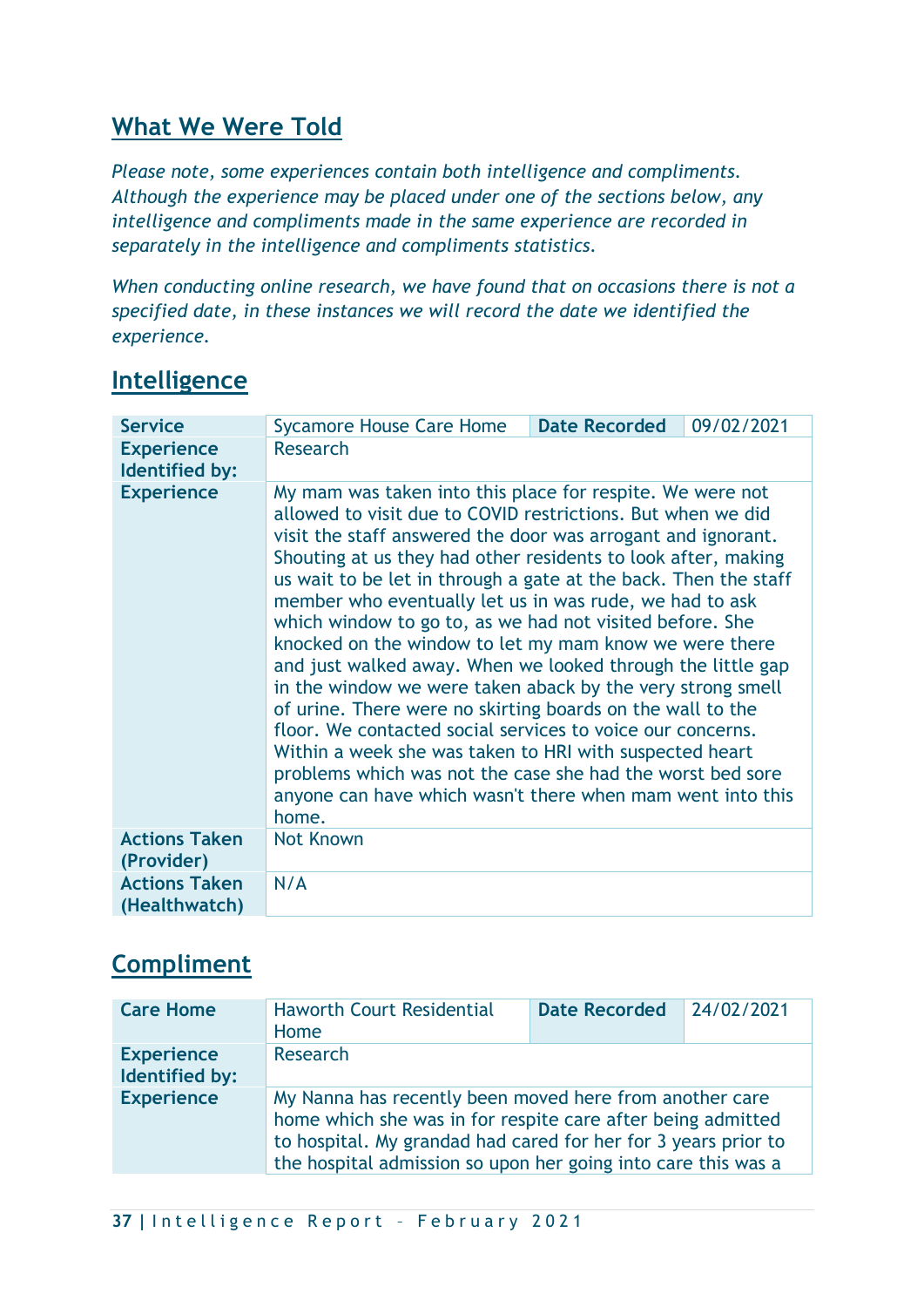| big pill for us to swallow, emotionally. When we were told she<br>would have to be moved into a new home which was more<br>adapted to her needs, this initially devastated us. However, I<br>contacted the manager at Hayworth Court who was more than<br>happy to answer any questions I had and ease my anxieties.<br>We made the choice to move her to Hayworth Court and I can<br>honestly say it was the best decision we made. The team are<br>like a family, whenever I call they are more than happy to<br>speak to me, I never feel a hindrance and my nan has already |
|---------------------------------------------------------------------------------------------------------------------------------------------------------------------------------------------------------------------------------------------------------------------------------------------------------------------------------------------------------------------------------------------------------------------------------------------------------------------------------------------------------------------------------------------------------------------------------|
| made a friend whilst being there. I am truly thankful for the<br>care that the staff give my Nanna and I sleep better, knowing                                                                                                                                                                                                                                                                                                                                                                                                                                                  |
| she is receiving the care she so very much deserves.                                                                                                                                                                                                                                                                                                                                                                                                                                                                                                                            |

| <b>Care Home</b>                    | <b>Rossmore</b>                                                                                                                                                                                                                                                                                                          | <b>Date Recorded</b> | 24/02/2021 |
|-------------------------------------|--------------------------------------------------------------------------------------------------------------------------------------------------------------------------------------------------------------------------------------------------------------------------------------------------------------------------|----------------------|------------|
| <b>Experience</b><br>Identified by: | Research                                                                                                                                                                                                                                                                                                                 |                      |            |
| <b>Experience</b>                   | These are strange times. To have a loved one affected so<br>quickly due to stroke is even more worrying. Rossmore should<br>be so proud as regards to the care, compassion and unfailing<br>cheerful manner it maintains throughout. Thank you very<br>much Rossmore, a few words cannot express how grateful we<br>are. |                      |            |
|                                     |                                                                                                                                                                                                                                                                                                                          |                      |            |
| <b>Care Home</b>                    | <b>Date Recorded</b><br>24/02/2021<br>Kesteven Grange                                                                                                                                                                                                                                                                    |                      |            |
| <b>Experience</b><br>Identified by: | <b>Research</b>                                                                                                                                                                                                                                                                                                          |                      |            |
| <b>Experience</b>                   | I think it is a lovely place. Sometimes I am very happy,<br>sometimes I am not because I miss my children. The staff at<br>times are very helpful. I don't worry about anything.                                                                                                                                         |                      |            |
|                                     |                                                                                                                                                                                                                                                                                                                          |                      |            |
| <b>Care Home</b>                    | <b>Kesteven Grange</b>                                                                                                                                                                                                                                                                                                   | <b>Date Recorded</b> | 24/02/2021 |
| <b>Experience</b><br>Identified by: | <b>Research</b>                                                                                                                                                                                                                                                                                                          |                      |            |
| <b>Experience</b>                   | I settled in from the start of being here. The staff are helpful<br>in every way. The food is good in every way.                                                                                                                                                                                                         |                      |            |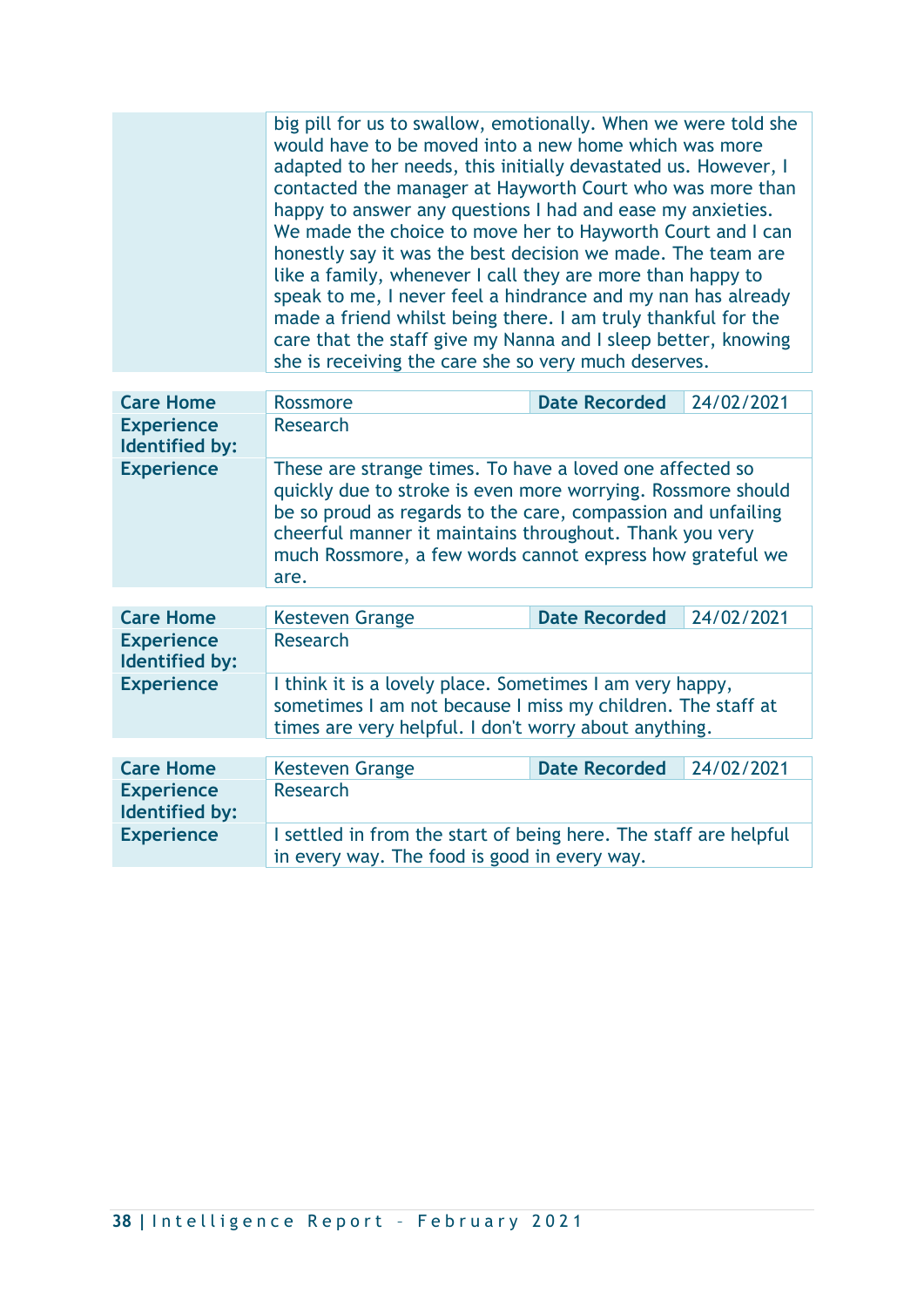## **6. Experience Breakdown – From January 2020**

#### **Statistical Information and Graphs**

The graph below provides a breakdown of the intelligence we have identified from the experiences we have recorded from January 2020. We have now identified 714 pieces of intelligence and 517 compliments.

The most reoccurring themes are Access with 136 comments followed by Communication at 122 comments.

*Please note, these figures differ from the amount of contact and experiences (research) as one contact and experience (research) can result in multiple comments about a particular service.* 

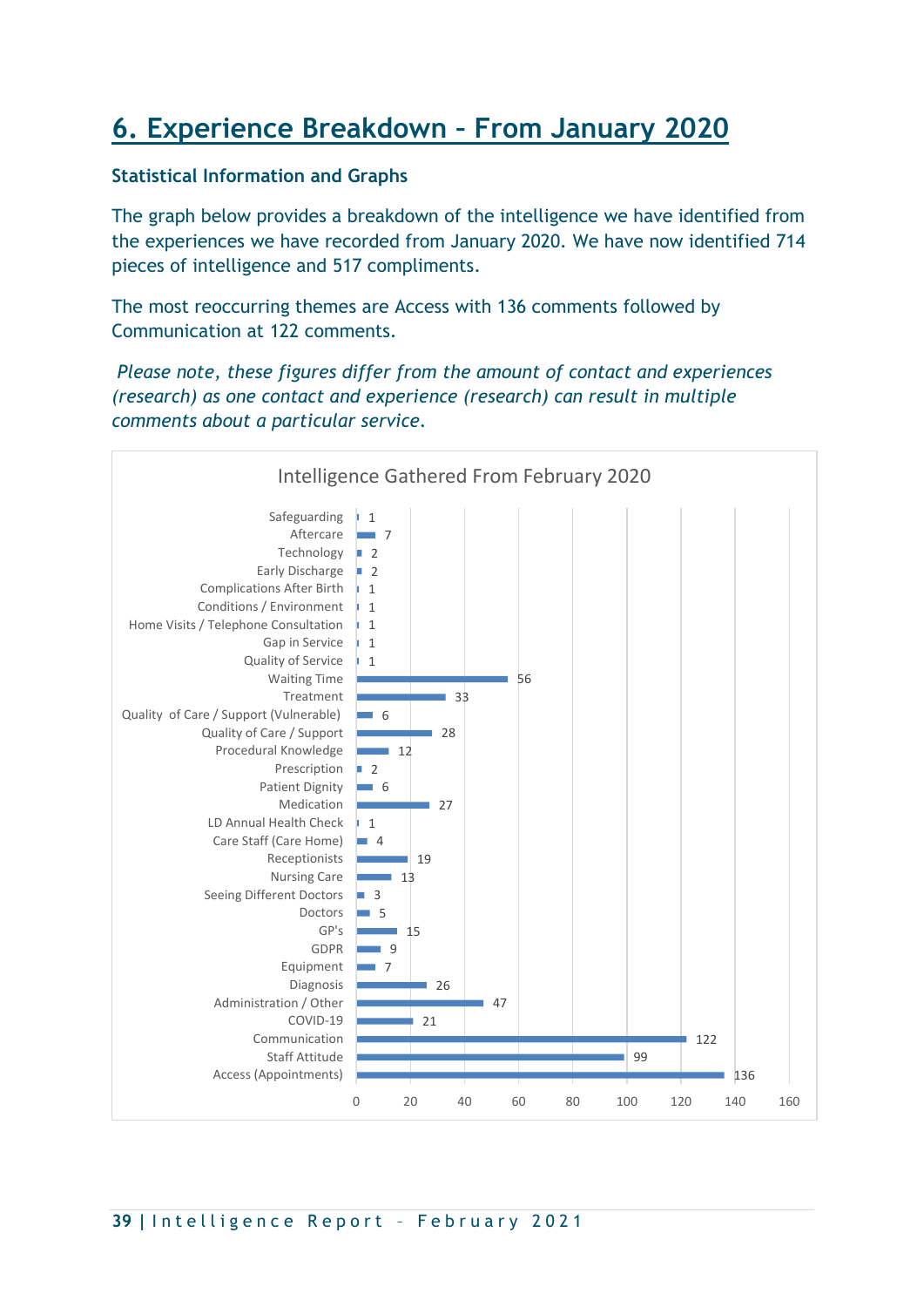The graph below provides a breakdown of the compliments we have identified from the experiences we have recorded since January 2020.



The most reoccurring compliment is Quality of Service with 153 comments followed by Quality of Staff with 106 comments.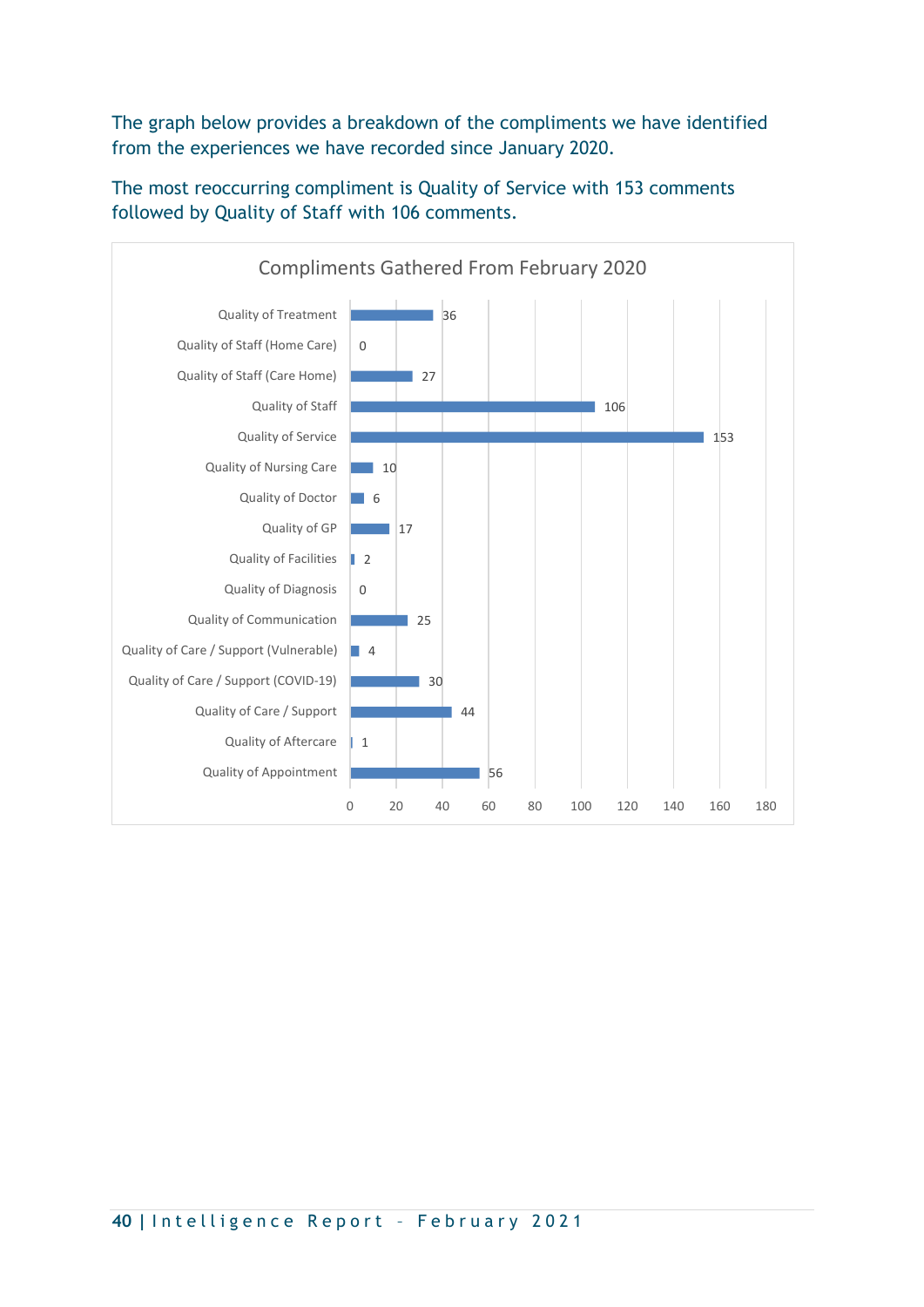## **7. NHS Independent Complaints Advocacy**

#### **Statistical Information and Graphs**

This month the NHS Independent Complaints Advocacy received 7 complaints. All complaints involved Hull University Teaching Hospitals NHS Trust, others involved City Health Care Partnership, Diadem Medical Centre and Yorkshire Ambulance Service.

#### **Nature and Substance of complaint:**

Dissatisfactory communication regarding patient's multiple transfers whilst Hospital inpatient and failure to notify of patient's death in a timely manner.

#### **Who delivered the care to patient?**

Hull University Teaching Hospitals NHS Trust

**Date of incident?**

12th November 2020

#### **Nature and Substance of complaint:**

Undiagnosed back condition by Hospital. Premature Discharge from the Pain Management Service. Lack of continuity of care from GP.

#### **Who delivered the care to patient?**

Hull University Teaching Hospitals NHS Trust & City Health Care Partnership (CIC) & Diadem Medical Practice.

#### **Date of incident?**

January 2020 to present.

#### **Nature and Substance of complaint:**

Insensitive approach by Security staff and NHS staff when querying patient's inability to tolerate a face covering (mask) when seeking medical treatment.

#### **Who delivered the care to patient?**

Hull University Teaching Hospitals NHS Trust

#### **Date of incident?**

1st, 2nd & 19th January 2021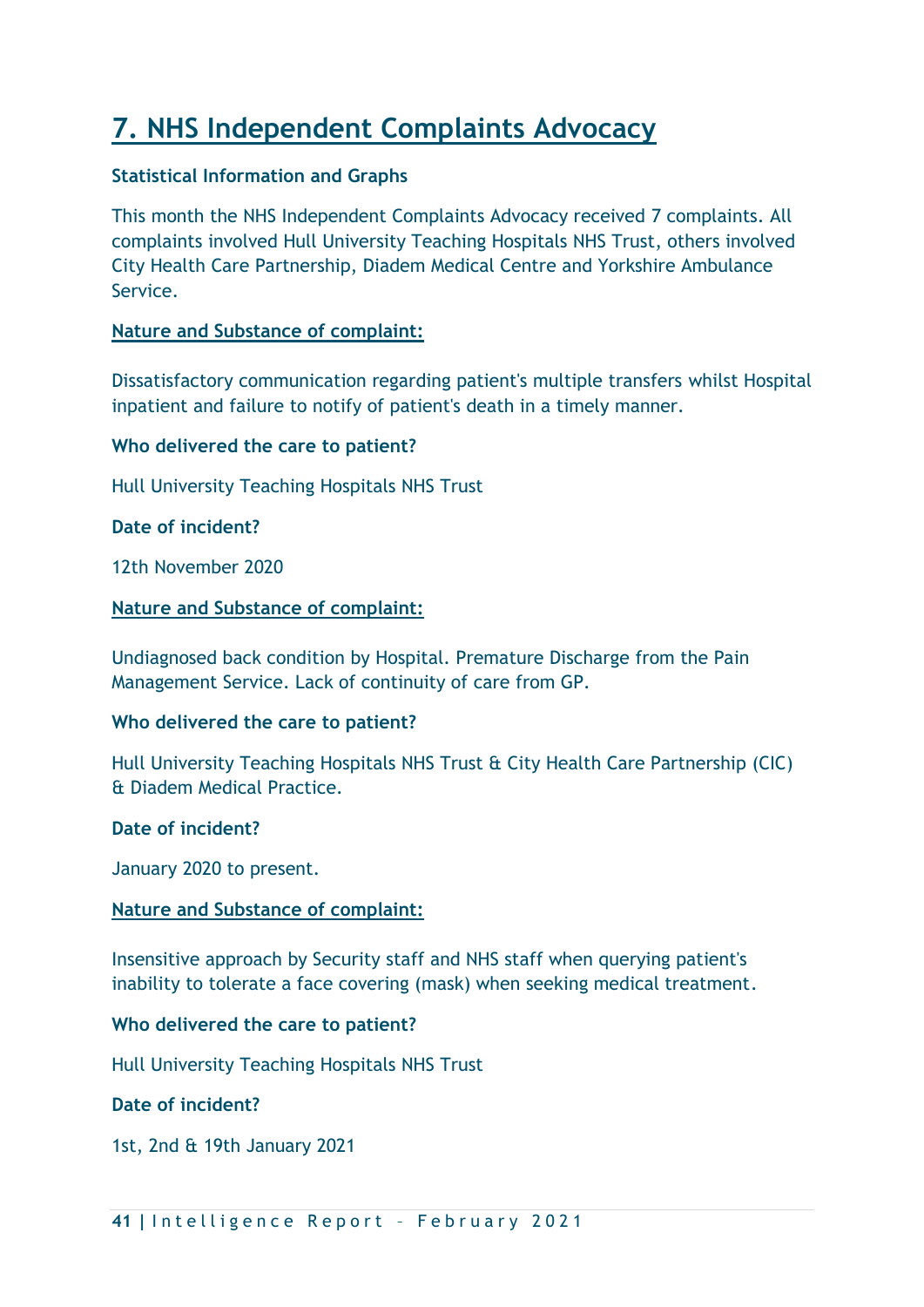#### **Nature and Substance of complaint:**

Client feels NHS is not committed to performing necessary assessments to determine if her children's symptoms and behaviour are linked to possible diagnosis of ADHD.

#### **Who delivered the care to patient?**

Humber Teaching NHS Foundation Trust.

#### **Date of incident:**

January 2021 – present.

#### **Nature and Substance of complaint:**

Unhelpful attitude of Paramedics when transporting mobility impaired patient to hospital. Hospital initially loath to conduct medical assessment of patient prior to discharge. When family member insisted on medical assessment, it transpired patient was terminally ill with advanced cancer.

#### **Who delivered the care to patient:**

Yorkshire Ambulance Service NHS Trust & Hull University Teaching Hospitals NHS Trust.

#### **Date of incident:**

4 th December 2020

#### **Nature and Substance of complaint:**

Patient held in Hull Royal Infirmary whilst under Section 2 prior to transfer to available Mental Health Unit. When patient was eventually transferred to a mental health unit, their physical health was discovered to be hugely deteriorated. The assumption is medical support whilst in Hospital was substandard.

#### **Who delivered the care to patient:**

Hull University Teaching Hospitals NHS Trust

#### **Date of incident:**

6th February 2021

#### **Nature and Substance of complaint:**

Dissatisfactory support from Community Mental Health Team.

**Who delivered the care to patient:**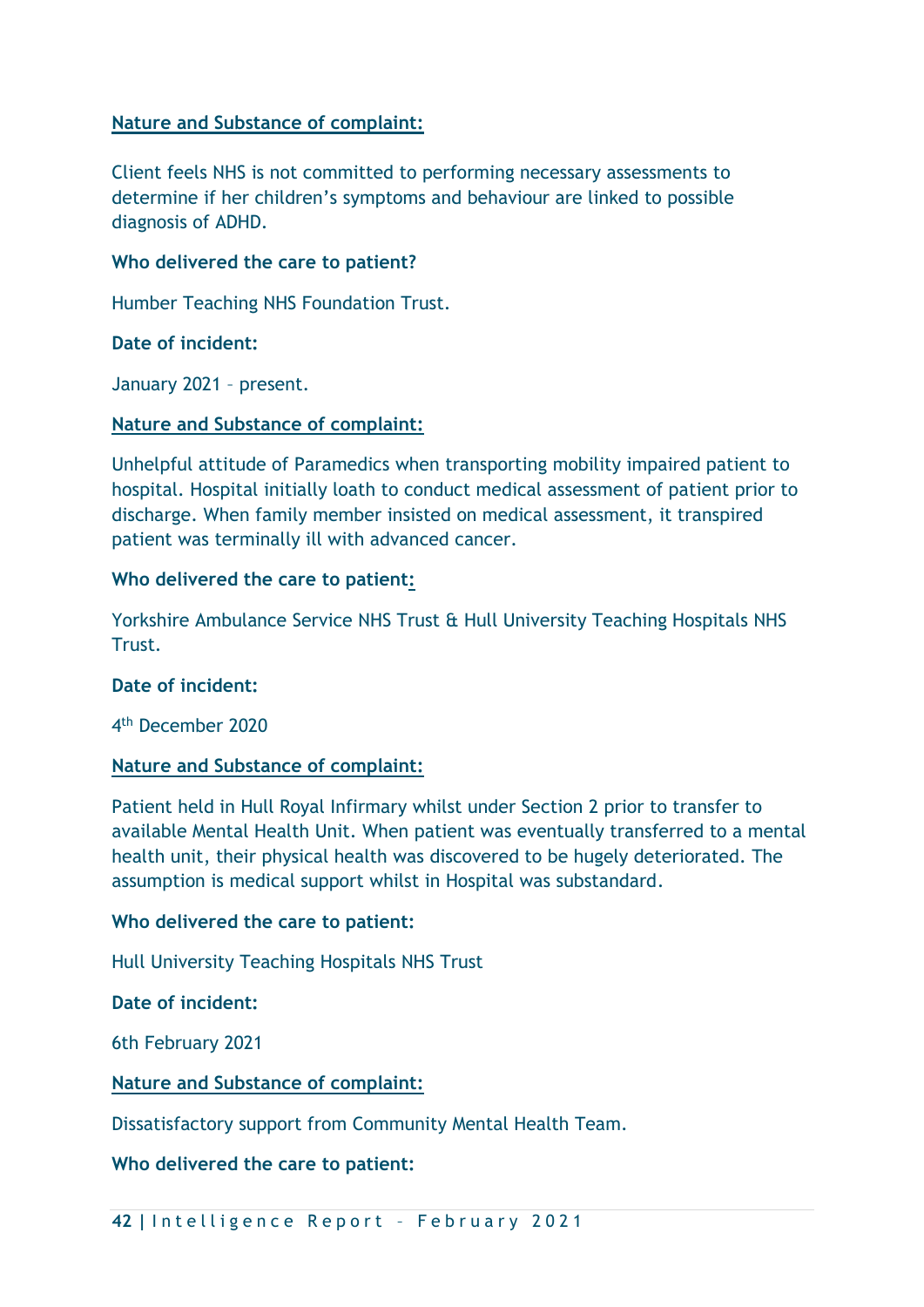Humber Teaching NHS Foundation Trust

**Date of incident:**

20th February 2021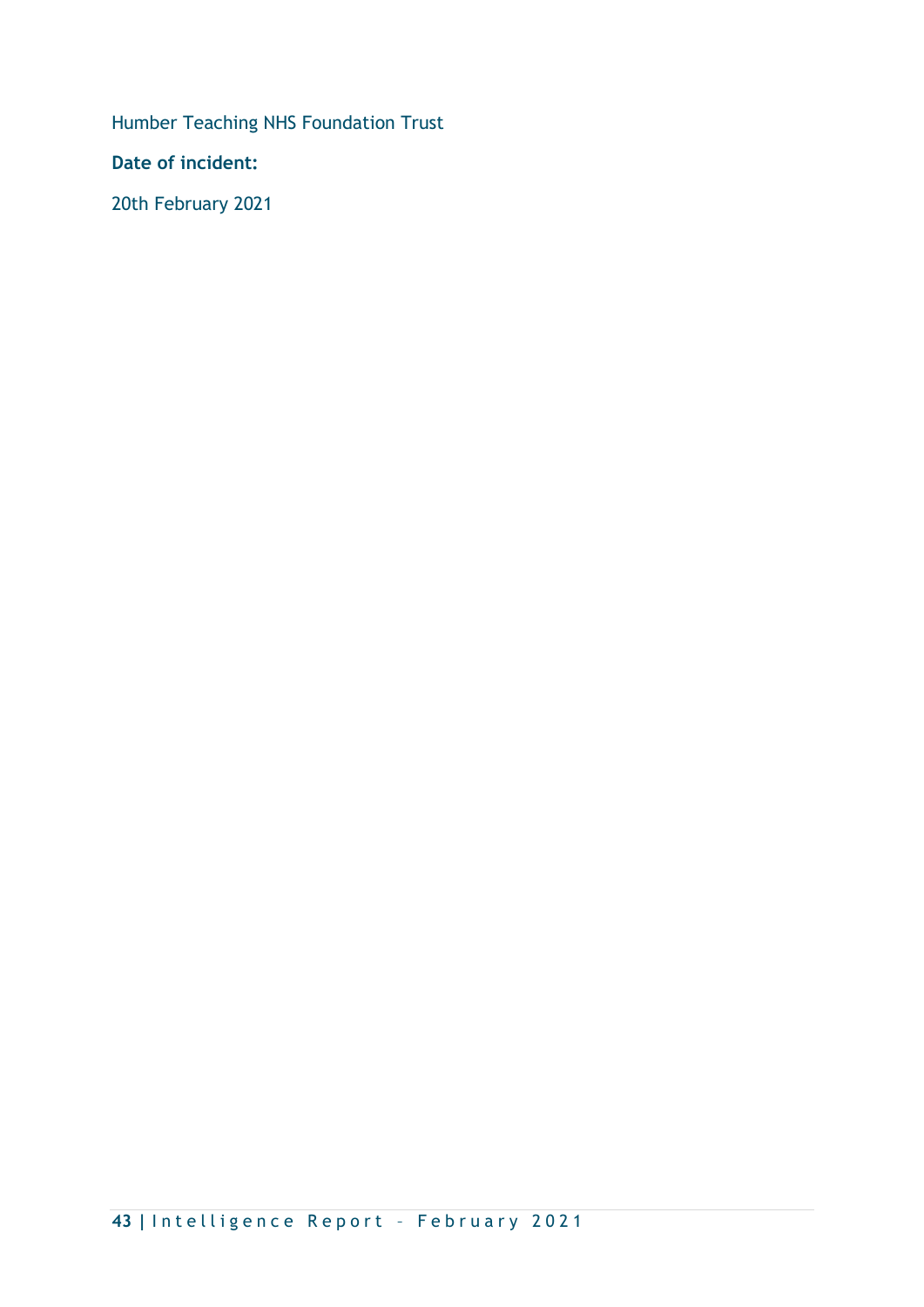## **8. Feedback Form**

We request that the feedback form below is completed by commissioners and/or provider responsible for the service to enable members of the public to be assured that their feedback is recognised and acted upon and contributes to ongoing service development.

Please complete the form and return to: [mharrison@healthwatchkingstonuponhull.co.uk](mailto:mharrison@healthwatchkingstonuponhull.co.uk)

| Organisation Responsible person | <b>Comments/Actions</b> |
|---------------------------------|-------------------------|
|                                 |                         |
|                                 |                         |
|                                 |                         |
|                                 |                         |
|                                 |                         |
|                                 |                         |
|                                 |                         |
|                                 |                         |
|                                 |                         |
|                                 |                         |
|                                 |                         |
|                                 |                         |